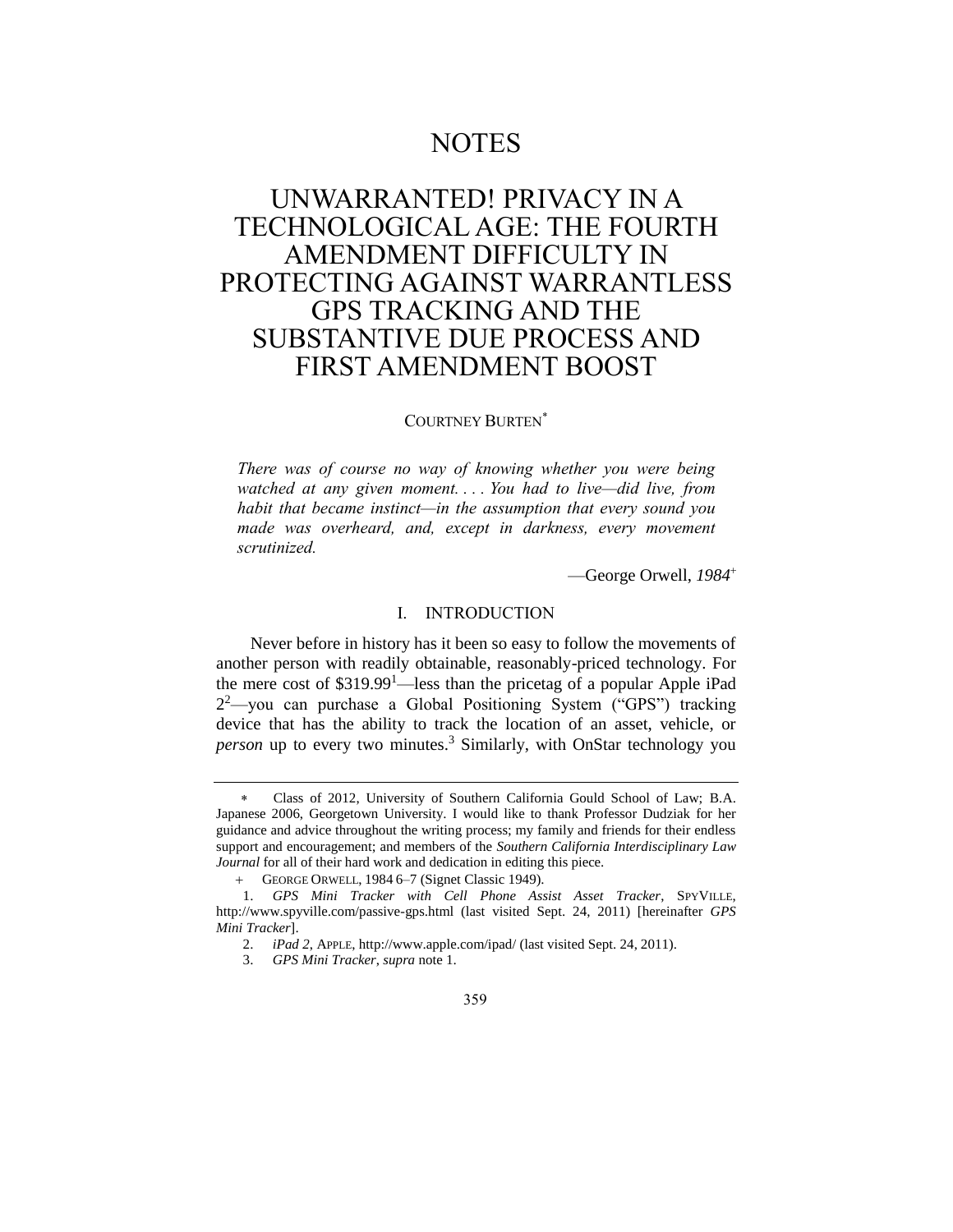can allow law enforcement to track your vehicle using GPS technology in case of theft.<sup>4</sup> Or, for only \$99.97 a year, you can upload a product called "MobileSpy" onto a person's cell phone to secretly record his or her GPS locations (as well as his or her text messages and call details).<sup>5</sup> Many cell phone companies offer Family Plans, such as AT&T's "FamilyMap" system (only \$9.99 a month to track two phones, \$14.99 for up to five phones), which allow for tracking of family members within the plan through the use of global positioning chips contained within the phone (whether the phone holder wants the chip or not).<sup>6</sup> In fact, federal regulations actually require that cell phone makers install GPS chips or other location-tracking technology in most phones.<sup>7</sup> The Federal Communications Commission has required that cell phone providers in the United States make, at a *minimum*, 95 percent of their phones traceable by technology to easily and quickly locate an individual in case of emergency.<sup>8</sup> While this technology has the potential for good in our society, it simultaneously leaves us vulnerable to large amounts of government surveillance of which we may be unaware.

This Note will focus on this issue through the analysis of law enforcement's use of GPS tracking devices on vehicles without a warrant. Should law enforcement, without your knowledge and without a warrant, be able to monitor you through a GPS tracking device on or within your vehicle and track your location and movements for an indeterminate and virtually limitless amount of time? Or should this type of police action be considered unconstitutional? Initially, the circuits were split on this issue. The Ninth Circuit held that the placement and monitoring of a GPS tracking device on a vehicle is not a search and therefore does not violate the Constitution, $9$  whereas the D.C. Circuit held that such action violates the Fourth Amendment.<sup>10</sup> Subsequently, the Supreme Court heard the D.C.

<sup>4.</sup> *Stolen Vehicle Slowdown & Assistance*, ONSTAR, http://www.onstar.com/ web/portal/sva (last visited Sept. 24, 2011).

<sup>5.</sup> Justin Scheck, *Stalkers Exploit Cellphone GPS*, WALL ST. J., Aug. 3, 2010, http://online.wsj.com/article/SB10001424052748703467304575383522318244234.html.

<sup>6.</sup> *Id.*

<sup>7.</sup> *Id.*

<sup>8.</sup> *Id.*

<sup>9.</sup> United States v. Pineda-Moreno, 591 F.3d 1212, 1217 (9th Cir. 2010).<br>10. United States v. Maynard, 615 F.3d 544, 568 (D.C. Cir. 2010). ce

<sup>10.</sup> United States v. Maynard, 615 F.3d 544, 568 (D.C. Cir. 2010), *cert. granted,*  United States v. Jones, 131 S. Ct. 3064 (2011) (Considering the question of "[w]hether the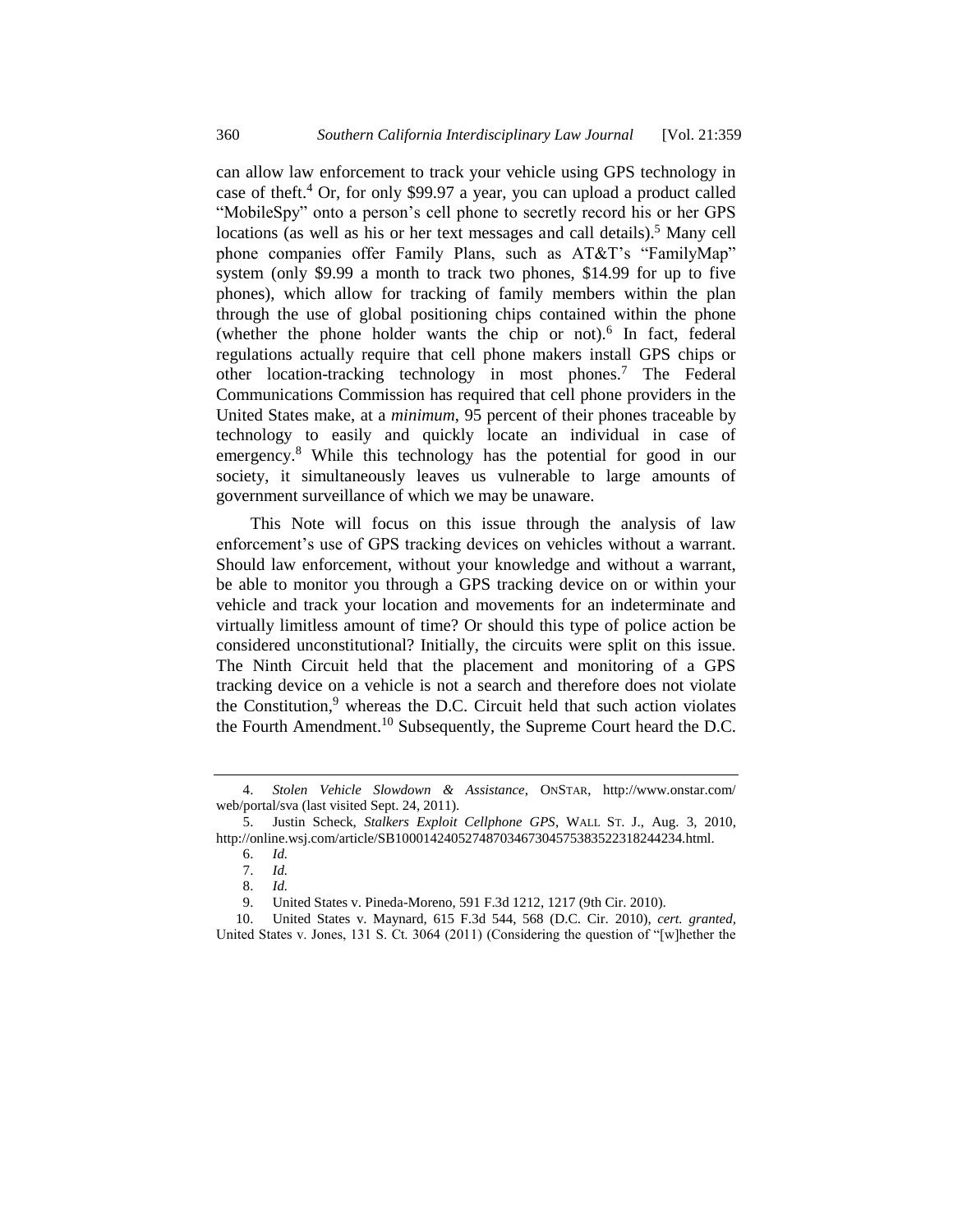Circuit case<sup>11</sup> and, looking toward common-law trespass jurisprudence,<sup>12</sup> found that the placement of the tracking device on a vehicle constituted an illegal search:<sup>13</sup> therefore, the Court deemed unconstitutional the warrantless placement of a tracking device on a vehicle and the subsequent use of the device to monitor the vehicle's whereabouts. $^{14}$ 

This decision, however, has not settled the issue of warrantless GPS tracking because it leaves open the question of the constitutionality of extended surveillance through GPS tracking that does not involve a trespass, a question the Court explicitly chose not to answer at this time.<sup>15</sup> The question of whether law enforcement could track an individual through the GPS already available on the individual's phone, for example, remains unanswered. Additionally, certain vehicles already come equipped with GPS technology that could be utilized by law enforcement without the need to place a tracking device directly on the vehicle.<sup>16</sup> Such actions would not require the type of trespass the Court deemed unconstitutional. Additionally, to what extent would the tracking be deemed so intrusive as to constitute a search? When it is initially activated? After twenty-four hours? Forty-eight hours? One week? One month? In its recent ruling, the Court set forth no guidelines to deal with the reality that in the modern technological age, the capability to monitor an individual through GPS technology over an extended period of time goes beyond the mere placement of a tracking device. The dilemma is the ability to gather vast quantities of information on an individual's movements over an extended period of time; this is a quandary the Court will eventually have to resolve.

This dilemma combines issues of modern technology and reasonable expectations of privacy in contemporary society, particularly because the Fourth Amendment's conception of a reasonable expectation of privacy seems insufficient to protect against the intrusiveness of new technologies. Whether law enforcement *should* be able to undertake such warrantless

government violated respondent's Fourth Amendment rights by installing the GPS tracking device on his vehicle without a valid warrant and without his consent").

<sup>11.</sup> United States v. Jones, 132 S. Ct. 945, 945 (2012).

<sup>12.</sup> *Id.* at 946, 948.

<sup>13.</sup> *Id.*at 946.

<sup>14.</sup> *Id. Id.* at 953.

<sup>16.</sup> *See, e.g.*, *Stolen Vehicle Slowdown & Assistance*, *supra* note 4.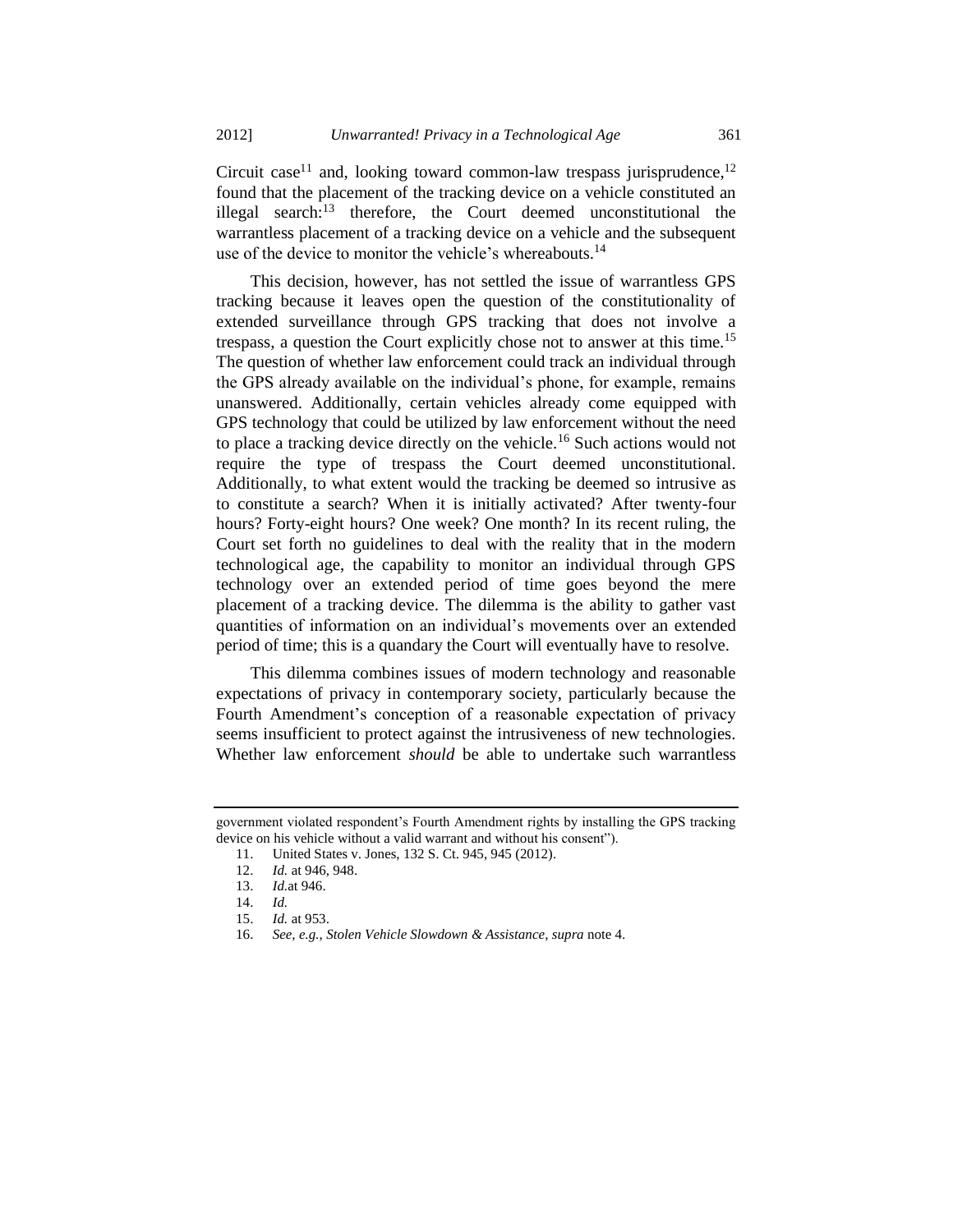GPS tracking of citizens from a constitutional standpoint is the question that this Note seeks to answer.

While Orwellian "Big Brother" conspiracies may seem cliché, the facts regarding the potential for the government to easily and secretly track innocent persons—from where we are, to with whom we talk, to what we buy—are likely to shock the average citizen. Yasir Afifi, a college student, was definitely shocked when he found a tracking device attached to his car during a routine oil change.<sup>17</sup> Government surveillance and government requests for sensitive tracking information have become more expansive than many realize. Between September 2008 and October 2009, Sprint Nextel provided law enforcement agencies with its customers' GPS location information eight million times through a special Web portal that Sprint rolled out for law enforcement officers.<sup>18</sup> Verizon notes that each year it "receives tens of thousands of requests for customer records, or other customer information from law enforcement."<sup>19</sup> There do not appear to be any clear federal reporting requirements from the Department of Justice regarding these types of information requests.<sup>20</sup> Or maybe the requirements are simply being ignored.<sup>21</sup>

<span id="page-3-0"></span>It is not just cell phones that are under attack. In 2001, Super Bowl attendees were scanned using biometric technology known as facial recognition to search for known felons.<sup>22</sup> Large companies, from department stores to banks, have sold off such personal information as e-

<sup>17.</sup> Kim Zetter, *Caught Spying on Student, FBI Demands GPS Tracker Back*, WIRED, Oct. 7, 2010, http://www.wired.com/threatlevel/2010/10/fbi-tracking-device/. Afifi's case will be discussed in greater detail *infra* Part IV.B. Note that one no longer has to fear finding a rogue tracking device placed on his or her vehicle by the government following the Court's decision in *United States v. Jones*; however, if one has GPS tracking preinstalled in his or her vehicle, one is still vulnerable to the government tracking the individual through this technology without the use of an externally placed tracking device. *See Jones*, 132 S. Ct. at 946.

<sup>18.</sup> Christopher Soghoian, *8 Million Reasons for Real Surveillance Oversight*, SLIGHT PARANOIA BLOG (Dec. 1, 2009, 7:00 AM), http://paranoia.dubfire.net/ 2009/12/8-millionreasons-for-real-surveillance.html.

<sup>19.</sup> *Id.*

<sup>20.</sup> *Id.*

<sup>21.</sup> *See id.*

<sup>22.</sup> John D. Woodward, Jr., *Super Bowl Surveillance: Facing Up to Bio-metrics*, RAND ARROYO CENTER (May 2001), http://www.rand.org/pubs/issue\_papers/ 2005/IP209.pdf.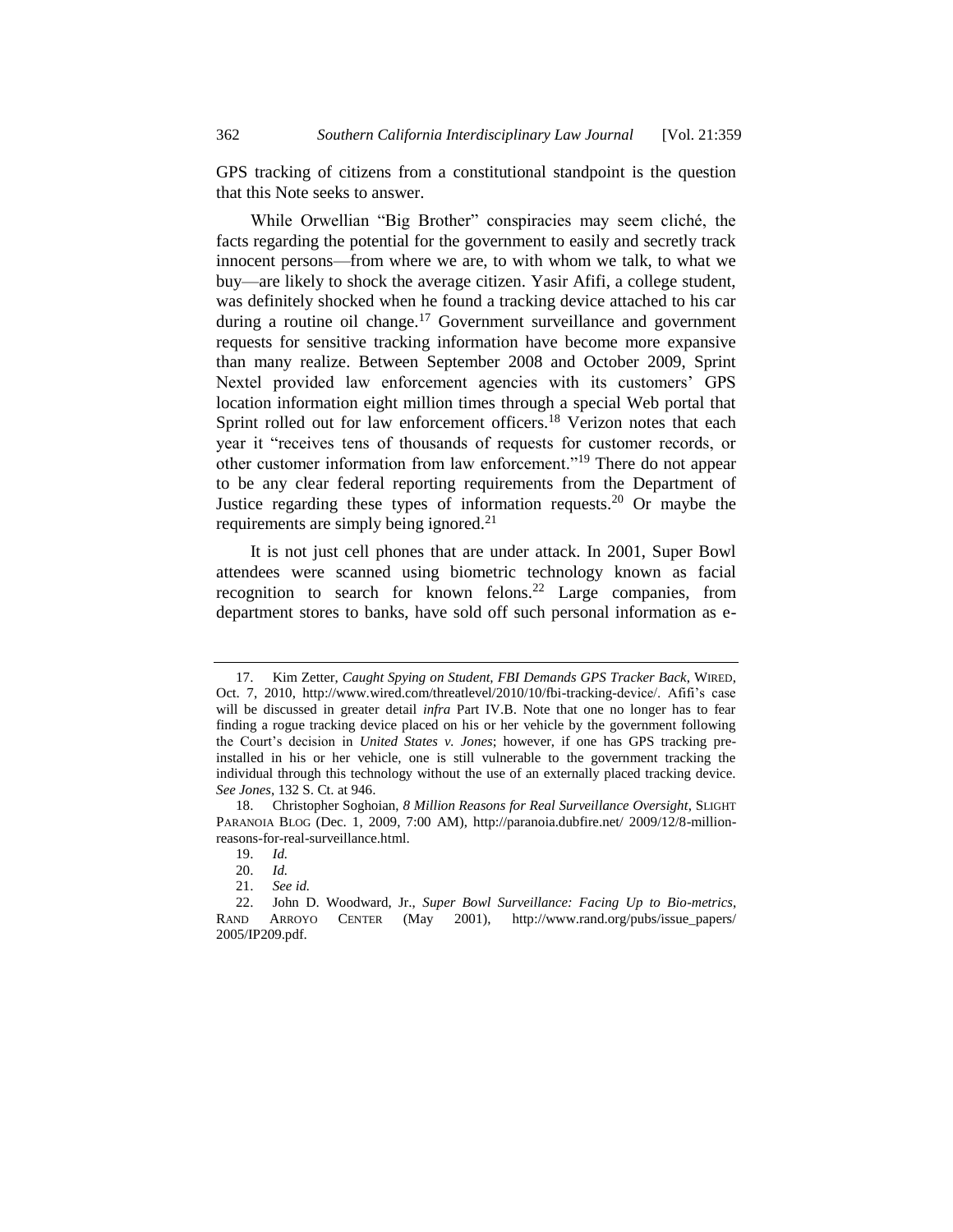<span id="page-4-0"></span>mail addresses, birth dates, credit card numbers and even ages of children to whomever will buy it.<sup>23</sup> Radio Frequency Identification Devices ("RFID") function like wireless bar codes and can essentially be used on any object: the Department of Homeland Security is looking into harnessing this technology to track people who send and receive mail through the United States Postal Service.<sup>24</sup> Event-Data Recorders ("EDRs" or known colloquially as "black boxes") record general telemetry data in vehicles and could be installed without the vehicle owner's knowledge.<sup>25</sup>

<span id="page-4-1"></span>Much of this information can currently be obtained by the government without a warrant. Because the Fourth Amendment provides little protection for information that is categorized as "knowingly exposed to the public" or "voluntarily disclosed to a third party," new technology is able to gather and aggregate massive quantities of data regarding the lives, actions, and movements of individuals. This Note argues that the Fourth Amendment fails to protect society's reasonable expectation of privacy in a modern technological era, and two additional constitutional considerations—substantive due process and the First Amendment—in conjunction with the Fourth Amendment, provide better protection against invasive surveillance technology. This note focuses particularly on one specific type of technology that has become increasingly prevalent in recent years: warrantless GPS tracking of vehicles.<sup>26</sup>

<sup>23.</sup> *See* DAVID H. HOLTZMAN, PRIVACY LOST: HOW TECHNOLOGY IS ENDANGERING YOUR PRIVACY 14–16 (2006).

<sup>24.</sup> *Id.* at 6.

<sup>25.</sup> *Id.* at 8; HELEN NISSENBAUM, PRIVACY IN CONTEXT: TECHNOLOGY, POLICY, AND THE INTEGRITY OF SOCIAL LIFE 25-26 (2010).

<sup>26.</sup> This Note is *not* arguing against the use of GPS tracking by law enforcement. The power of this technology makes it dangerous, but also makes it an immensely useful and powerful tool for aiding law enforcement in the battle against crime. This Note simply argues that due to the privacy interests at stake, if law enforcement officers want to track an individual using GPS technology they simply need probable cause and a warrant. Additionally, this Note recognizes that the placement of a tracking device on a vehicle constitutes a physical intrusion and thus constitutes a search according to recent Supreme Court jurisprudence. *See generally* United States v. Jones, 132 S. Ct. 945 (2012). When this Note henceforth discusses "warrantless GPS tracking," it refers not to the placement of a tracking device, but to government surveillance through the use of GPS technology that is not protected under *Jones*.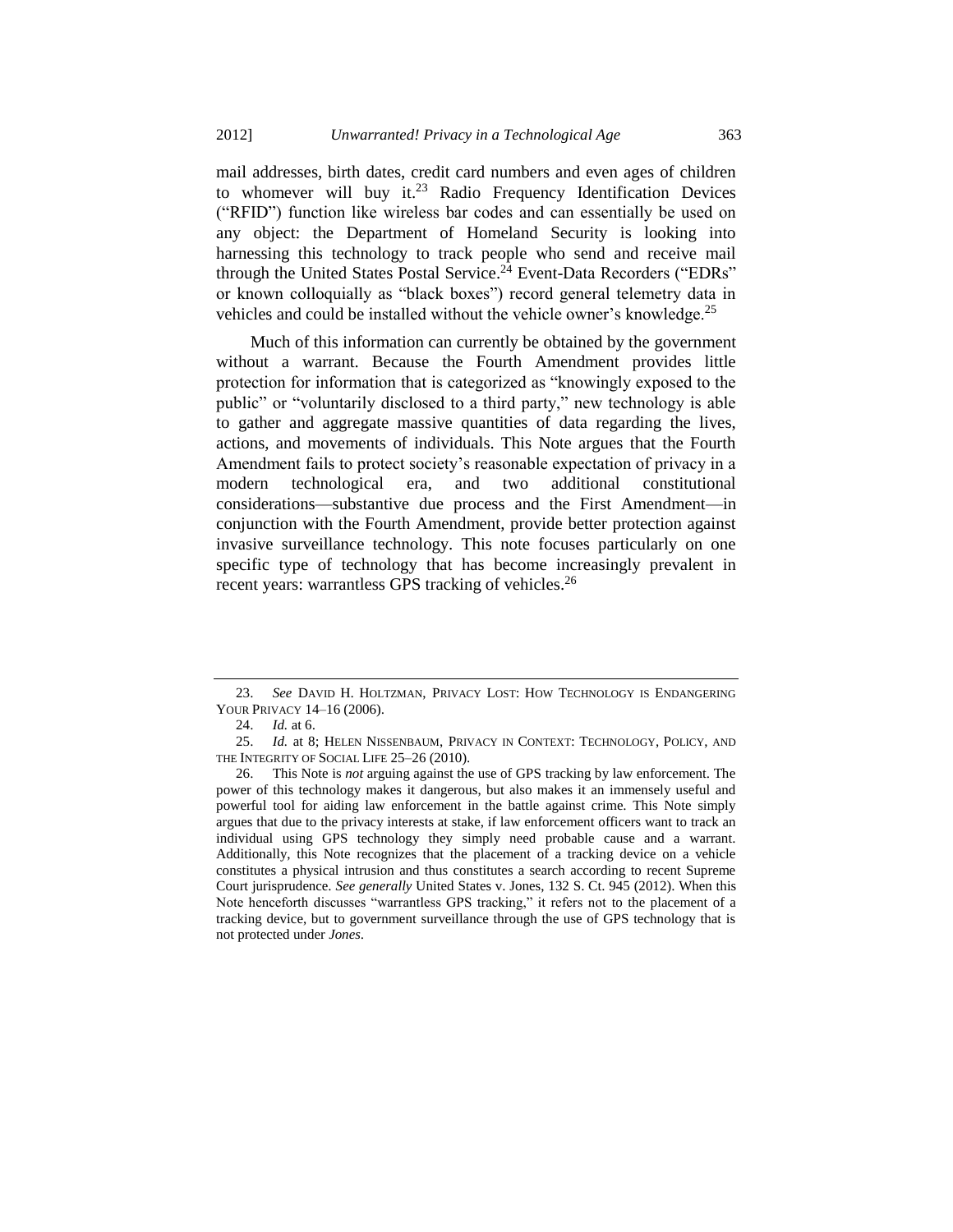In *United States v. Knotts*, the Supreme Court tackled an issue analogous to the one examined in this Note.<sup>27</sup> In *Knotts*, the Court held that the placement and use of a "beeper"<sup>28</sup> device to track an item did not violate the Fourth Amendment.<sup>29</sup> In concluding this, the Court left open the possibility that technology could advance to the point where "twenty-four hour surveillance of any citizen of this country will be possible, without judicial knowledge or supervision."30 The Court acknowledged that if technology were to advance to this point and "dragnet-type law enforcement practices . . . should eventually occur, there will be time enough then to determine whether different constitutional principles may be applicable."<sup>31</sup> That time is now.

To being this analysis, Section II of this Note traces Fourth Amendment jurisprudence relevant to GPS tracking and examines how the issue of warrantless GPS tracking should be analyzed under the Fourth Amendment. Section III looks at both the circuit court split in analyzing the issue of warrantless GPS tracking, and the Supreme Court's decision on the issue of whether warrantless GPS tracking constitutes a search under the Fourth Amendment to examine current arguments for and against the use of warrantless GPS tracking. Section IV analyzes two less obvious, but potential, sources of protection against warrantless GPS tracking: the First Amendment and substantive due process. Section IV then will explain why both of these concepts, when incorporated into a Fourth Amendment analysis, encourage a finding that warrantless GPS tracking stands against society's reasonable expectation of privacy. Section V will apply this analysis to the issue. This Note concludes by arguing that even though a bare Fourth Amendment analysis should render warrantless GPS tracking unconstitutional, it also raises both substantive due process and First Amendment concerns. Therefore, courts could and should take a closer look at warrantless GPS tracking under substantive due process and the

<sup>27.</sup> *See* United States v. Knotts, 460 U.S. 276 (1983).

<sup>28.</sup> The use of the term "beeper" here does not refer to what is commonly known today as a "pager." For the purposes of this discussion, a beeper refers specifically to a radio transmitter that emits a signal that can be picked up by a radio receiver. *Id.* at 277. Beepers allow the police to track an item or vehicle by following it. *Id.* at 277. *Knotts* and beeper technology will be discussed *infra* Part II.B, III.A–B.

<sup>29.</sup> *Id.* 

<sup>30.</sup> *Id.* at 283.

<sup>31.</sup> *Id.* at 284.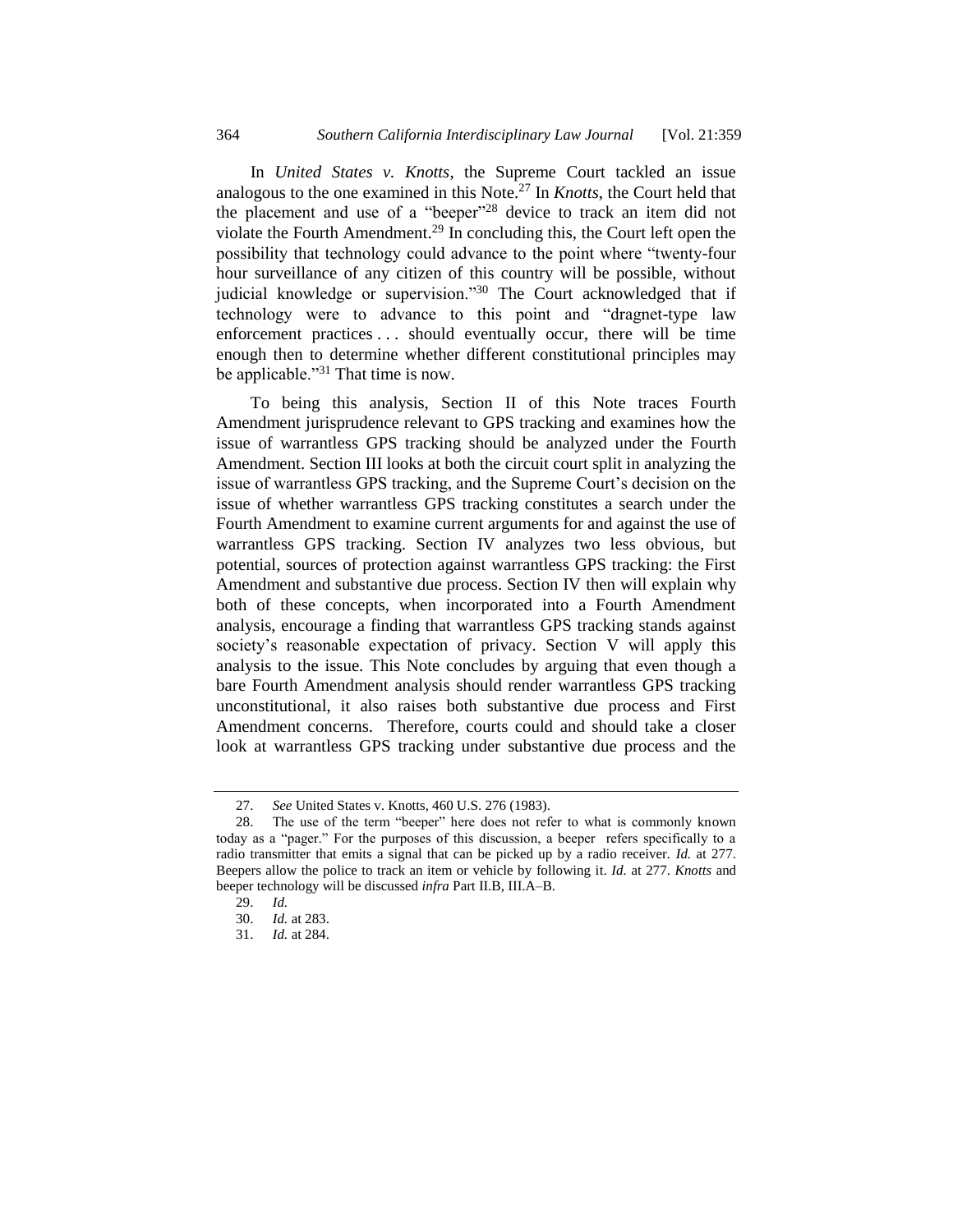First Amendment, particularly when conducted over extremely long periods of time and when the crime being investigated is less serious.

#### II. THE FOURTH AMENDMENT

#### <span id="page-6-0"></span>A. FOURTH AMENDMENT JURISPRUDENCE

#### The Fourth Amendment states:

The right of the people to be secure in their persons, houses, papers, and effects, against unreasonable searches and seizures, shall not be violated, and no Warrants shall issue, but upon probable cause, supported by Oath or affirmation, and particularly describing the place to be searched, and the persons or things to be seized.<sup>32</sup>

Essentially, this amendment protects individuals against unreasonable searches and seizures of their persons or belongings.<sup>33</sup> What also follows from the Fourth Amendment is that if a "search" as envisioned by the amendment does not occur, then the police do not have to be reasonable in the action that they undertake. In the GPS vehicle tracking context, if using a GPS tracking device to monitor a vehicle's whereabouts is not a search, then the police can do so to any vehicle they like. They do not need any reasonable reason to do so―not even probable cause or reasonable suspicion―as long as the reason was not invidious or unconstitutional. The police could track a vehicle simply because they did not like its make or model. Even a vague hunch would suffice. Therefore, to determine whether there are Fourth Amendment protections against warrantless GPS tracking on vehicles, we must first determine whether using GPS tracking is a search. If the action is not a search, then there is no Fourth Amendment problem, and the action does not have to be reasonable.

The question of whether or not a search has occurred is defined by the landmark case of *Katz v. United States*. <sup>34</sup> Under the *Katz* test, a search

<sup>32.</sup> U.S. CONST. amend. IV.

<sup>33.</sup> AKHIL REED AMAR, *Fourth Amendment: First Principles*, *in* THE CONSTITUTION AND CRIMINAL PROCEDURE: FIRST PRINCIPLES 1, 2 (1997).

<sup>34.</sup> *See* Katz v. United States, 389 U.S. 347 (1967*). Katz* dealt with whether a search had occurred when police placed a listening device on a phone booth. Prior to *Katz*, a search would occur only when there was a physical intrusion onto a protected area. In *Katz*, the listening device did not physically intrude into the phone booth. The Court found, however, that because Katz had a "reasonable expectation of privacy" while speaking on the telephone inside of a closed telephone booth and this was an expectation society was willing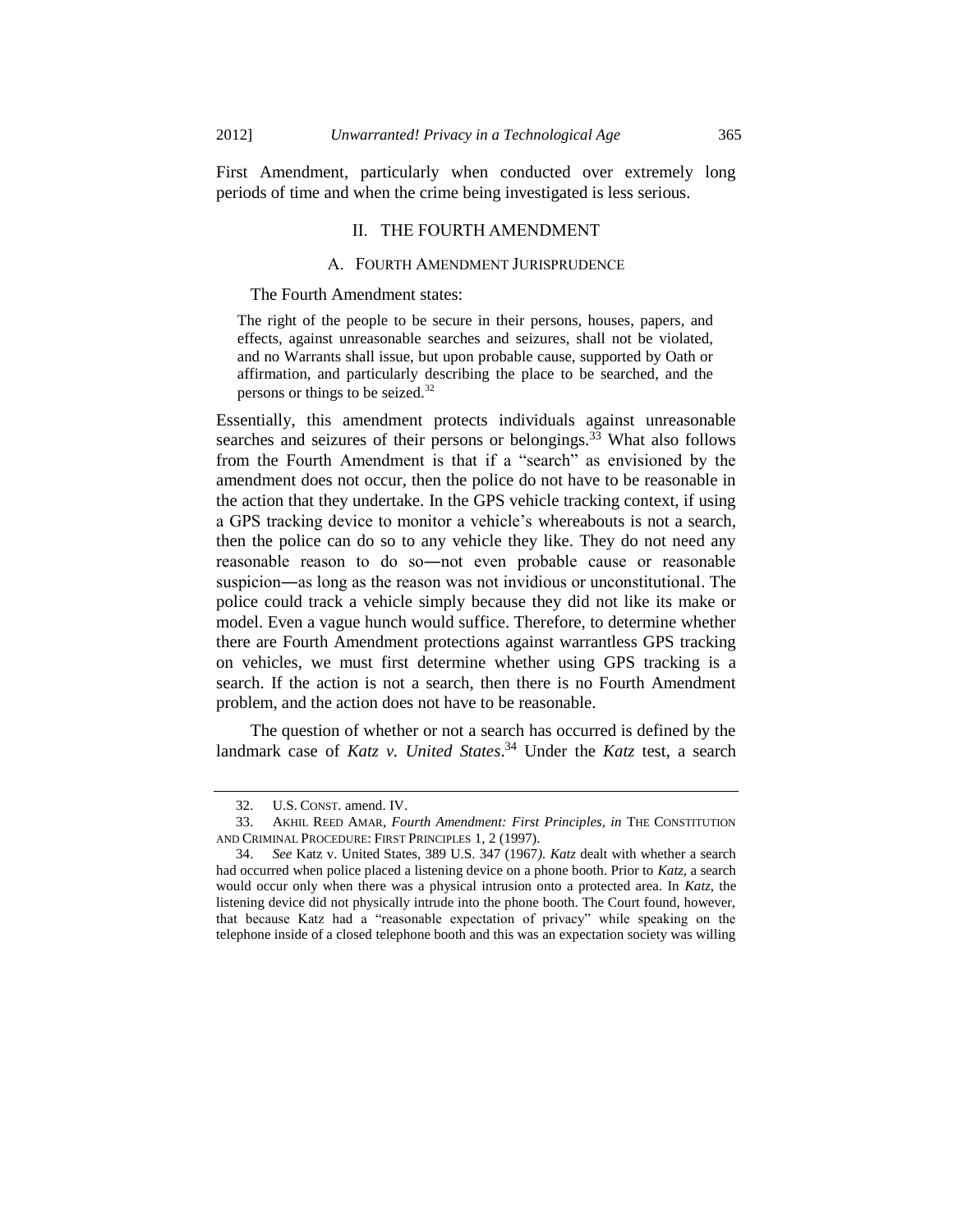occurs when the government invades a reasonable (or justifiable or legitimate) expectation of privacy.<sup>35</sup> The existence of a reasonable expectation of privacy depends on two elements: (1) whether the person has exhibited an actual expectation of privacy (which is a *subjective* test) and (2) whether society is prepared to recognize that expectation of privacy as reasonable (which is an *objective*) test.<sup>36</sup> While the first prong rarely controls the outcome of the case, the second prong is more dispositive in whether a particular action constitutes a search. $37$  Subsequent case law helps us understand the variety of factors used to determine whether or not society recognizes the individual's privacy expectation as reasonable. These factors include: (1) whether there is a voluntary disclosure to a third party;<sup>38</sup> (2) the extent to which there is knowing exposure to the public;<sup>39</sup> (3) whether there is a societal interest in protecting the privacy;  $40(4)$ whether it is virtually certain nothing new will be learned by the action;<sup>41</sup> and (5) whether nothing of significance or only illegitimate information

38. *See* United States v. White, 401 U.S. 745, 752 (1971) (holding that an individual does not have a reasonable expectation of privacy over information voluntarily disclosed to a police informant because by disclosing it, the individual assumed the risk that such information could be transmitted to someone else without his or her knowledge or consent); Smith v. Maryland, 442 U.S. 735, 746–47 (1979) (holding that individuals do not have a reasonable expectation that the phone numbers they dial are private because they voluntarily convey that information to the phone company; therefore, the use of pen registers on telephone company property to record numbers dialed is not considered a search).

39. *See* California v. Ciraolo, 476 U.S. 207, 215 (1986) (holding that an individual does not have a reasonable expectation of privacy with regard to information that is visible in his or her backyard as viewed from navigable airspace, because this information is exposed in plain view and visible to the naked eye from a space in which an individual could reasonably expect the public to be).

40. *See* Oliver v. United States, 466 U.S. 170, 179 (1984) (holding that even *if* an individual takes measures to preserve privacy in an "open field," there is no societal interest in protecting the privacy of the activities that take place there).

41. *See* United States v. Jacobsen, 466 U.S. 109, 124–26 (1984) (holding that after a package had been opened by a private company, the subsequent reopening of the package and a chemical field test of its contents by law enforcement officers was not a search because the action merely confirmed what officers already knew about the contents of the package).

<span id="page-7-0"></span>to recognize, a search could occur even if there was not a physical intrusion into the protected area. *Id.* at 360–61 (Harlan, J., concurring).

<sup>35.</sup> *See id.*

<sup>36</sup>*. See id.*

<sup>37.</sup> *See infra* notes [38](#page-7-0)[–42](#page-8-0) and accompanying text.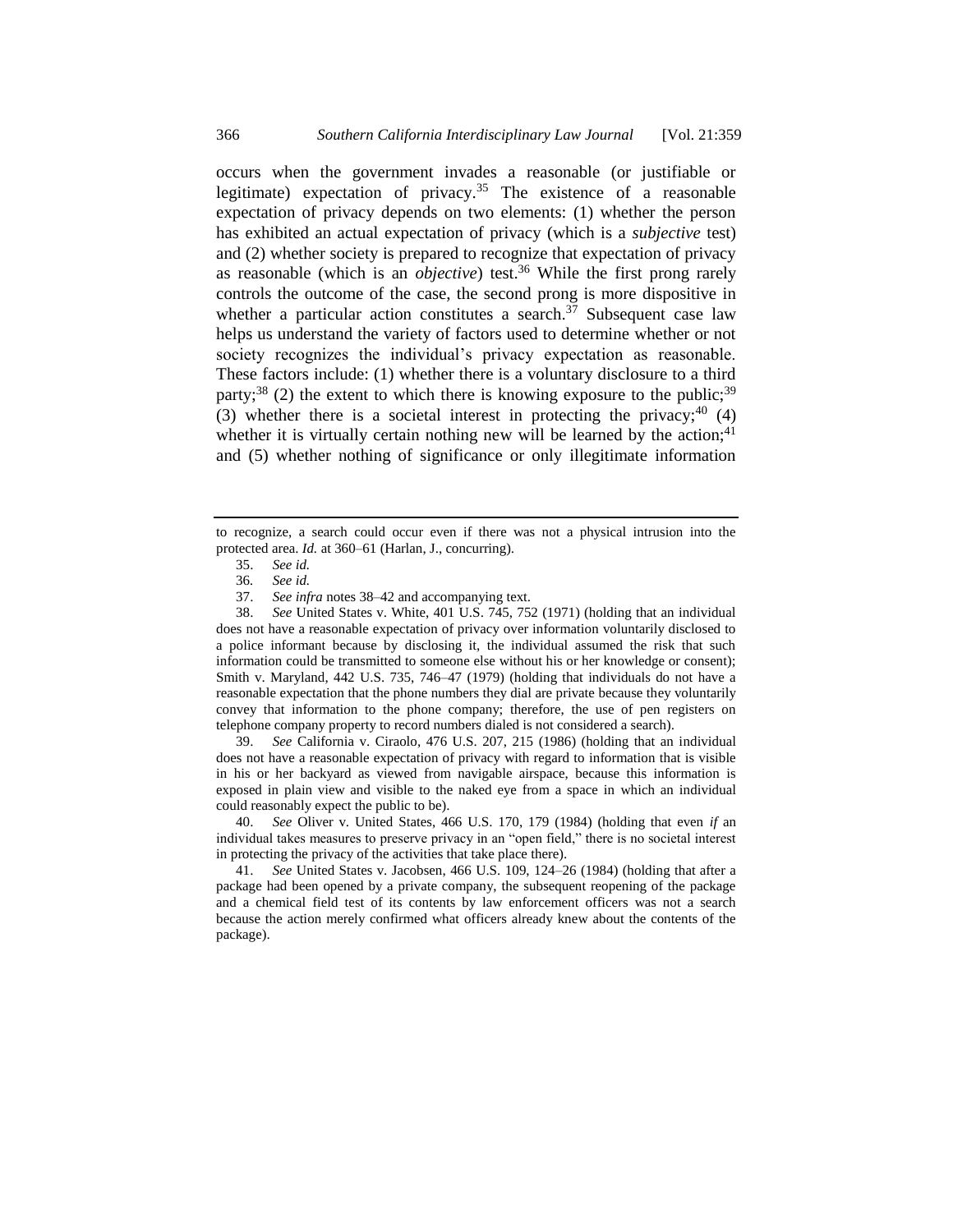<span id="page-8-0"></span>will be learned.<sup>42</sup> The analysis of warrantless GPS tracking mainly focuses on factor (2).

# B. APPLYING A FOURTH AMENDMENT ANALYSIS TO WARRANTLESS GPS TRACKING

Before delving into an analysis of the Fourth Amendment issues at stake, it should be noted that the second prong of *Katz* is, in itself, troublesome. When a court decides whether society is willing to recognize the privacy expectation as reasonable, how does it determine what society is willing to recognize? Does society legitimately expect that individuals will view our backyards from navigable airspace?<sup>43</sup> Are we really giving carte blanche for phone companies to hand over the numbers we dial to the police after every phone call?<sup>44</sup> A ruling that we never have an expectation of privacy in the totality of our movements on public streets effectively means that the moment we leave the safety of our homes, we—as a society—have determined that we no longer have any expectation of privacy in wherever we go. That is, the police can track us anytime we are not at home through GPS technology, without even the slightest reason to believe that we are involved in any illegal activity. While this Note later demonstrates how the discrepancy in Fourth Amendment doctrine and an actual legitimate expectation of privacy can be remedied by also considering the First Amendment and substantive due process, this section will adhere to current Fourth Amendment doctrine in analyzing the issue.

In considering whether society recognizes a reasonable expectation of privacy in an individual's movements in a vehicle over an extended period, the most pertinent factor is the extent to which there is knowing exposure to the public. In *Knotts*, the Court stated that a "person traveling in an automobile on public thoroughfares has no reasonable expectation of privacy in his movements from one place to another."<sup>45</sup> However, this statement should be put in context with the technology actually used in *Knotts*, particularly when the Court in *Knotts* left open the possibility of

*Id.* at 123. (holding that if the information to be learned is either of no significance (substance is not a narcotic) or is illegitimate (substance is a narcotic), the information is not something in which an individual can have a reasonable privacy interest).

*See* Ciraolo, 476 U.S. at 215.

 $43^\circ$ <br> $44^\circ$ 44. *See* Maryland, 442 U.S. at 746–47.

<sup>45.</sup> United States v. Knotts, 460 U.S. 276, 281 (1983).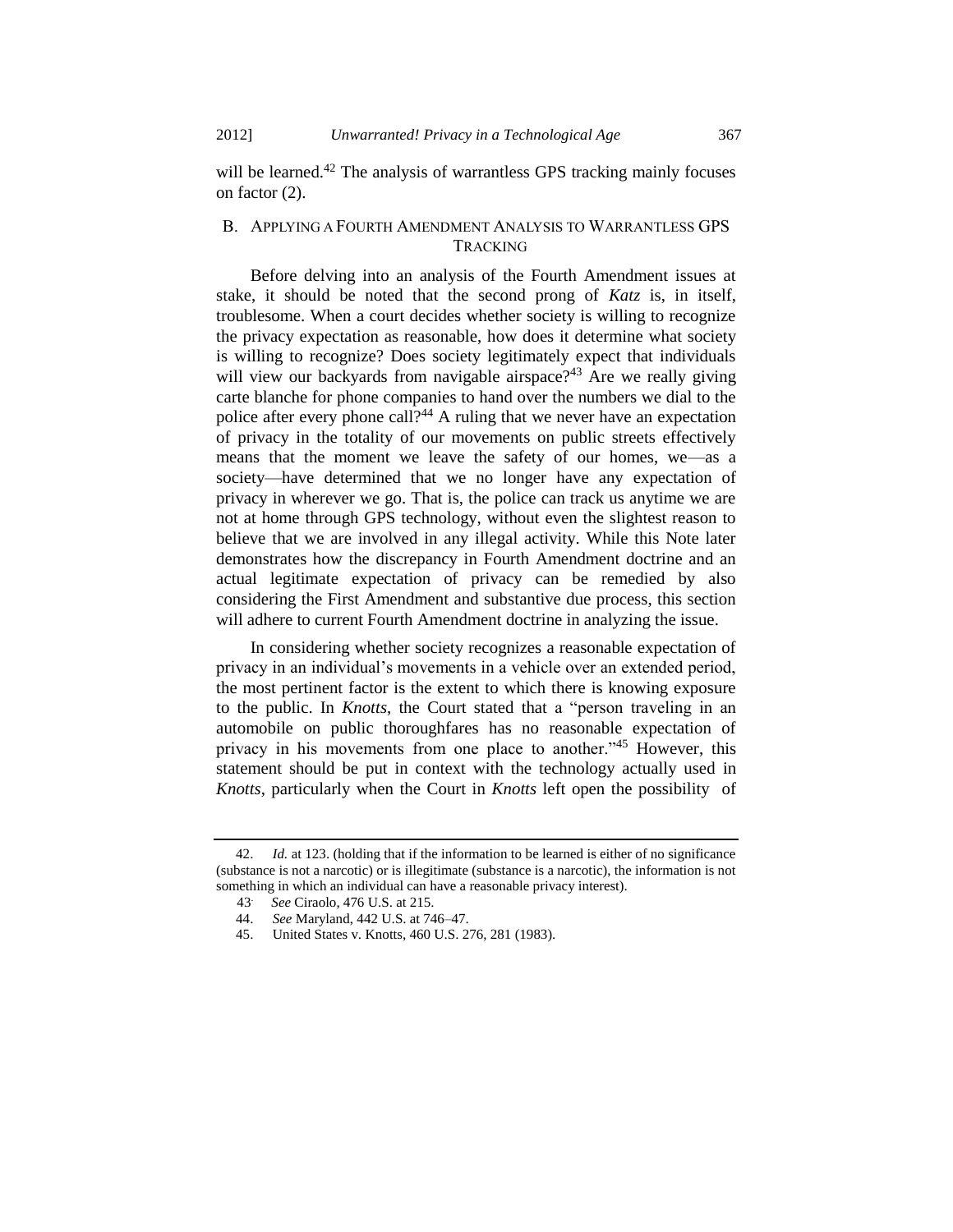reexamining the issue should more invasive technology be invented in the future.<sup>46</sup>

A beeper, also known as a beacon, or transponder at issue in *Knotts*, "is a miniature, battery-powered radio transmitter that emits a recurrent signal at a set frequency. When monitored by directional finders, the beeper provides information as to the location and movement of the object to which it is attached." $47$  Essentially a beeper helps the police pursue a vehicle by giving off a signal that becomes stronger as the police get closer to the vehicle, making it useful for following a vehicle through traffic—like using binoculars.<sup>48</sup> A beeper cannot track on its own, nor can it record its location: this device needs a police officer to be close enough to pick up the signal or the device is essentially useless.<sup>49</sup>

<span id="page-9-0"></span>GPS technology differs significantly. GPS devices use the signals from satellites to locate the device, which contains the receiver.<sup>50</sup> The technology is complex, powerful, and extremely accurate.<sup>51</sup> Basically GPS technology provides the ability to track an individual almost anywhere on Earth.<sup>52</sup> Unlike with the use of beeper technology, no police officer needs to be in the vicinity of the receiver to be able to gather information about the vehicle's location. Furthermore, GPS technology constantly records information and compiles this data, something that a beeper cannot do.

The main differences between beepers and GPS devices are well explained by Helen Nissenbaum, a privacy and technology commentator, who argues that the four most pivotal transformations in database capability make GPS fundamentally different from technologies of the past:

<sup>46.</sup> *Id.* at 284.

<sup>47.</sup> United States v. Butts, 710 F.2d 1139, 1142–43 (5th Cir. 1983). *See also* United States v. Bailey, 628 F.2d 938, 939 n.1 (6th Cir. 1980).

<sup>48.</sup> United States v. Pineda-Moreno, 617 F.3d 1120, 1124 (9th Cir. 2010).

<sup>49.</sup> *Id.*

<sup>50.</sup> HOLTZMAN, *supra* note [23,](#page-4-0) at 180.

<sup>51.</sup> Tarik N. Jallad, Recent Development, *Old Answers to New Questions: GPS Surveillance and the Unwarranted Need for Warrants*, 11 N.C. J. L. & TECH. 351, 356–57 (2010).

<sup>52.</sup> HAL ABELSON, KEN LEDEEN & HARRY LEWIS, BLOWN TO BITS: YOUR LIFE, LIBERTY, AND HAPPINESS AFTER THE DIGITAL EXPLOSION 24 (2008). Cell phone tracking tends to be less accurate than GPS technology because it tracks one's location by triangulating cell phone towers (setting the phone's location in between the nearest cell phone towers), whereas the GPS satellites are far more powerful and accurate. *Id.* at 24–25.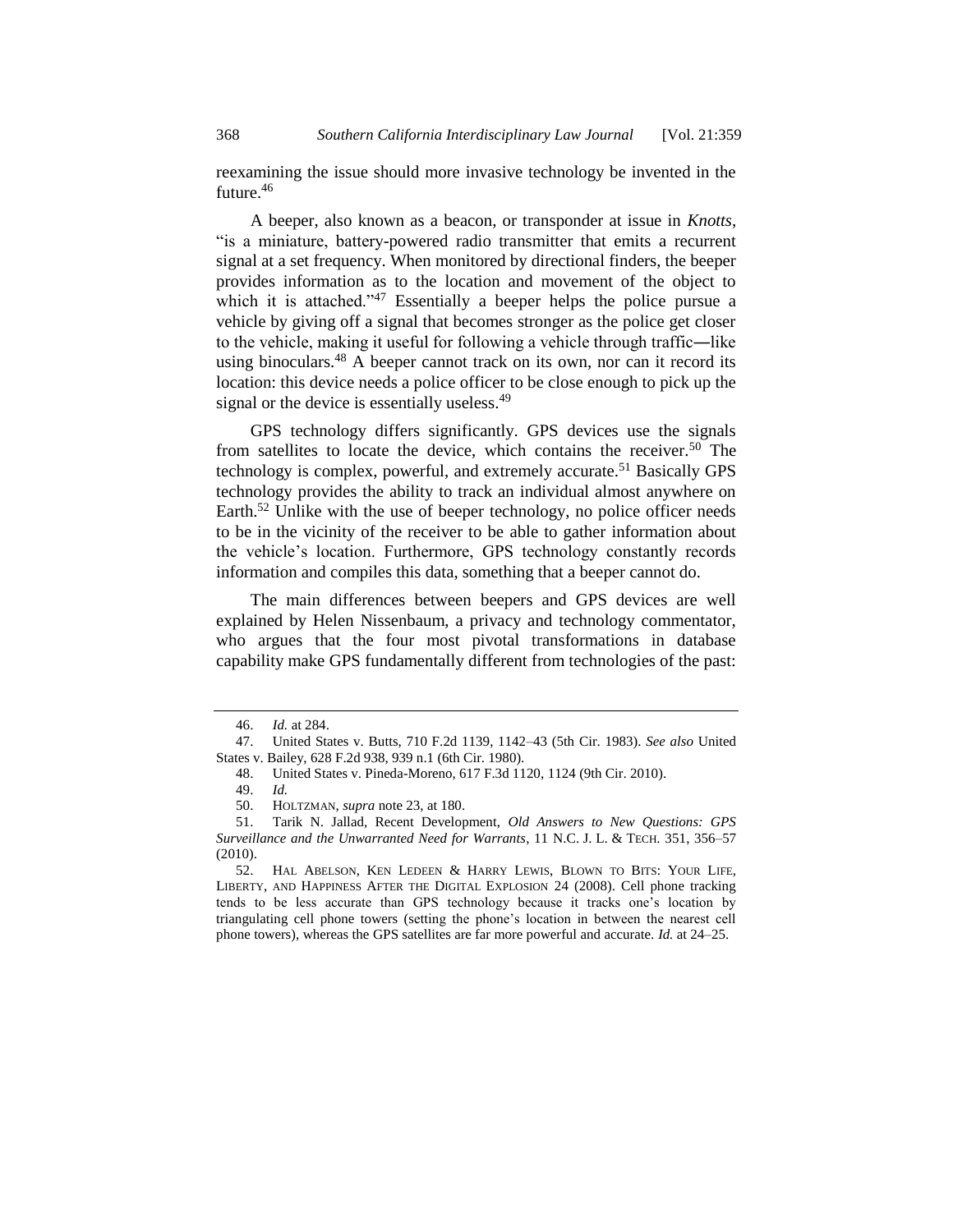(1) democratization of database technologies,<sup>53</sup> (2) information mobility,<sup>54</sup> (3) information aggregation,<sup>55</sup> and (4) information or knowledge from data.<sup>56</sup> Democratization of database technologies, which involves access to information in a database to a wide variety of users, is currently the least relevant to the issue of GPS tracking because the information gleaned from the tracking device is probably not broadcast in an easily-accessible database.<sup>57</sup> This issue, however, is particularly relevant to mobile phone tracking, especially since phone companies have created Web portals for law enforcement access to mobile users' information.<sup>58</sup> As such, there is the potential for a vast system of tracking information to become available to many parts of the government. Such a system was never a risk with beeper technology.

The other three pivotal transformations mentioned by Nissenbaum are all immediately applicable to GPS technology, whereas they were not an issue with beeper technology. Information mobility, made possible by cheap storage capabilities, databases that are in a standard format, and a technologically-advanced infrastructure for information, have streamlined the transfer of information.<sup>59</sup> Precise information about an individual's movements in a vehicle from a GPS device is easily downloadable and transferable, thereby accessible to a virtually limitless network of individuals. Information from a beeper device, however, is not transferable. It is only accessible to the holder of the device. The democratization of database technologies and information mobility tie together to facilitate information aggregation, which is essentially the pooling together of information.<sup>60</sup> All of these pivotal transformations have a direct impact on privacy and are what distinguish GPS technology from beeper technology, regardless of the fact that both technologies are used for similar purposes.

The last unique aspect of new technology that is most relevant to GPS tracking cases is information from data, in other words, knowledge from information. Essentially, this is the concept that aggregation of information

<sup>53.</sup> *See* NISSENBAUM, *supra* note [25,](#page-4-1) at 36.

<sup>54.</sup> *See id.* at 40.

<sup>55.</sup> *See id.* at 41.

<sup>56.</sup> *See id.* at 42.

<sup>57.</sup> *Id.* at 38.

<sup>58.</sup> Soghoian, *supra* not[e 18.](#page-3-0)

<sup>59.</sup> NISSENBAUM, *supra* not[e 25,](#page-4-1) at 40.

<sup>60.</sup> *Id.* at 41.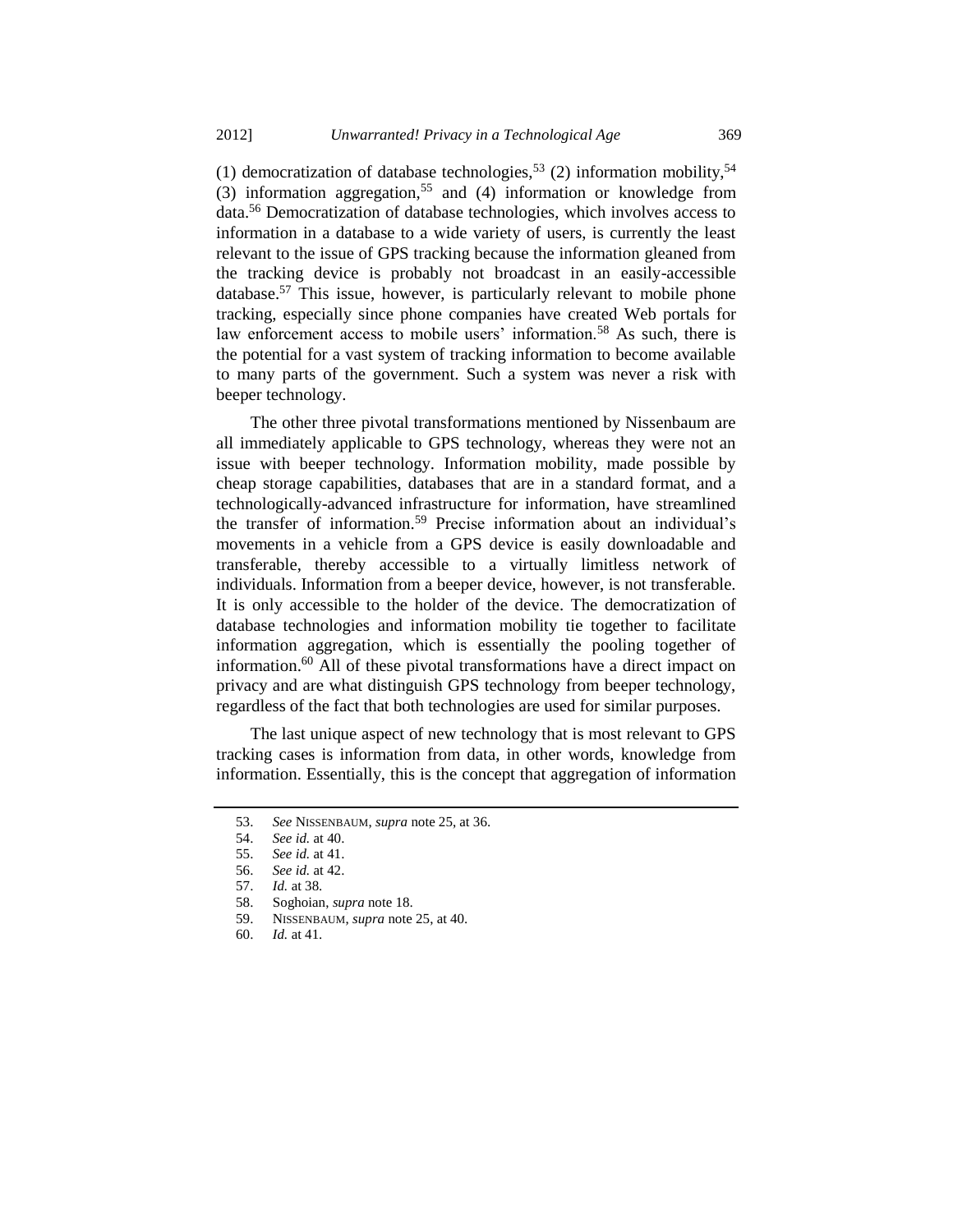has "made it possible to extract descriptive and predictive meaning from information that goes well beyond its literal boundaries<sup>"61</sup>—the whole being greater than the sum of its parts. The power of information gained through technology is not stored "passively," rather the information can be assembled and used. The ability of the GPS device to aggregate massive amounts of information reveals more about individuals than where they traveled on numerous individual trips. This is key to understanding what makes GPS technology different than beeper technology and why society should recognize the use of GPS technology as something over which individuals have a reasonable expectation of privacy. Beeper technology basically functions as a set of enhanced binoculars, helping police follow vehicles more accurately, but requiring officers to actively track an individual over the course of a single journey. GPS technology provides police officers mountains of information about a person, for countless journeys―all of the puzzle pieces that can be fit together to develop an intimate picture of an individual's life. This is not a picture that society intends to expose to the public on each journey an individual takes, nor is it something society would be willing to allow police officers to develop without an appropriate threshold of suspicion.<sup>62</sup>

These significant distinctions between the two technologies are simply not accounted for under the current reasonable expectation of privacy test. The assertion in *Knotts*, that we have no reasonable expectation in our vehicular movements on public streets, renders it difficult to protect against warrantless GPS tracking because all of the information is related to our actions in public spaces, actions that are by necessity exposed to the public. This is why some find the concept of GPS surveillance an easy case.<sup>63</sup> Others differ and seek to resolve the problem of public exposure and society's actual expectation of privacy through the use of the "Mosaic Theory," which can be transplanted from national security cases to analyze

<span id="page-11-0"></span><sup>61.</sup> *Id.* at 42.

<sup>62.</sup> *See, e.g.*, United States v. Maryland, 615 F.3d 544, 563–65 (D.C. Cir. 2010), *cert. granted*, United States v. Jones, 131 S. Ct. 3064 (2011) ("Society recognizes Jones's expectation of privacy in his movements over the course of a month as reasonable, and the use of the GPS device to monitor those movements defeated that reasonable expectation.").

<sup>63.</sup> *See* Jallad, *supra* note [51;](#page-9-0) Recent Case, United States v. Maynard, 615 F.3d 544 (D.C. Cir. 2010), 124 HARV. L. REV. 827 (2011) [hereinafter *Recent Case, United States v. Maynard*].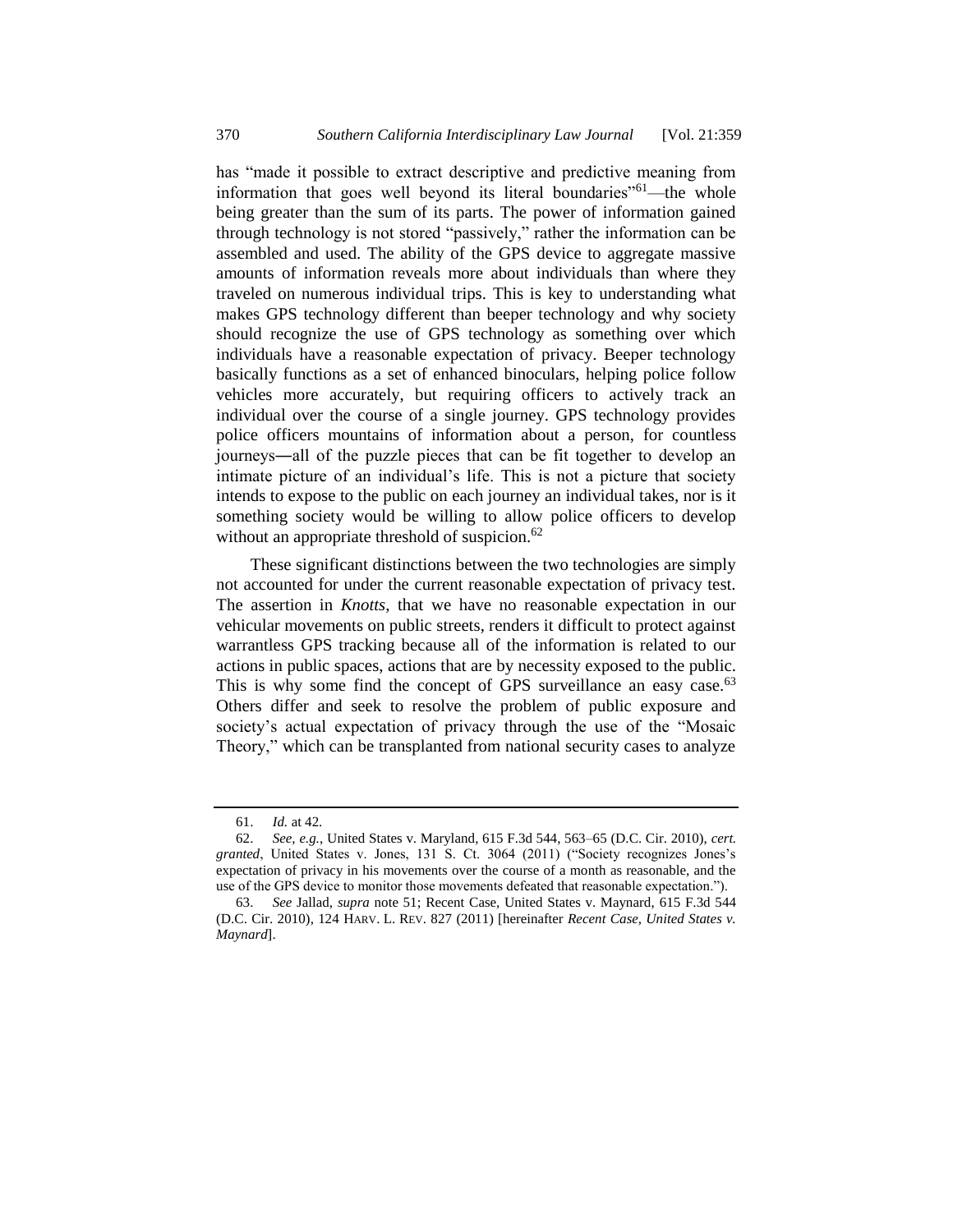<span id="page-12-0"></span>this dilemma.<sup>64</sup> The "Mosaic Theory" was used by one of the circuit courts to help aid their analysis.<sup>65</sup>

This Note seeks to support a finding that warrantless GPS tracking violates society's reasonable expectation of privacy by showing a connection between the Fourth Amendment and two other areas of constitutional law: the First Amendment and substantive due process in the Fourteenth Amendment. These areas should bolster the Fourth Amendment's protective power when either of the doctrines is implicated. First, this Note will briefly discuss two cases that illustrate how courts previously have analyzed the warrantless GPS issue.

# III. THE ISSUE: WARRANTLESS GPS TRACKING, THE CIRCUIT SPLIT, AND THE SUPREME COURT'S ATTEMPT AT RESOLUTION

## A. CASE LAW ANALYZING WARRANTLESS GPS TRACKING AS CONSTITUTIONAL: *UNITED STATES V. PINEDA-MORENO*

In *United States v. Pineda-Moreno*, the Ninth Circuit held that the act of affixing a GPS tracking device to a vehicle when parked in a public lot or in a driveway,<sup>66</sup> and the tracking of a vehicle using a GPS device over an extended period of time, were both constitutional.<sup>67</sup> The facts of *Pineda-Moreno* are straightforward: in 2007 an Oregon DEA agent witnessed defendant Pineda-Moreno and two other men purchasing large amounts of a particular fertilizer that was popular in other counties for growing marijuana.<sup>68</sup> The purchase raised the government agent's suspicion about the illegal cultivation of marijuana, so they attached GPS tracking devices,

<sup>64.</sup> *See* United States v. Maynard, 615 F.3d 544 (D.C. Cir. 2010); Bethany L. Dickman, Note, *Untying* Knotts*: The Application of Mosaic Theory to GPS Surveillance in*  United States v. Maynard, 60 AM. U. L. REV. 731 (2011); Haley Plourde-Cole, Note, *Back to* Katz*: Reasonable Expectation of Privacy in the Facebook Age*, 38 FORDHAM URB. L.J. 571 (2010). This theory will be explained in the discussion of *Maynard* in *infra* Section III.B.

<sup>65.</sup> *Id.*

<sup>66.</sup> This Note is not concerned with whether the act of *affixing* a GPS tracking device is constitutional. It assumes that action to be constitutional. Furthermore, this Note does not address the difference between affixing it to a vehicle parked in public or in a private driveway. This issue is only mentioned to provide context to the cases.

<sup>67.</sup> United States v. Pineda-Moreno, 591 F.3d 1212, 1217 (9th Cir. 2010).

<sup>68.</sup> *Id.* at 1213.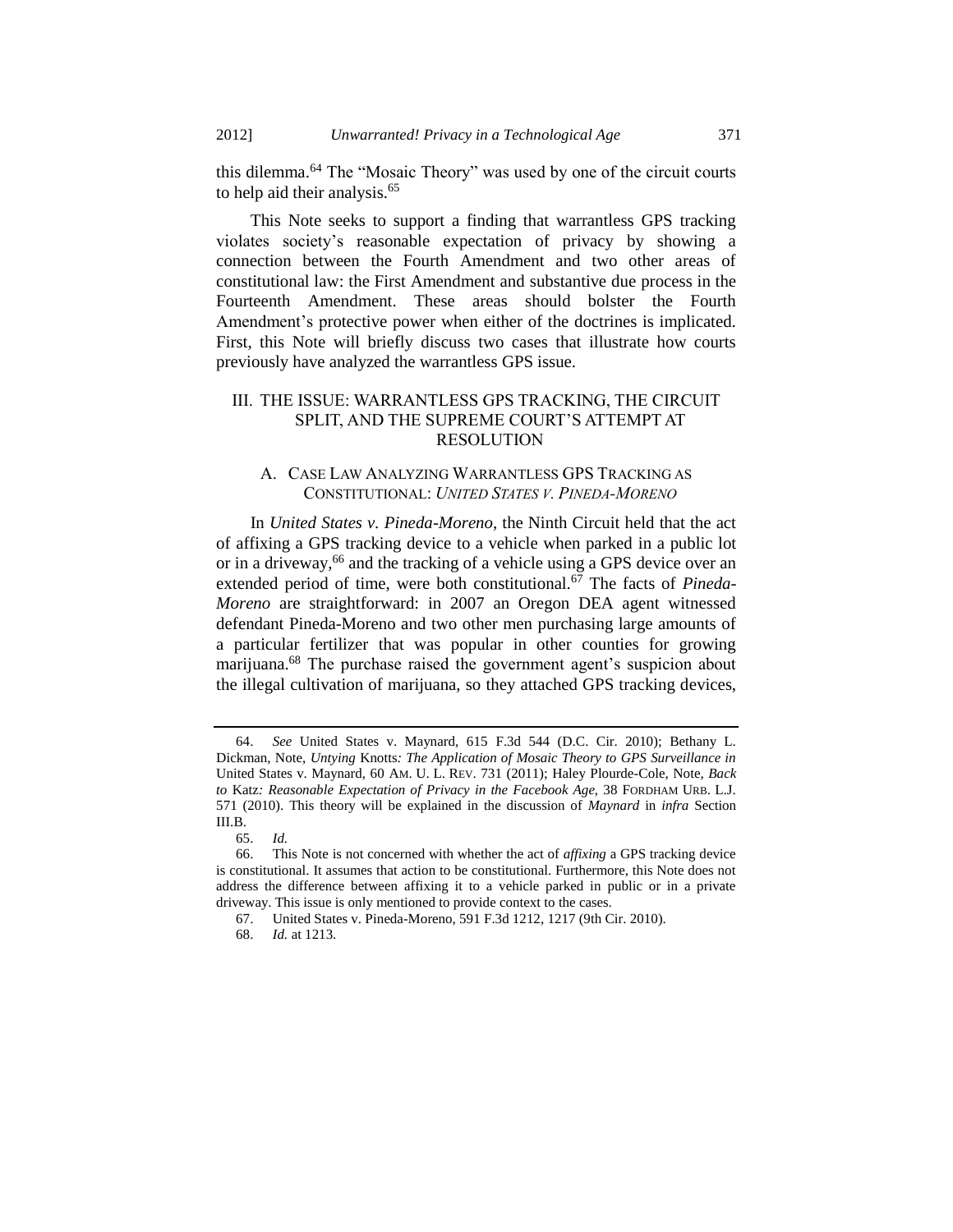which were each about the size of a bar of soap and had a magnet on the side, to Pineda-Moreno's vehicle on seven different occasions over a period of four months.<sup>69</sup> The agents had neither a warrant nor Pineda-Moreno's consent.<sup>70</sup> These tracking devices recorded and logged all of the vehicle's movements, and the agents accessed the information remotely or removed the devices and downloaded the data.<sup>71</sup>

With the tracking device, officers were able to locate and stop the vehicle as it was leaving a suspected marijuana growing site and received Pineda-Moreno's consent to a vehicle and home search.<sup>72</sup> The searches revealed that he was in fact in possession of large quantities of marijuana.<sup>73</sup> Using this evidence, Pineda-Moreno was indicted on one count of conspiracy to manufacture marijuana and one count of manufacturing marijuana.<sup>74</sup> Pineda-Moreno sought to suppress this evidence on the grounds that his Fourth Amendment rights were violated by the attachment of the device to his vehicle, as well as the continuous monitoring of his movements over an extended period of time.<sup>75</sup>

The Ninth Circuit ruled against Pineda-Moreno and held that:

 The defendant had no reasonable expectation of privacy to the driveway or curtilage<sup>76</sup> of his residence.<sup>77</sup>

<sup>69.</sup> *Id.*

<sup>70.</sup> *Id.*

<sup>71.</sup> *Id.* 72. *Id.* at 1214.

<sup>73.</sup> *Id.* 

<sup>74.</sup> *Id.*

<sup>75.</sup> *Id.*

<sup>76.</sup> Curtilage is a concept that "originated at common law to extend to the area immediately surrounding a dwelling house the same protection under the law of burglary as was afforded the house itself." United States v. Dunn, 480 U.S. 294, 300 (1987). However, curtilage is relevant to a Fourth Amendment analysis because the Court has determined that the Fourth Amendment protects the curtilage of an individual's house. *Id.* (citing Oliver v. United States, 466 U.S.170, 180 (1984)). The extent to which the curtilage extends beyond the home depends on factors that are relevant to whether an individual would reasonably expect the area in question to be treated as the home, and in particular, whether the area harbors "intimate activity associated with the 'sanctity of a man's home and the privacies of life.'" *Id.* at 300 (citing *Oliver*, 466 U.S. at 180) (quoting Boyd v. United States, 116 U.S. 616, 630 (1886)). This Note does not analyze whether there is a reasonable expectation of privacy with regard to the attachment of GPS devices on a vehicle in a defendant's curtilage. 77. United States v. Pineda-Moreno, 591 F.3d 1212, 1215 (9th Cir. 2010).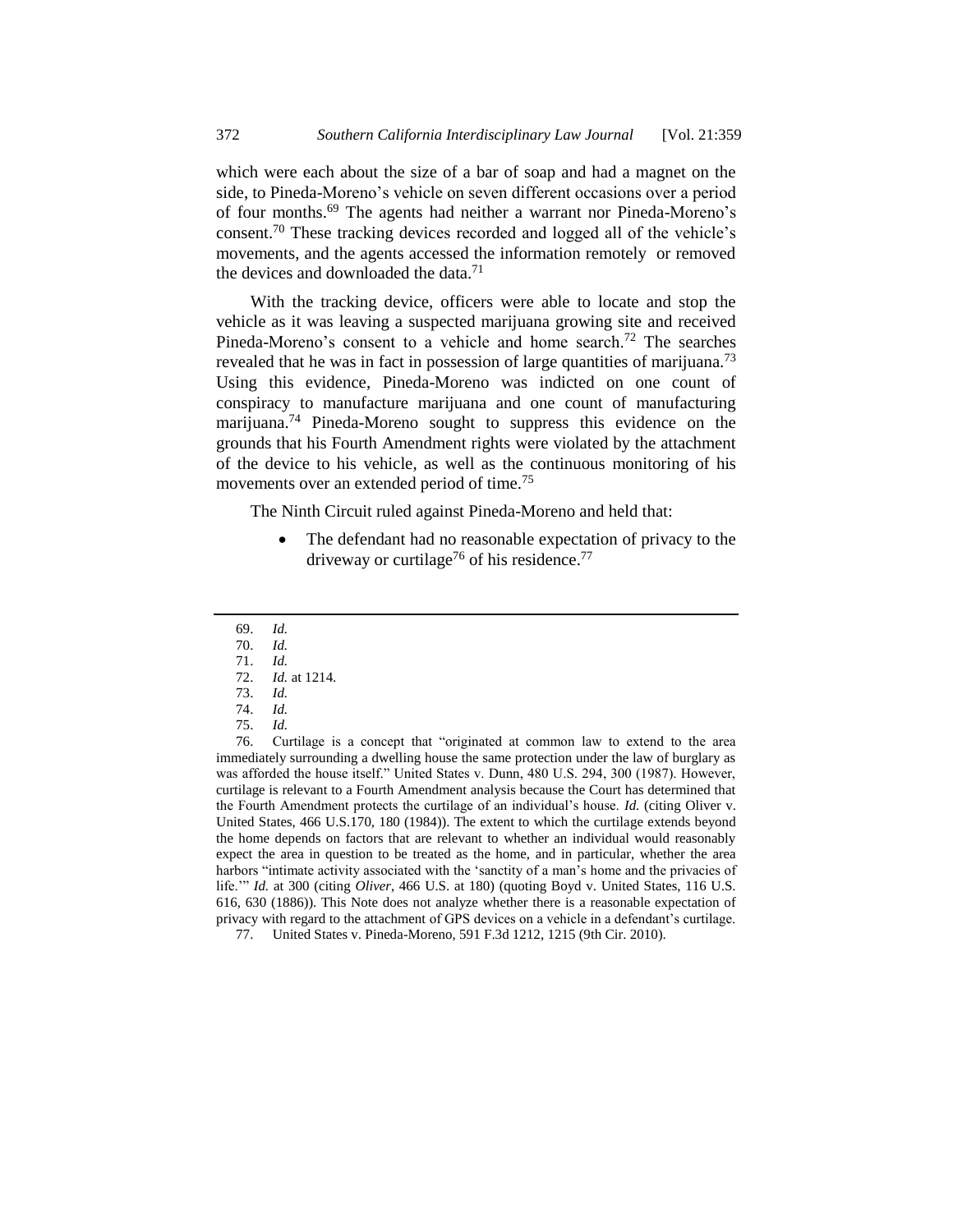- The defendant had no reasonable expectation of privacy in the undercarriage of his vehicle.<sup>78</sup>
- The defendant had no reasonable expectation of privacy when parking his vehicle on the street or in a public parking lot.<sup>79</sup>
- The use of the tracking device was not a search.<sup>80</sup>

This Note will examine the fourth holding, as the others are outside the scope of the Note. Pineda-Moreno argued that the agents' use of the GPS device to continuously monitor his Jeep's location violated his Fourth Amendment rights "because the devices attached to his vehicle are not generally used by the public."<sup>81</sup> Pineda-Moreno acknowledged the Supreme Court's holding in *United States v. Knotts* that "[a] person traveling in an automobile on public thoroughfares has no reasonable expectation of privacy in his movements from one place to another.<sup>782</sup> Pineda-Moreno, however, relied on *United States v. Kyllo*, in which the Supreme Court disallowed the use of thermal imaging equipment on the outer walls of a home because the equipment was not in general public use.<sup>83</sup> Pineda-Moreno argued that because GPS tracking devices were also not in general public use, they should be disallowed as well.<sup>84</sup> The Ninth Circuit distinguished *Kyllo* from *Knotts* by determining that *Kyllo*'s thermal imaging technology was a substitute for the search of a home, which was "unequivocally within the meaning of the Fourth Amendment."<sup>85</sup> In contrast, the court noted that in *Knotts*, as in Pineda-Moreno's case, the movements of a vehicle were involved and were not considered protected under the domain of the Fourth Amendment because they were public.<sup>86</sup> Therefore, despite the fact that the technology was not in common use, the use of the GPS tracking device did not entail an impermissible search under the Fourth Amendment.<sup>87</sup>

<sup>78.</sup> *Id.* 

<sup>79.</sup> *Id.*

<sup>80.</sup> *Id.* at 1216.

<sup>81.</sup> *Id.*

<sup>82.</sup> *Id.* (quoting United States v. Knotts, 460 U.S. 276, 281–82 (1983)).

<sup>83.</sup> *Id.* (citing United States v. Kyllo, 533 U.S. 27, 34 (2001)).

<sup>84.</sup> *Id.*

<sup>85.</sup> *Id.*

<sup>86.</sup> *Id.* (citing Knotts, 460 U.S. at 284).

<sup>87.</sup> *Id.* at 1217.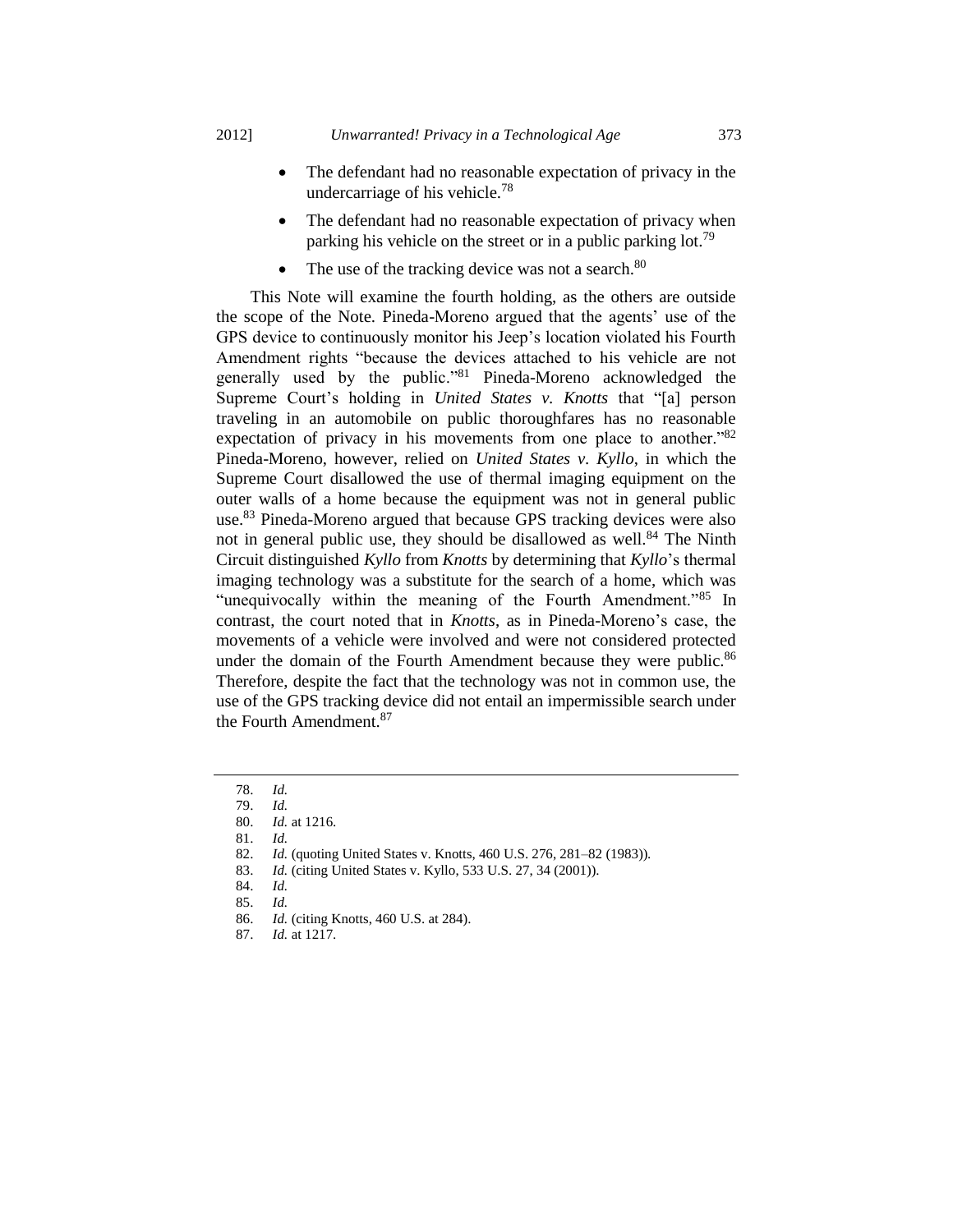Pineda-Moreno's petition for rehearing was denied.<sup>88</sup> Chief Judge Kozinski, however, wrote a passionate dissent advocating that the use of the GPS tracking device was a search for two reasons: (1) the attachment of the tracking device while the vehicle was in Pineda-Moreno's driveway was, in fact, a search because of an established zone of privacy in one's curtilage $89$  and (2) the technology in the GPS tracking devices is so far advanced from the technology in *Knotts* that the effects of its use are not comparable with the primitive "beeper" technology.<sup>90</sup>

Reason (1) is not relevant to this Note; however, reason (2) most certainly is relevant. Judge Kozinski's belief that the two technologies are distinguishable is premised on the fact that GPS technology far outreaches beeper technology.<sup>91</sup> Whereas a GPS device requires no actual physical tracking, beeper technology is merely like an enhanced set of binoculars that requires an officer to be near the tracked vehicle constantly.<sup>92</sup> Thus, the justification for beeper use should not extend to GPS technology.<sup>93</sup> Furthermore, GPS devices create a permanent electronic record of movement, which can be used to deduce more information than can be gleaned from single trips.<sup>94</sup> Judge Kozinski also notes that the use of GPS tracking devices makes it absolutely impossible for an individual to maintain privacy in their movements in a car, even if the individual would like to remain anonymous through donning disguises, traveling on back roads, driving in heavy crowds, or travelling only at night.<sup>95</sup> Judge Kozinski gives a chilling warning: "[b]y holding that this kind of surveillance [does not] impair an individual's reasonable expectation of privacy, the panel hands the government the power to track the movements of every one of us, every day of our lives."<sup>96</sup>

89. *Id.* at 1123–26.

90. *Id.*

- 91. *Id.*
- 92. *Id.* at 1124.
- 93. *Id.*
- 94. *Id.* 95. *Id.* at 1126.
- 96. *Id.* at 1124.

<sup>88.</sup> *Id.* at 1121.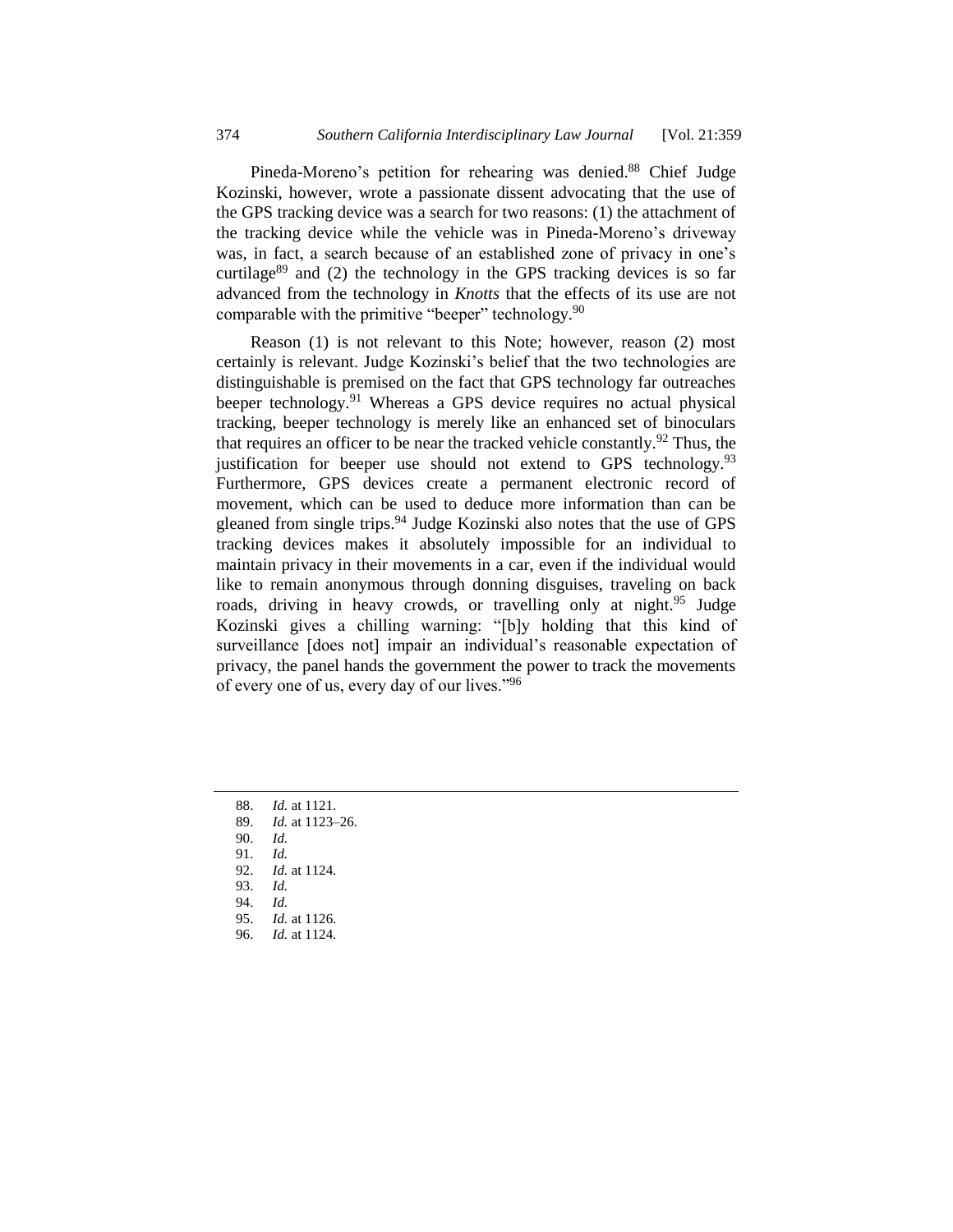### B. CASE LAW ANALYZING WARRANTLESS GPS TRACKING AS UNCONSTITUTIONAL: *UNITED STATES V. MAYNARD*

In contrast to the Ninth Circuit's holding in *Pineda-Moreno,* the D.C. Circuit in *United States v. Maynard* held that the warrantless use of a GPS device on a defendant's car for a month did constitute a search and, therefore, violated his Fourth Amendment rights. $97$  The facts in this case are similar to those of *Pineda-Moreno*: police suspected the defendant of being involved in a cocaine-trafficking conspiracy and, without a warrant, affixed a GPS tracking device to his Jeep to track his movements twentyfour hours a day for four weeks.<sup>98</sup> The D.C. Circuit found the use of the tracking device to be a search.<sup>99</sup>

The court first found that *Knotts*, which held that "[a] person traveling in an automobile on public thoroughfares has no reasonable expectation of privacy in his movements from one place to another,"<sup>100</sup> was not controlling.<sup>101</sup> This was because the *Knotts* court distinguished between a single, discrete journey being exposed to the public and the concept of twenty-four hour "dragnet-type" surveillance, leaving the latter question without resolution.<sup>102</sup> This court determined that while a person traveling on public thoroughfares has no reasonable expectation of privacy in his movements from one place to another, it is not the equivalent of a person lacking a "reasonable expectation of privacy in his movements whatsoever, world without end, as the Government would have it."<sup>103</sup> Therefore, the court found that the difference between long-term and short-term surveillance requires a different analysis than that used in *Knotts*. 104

The court then had to determine whether the defendant's locations were actually exposed to the public to determine whether his expectation of privacy was reasonable and therefore subject to Fourth Amendment protection.<sup>105</sup> The court first explained that the entirety of the defendant's

<sup>97.</sup> United States v. Maynard, 615 F.3d 544 (D.C. Cir. 2010).

<sup>98.</sup> *Id.* at 555.

<sup>99.</sup> *Id.*

<sup>100.</sup> United States v. Knotts, 460 U.S. 276, 281 (1983).

<sup>101.</sup> *Maynard*, 615 F.3d at 556.

<sup>102.</sup> *Id.*

<sup>103.</sup> *Id.* at 557.

<sup>104.</sup> *Id.*

<sup>105.</sup> *Id.* at 558.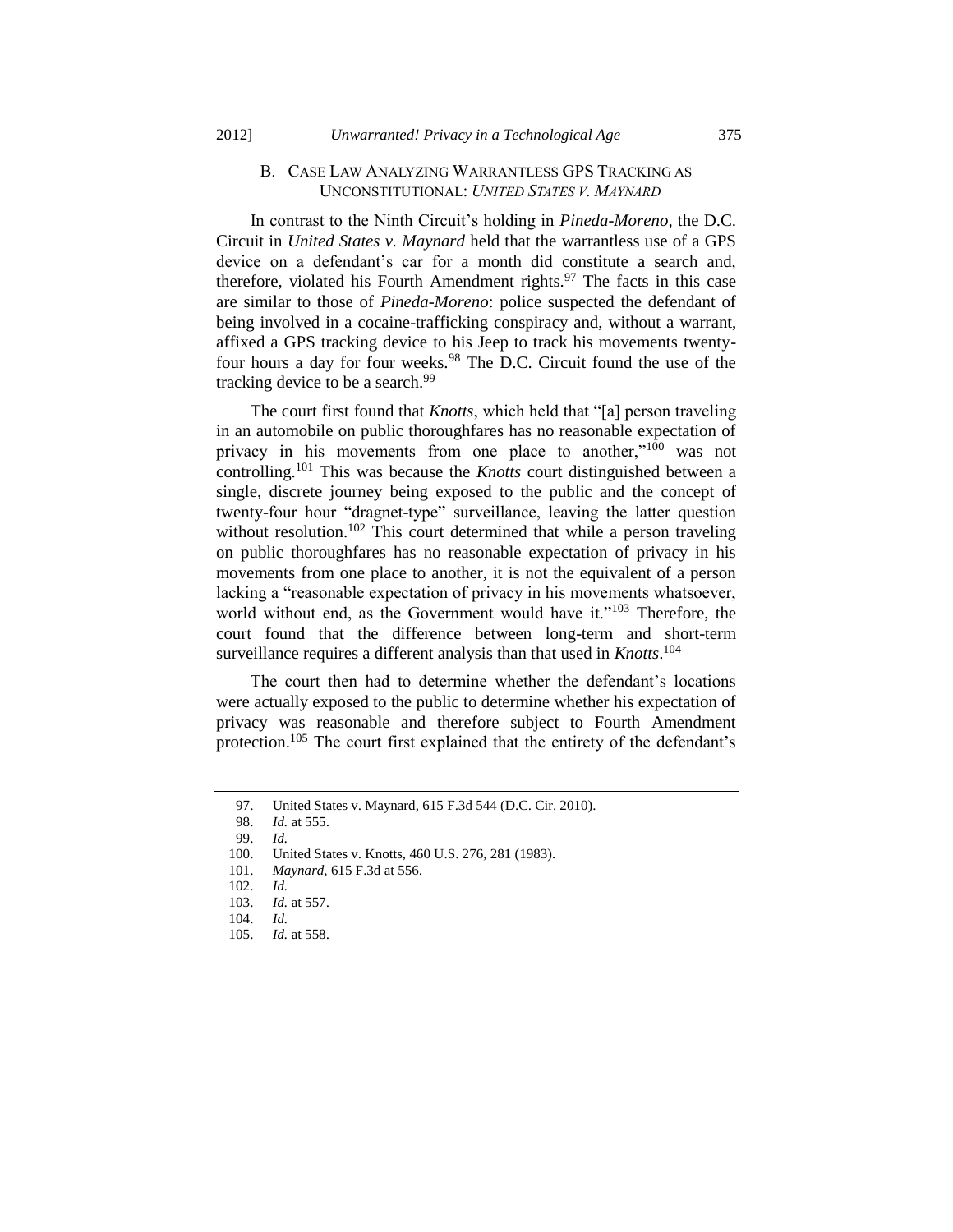movements was not actually exposed to the public, because even if the police were able to follow him everywhere he went over the course of a month, the question was not "what another person can physically and may lawfully do but rather what a reasonable person expects another might actually do."<sup>106</sup> Applying this rule to the present case, the court found that since the "whole of a person's movements over the course of a month is not actually exposed to the public because the likelihood a stranger would observe all of those movements is not just remote, it is essentially nil," the defendant's movements were not actually exposed to the public and were therefore deserving of Fourth Amendment protection.<sup>107</sup>

The court then examined whether the whole of the defendant's movements over the course of the month he was monitored, while not actually exposed, were "constructively" exposed in the sense that each individual movement during that time was in the public view.<sup>108</sup> The court noted that the Supreme Court has found that a "whole" may be something different than the sum of its parts. For example, in *United States Department of Justice v. Reporters Committee for Freedom of Press*, respondents had requested that the FBI disclose rap sheets compiling criminal records for specific individuals, but the Supreme Court sided with the FBI because even though "individual events in the summaries [were] matters of public record,"<sup>109</sup> the subjects still retained a privacy interest in the aggregated "whole," which was something "distinct from their interest in the 'bits of information' of which it was composed."<sup>110</sup> Furthermore, the

<sup>106.</sup> *Id.* at 559. *See also* Bond v. United States, 529 U.S. 334, 338–39 (2000) ("[A] bus passenger clearly expects that his bag may be handled. He does not expect that other passengers or bus employees will, as a matter of course, feel the bag in an exploratory manner. But this is exactly what the agent did here. We therefore hold that the agent's physical manipulation of petitioner's bag violated the *Fourth Amendment*."); California v. Greenwood, 486 U.S. 35, 40 (1998) ("It is common knowledge that plastic garbage bags left on or at the side of a public street are readily accessible to animals, children, scavengers, snoops, and other members of the public."); California v. Ciraolo, 476 U.S. 207, 213–14 (1986) ("In an age where private and commercial flight in the public airways is routine," defendant did not have a reasonable expectation of privacy in a location that "[a]ny member of the public flying in this airspace who glanced down could have seen").

<sup>107.</sup> *Maynard*, 615 F.3d at 560.

<sup>108.</sup> *Id.* at 560–61.

<sup>109.</sup> U.S. Dep't of Justice v. Reporters Comm. for Freedom of the Press, 489 U.S. 749, 753 (1989).

<sup>110.</sup> *Maynard*, 615 F.3d at 561 (quoting *Reporters Comm. for Freedom of the Press*, 489 U.S. at 764).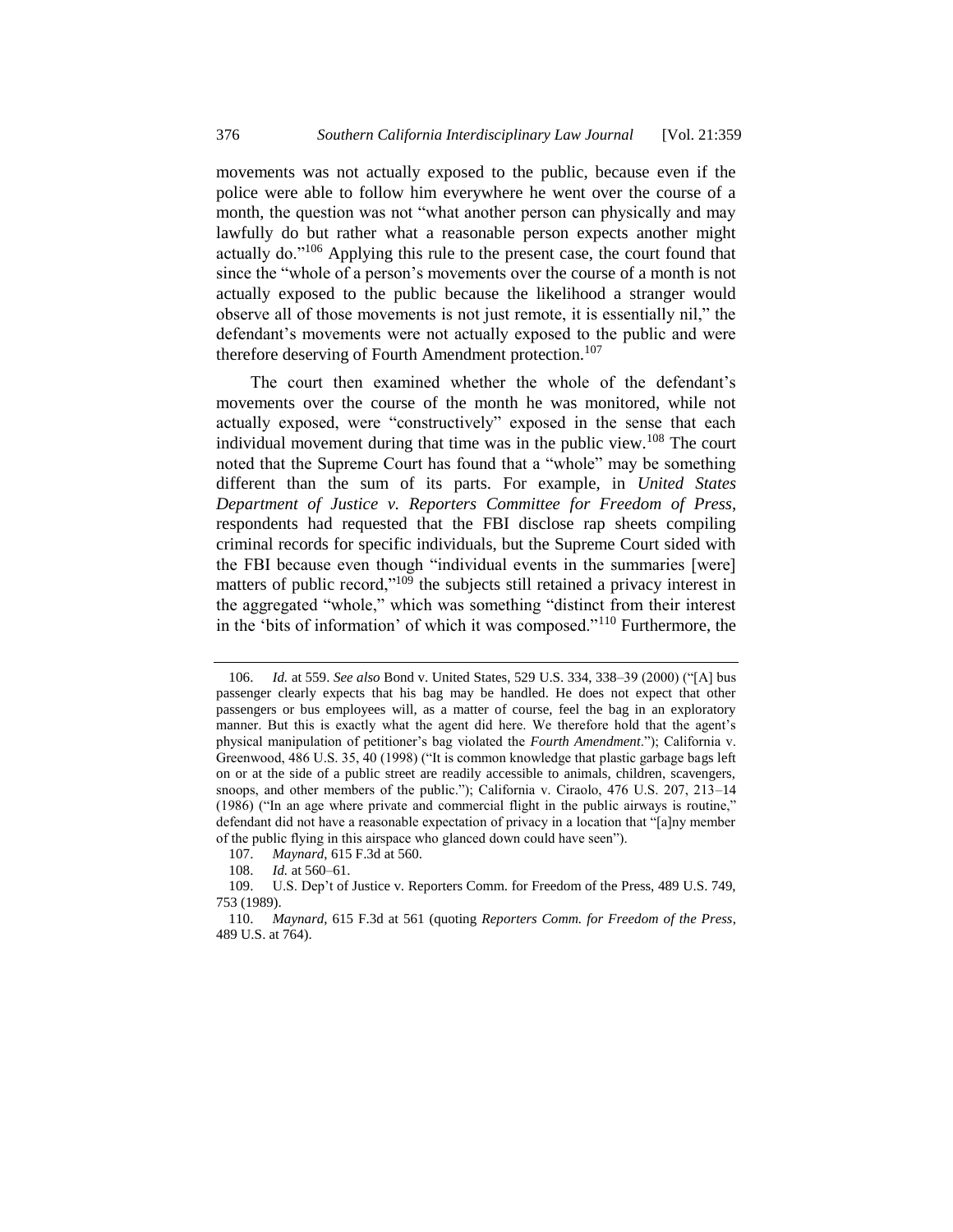Court also addressed this issue in a Fourth Amendment context in *Smith v. Maryland*, when determining whether or not a reasonable person expects any given number he dials on his phone to be exposed to the phone company and whether he expects every single number he calls to be made into a list.<sup>111</sup> The D.C. Circuit determined that the Supreme Court would not have analyzed this difference if not for the fact that there may be different reasonable expectation of privacy interests at stake between isolated pieces of information and large aggregations of information.<sup>112</sup>

Consequently, the D.C. Circuit determined that there was a difference between a single journey as compared with the whole of an individual's movements over an extended period of time, and that:

The whole of one's movements over the course of a month is not constructively exposed to the public because, like a rap sheet, that whole reveals far more than the individual movements it compromises. The difference is not one of degree but of kind, for no single journey reveals the habits and patterns that mark the distinction between a day in the life and a way of life, nor the departure from a routine that ... may reveal even more. $113$ 

The court cited many cases in which courts have found that prolonged surveillance revealed a different type of information than that revealed by short term surveillance. This included the "Mosaic Theory" with regard to national security information $114$  and that prolonged surveillance can expose a particularly intimate picture of the individual's life.<sup>115</sup> The court provided

<sup>111.</sup> *Id.* (citing Smith v. Maryland, 442 U.S. 735, 742–43 (1979)).

<sup>112.</sup> *Id.*

<sup>113.</sup> *Id.* at 561–62.

<sup>114</sup>*. Id*. at 562. *See* CIA v. Sims, 471 U.S. 159, 178 (1985) ("[W]hat may seem trivial to the uninformed, may appear of great moment to one who has a broad view of the scene  $\dots$ .").

<sup>115.</sup> In *Maynard*, 615 F.3d at 562–63, the D.C. Circuit cited three cases illustrating this point: (1) Galella v. Onassis, 353 F. Supp. 196, 227–28 (S.D.N.Y. 1972), in which the court held that the "[p]laintiff's endless snooping constitutes tortious invasion of privacy.... In short, [he] has insinuated himself into the very fabric of Mrs. Onassis' life . . . ."; (2) People v. Weaver, 909 N.E.2d 1195, 1199–1200 (N.Y. 2009), holding that prolonged GPS monitoring yields "a highly detailed profile, not simply of where we go, but by easy inference, of our associations—political, religious, amicable and amorous, to name only a few—and of the pattern of our professional and avocational pursuits"); and (3) State v. Jackson, 76 P.3d 217, 223 (Wash. 2003) (en banc), in which the court noted that "[i]n this age, vehicles are used to take people to a vast number of places that can reveal preferences,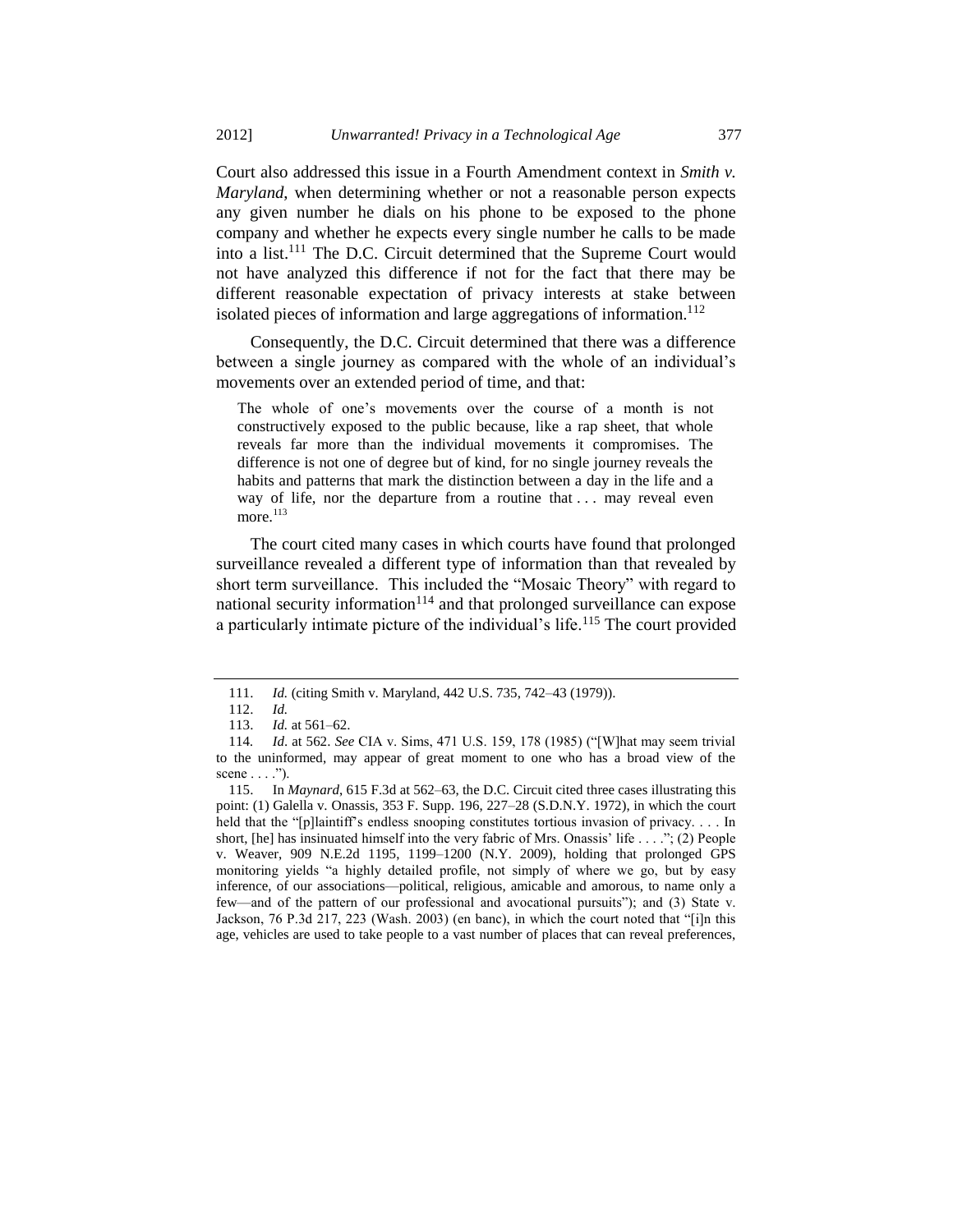a simple example illustrating this point, noting that even the sequence of someone's movements is more revealing than the instances taken individually: "a single trip to a gynecologist's office tells little about a woman, but that trip followed a few weeks later by a visit to a baby supply store tells a different story."<sup>116</sup>

Because the court concluded that the totality of an individual's movements over a period of time is not actually or constructively exposed, these movements are therefore something in which an individual has a reasonable expectation of privacy.<sup>117</sup> While the government argued that the GPS tracking did not reveal anything about the defendant when he was inside his home, but only about his movements in public, the court reiterated that "[a] person does not leave his privacy behind when he walks out his front door,"<sup>118</sup> and acknowledged that *Katz* recognized that "what [one] seeks to preserve as private, even in an area accessible to the public, may be constitutionally protected."<sup>119</sup> Because GPS monitoring reveals "an intimate picture of the subject's life that he expects no one to have—short perhaps of his spouse," the expectation of privacy in the totality of one's movements in a vehicle over an extended period of time is a reasonable expectation of privacy that society is willing to recognize.<sup>120</sup>

The court's final point in its discussion of this issue distinguished GPS surveillance from general visual surveillance, concluding that a holding for the defendant in the present case does not logically prohibit much visual surveillance.<sup>121</sup> This is because visual surveillance of persons and vehicles located in public places and exposed to public view is still not considered a search when it reveals what is already exposed to the public, such as a person's movements during a single journey.<sup>122</sup> The court noted that "[c]ontinuous human surveillance for a week would require all the time and expense of several police officers, while comparable photographic surveillance would require a net of video cameras so dense and so

alignments, associations, personal ails and foibles. The GPS tracking devices record all of these travels, and thus can provide a detailed picture of one's life."

<sup>116.</sup> *Maynard*, 615 F.3d at 562.

<sup>117.</sup> *Id.* at 563.

<sup>118.</sup> *Id.*

<sup>119.</sup> *Id.* (quoting Katz v. United States, 389 U.S. 347, 351 (1967)).

<sup>120.</sup> *Id.*

<sup>121.</sup> *Id.* at 565.

<sup>122.</sup> *Id.*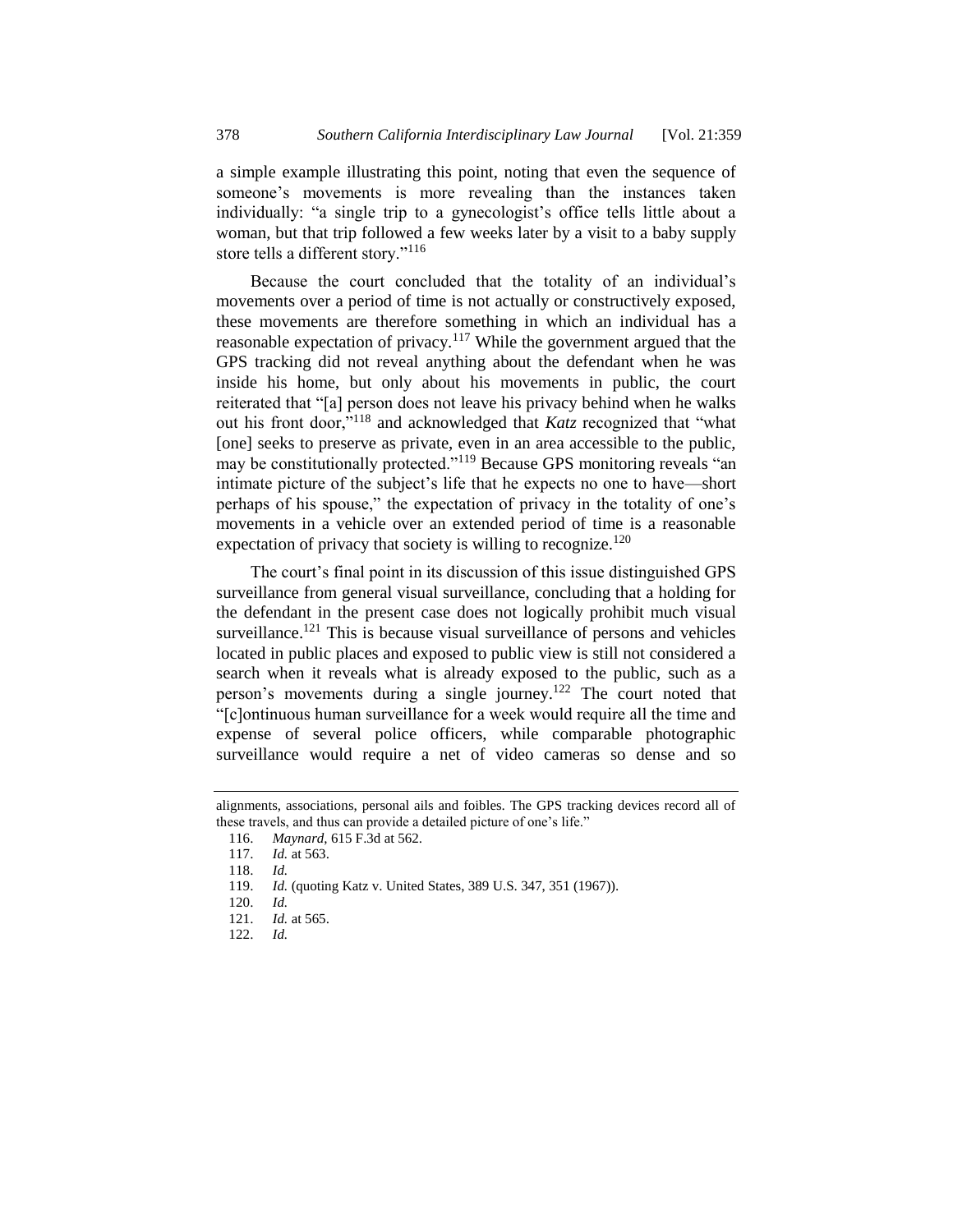widespread as to catch a person's every movement, plus the manpower to piece the photographs together."<sup>123</sup> Lastly, the court noted that *Kyllo* asserted that means do matter when it comes to gathering private information:<sup>124</sup> for example, it is constitutional for the police to record an individual's conversation through the use of an undercover agent in the vicinity, $125$  but it is not constitutional to do the same by wiretapping the individual's phone.<sup>126</sup>

### C. THE SUPREME COURT WEIGHS IN: *UNITED STATES V. JONES*

*Jones* was the appeal of the *Maynard* case from the D.C. Circuit, wherein the Supreme Court unanimously affirmed the D.C. Circuit's holding that the warrantless GPS tracking was unconstitutional.<sup>127</sup> The Supreme Court, however, found the action unconstitutional on significantly different grounds than the D.C. Circuit, rejecting the Mosaic Theory concept, and focusing on the placement of the GPS tracking device on the vehicle as an unconstitutional physical intrusion amounting to a search.<sup>128</sup> While this decision to affirm the D.C. Circuit was unanimous, there was no consensus on the reasoning for why warrantless GPS tracking in this context should be considered unconstitutional.<sup>129</sup>

The plurality opinion, authored by Justice Scalia, looked to commonlaw trespass in finding that the installation of the tracking device on the vehicle constituted a search.<sup>130</sup> In particular, the plurality found that because "[t]he Government physically occupied private property for the purpose of obtaining information," there was "no doubt that such a physical intrusion would have been considered a 'search' within the meaning of the Fourth Amendment when it was adopted."<sup>131</sup> Justice Scalia additionally noted that "[t]he text of the Fourth Amendment reflects its close connection to property, since otherwise it would have referred simply to the 'the right of the people to be secure against unreasonable searches and seizures'; the

<sup>123.</sup> *Id.*

<sup>124.</sup> *Id.* at 566 (citing United States v. Kyllo, 533 U.S. 27, 35 n.2 (2001)).

<sup>125.</sup> *Id.* (citing Lopez v. United States, 373 U.S. 427, 429 (1963)).

<sup>126.</sup> *Id.* (citing Katz v. United States, 389 U.S. 347, 353 (1967)).

<sup>127.</sup> United States v. Jones, 132 S. Ct. 945 (2012).

<sup>128.</sup> *Id.* at 949–52.

<sup>129.</sup> *Id.* at 948, 954, 957.

<sup>130.</sup> *Id.* at 949–53.

<sup>131.</sup> *Id.* at 949.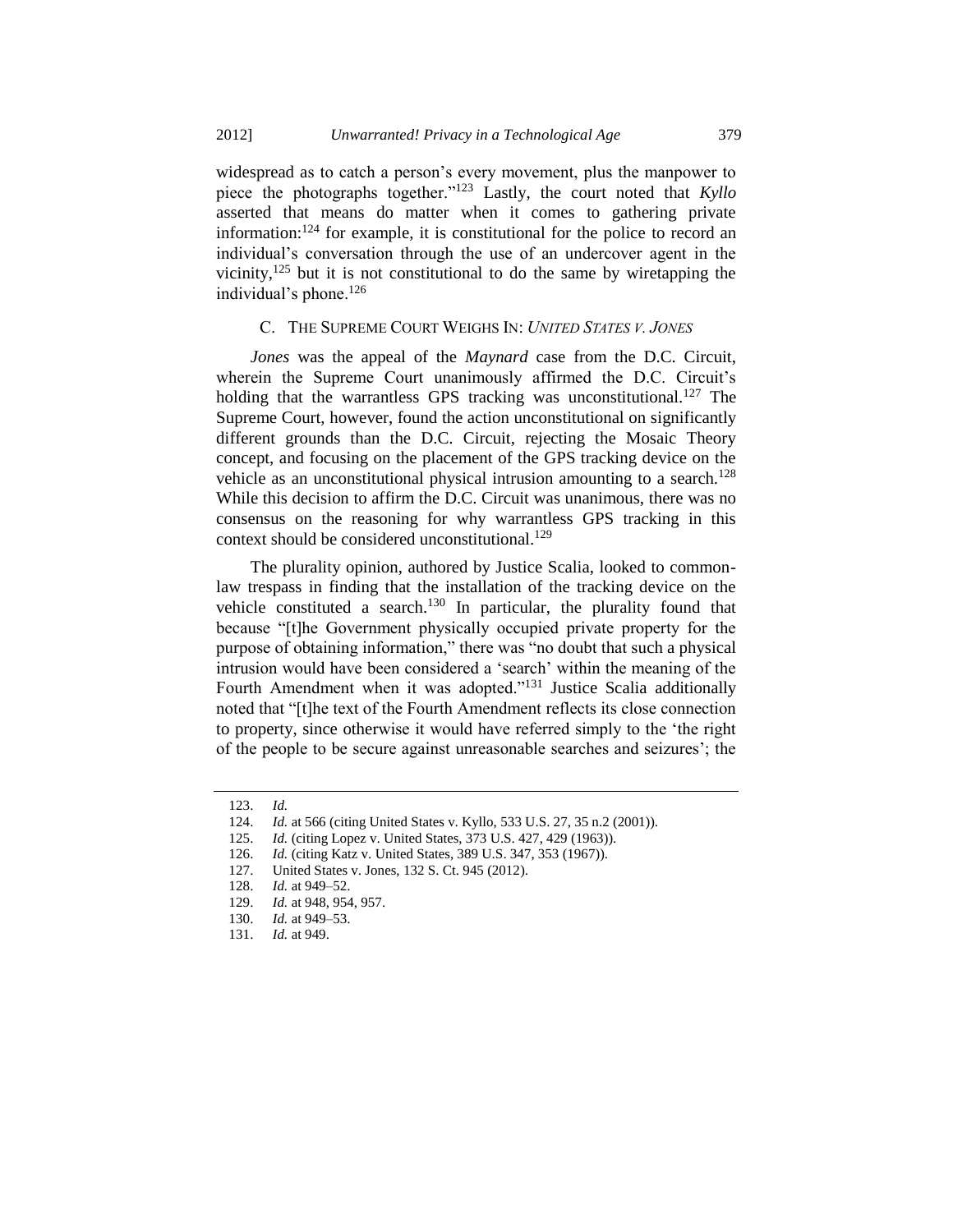phrase 'in their persons, houses, papers, and effects' would have been superfluous."<sup>132</sup>

Justice Scalia acknowledged that the more modern search cases have moved away from "that exclusively property-based approach."<sup>133</sup> He noted that the Supreme Court had explicitly stated that "the Fourth Amendment protects people, not places," and that modern Fourth Amendment jurisprudence revolves around the reasonable expectation of privacy test originating from the *Katz* case.<sup>134</sup> Justice Scalia, however, explained that *Katz* was not meant to erode previously recognized Fourth Amendment protections based around property, stating that "*Katz* did not narrow the *Fourth Amendment's* scope."<sup>135</sup> Likewise, Justice Scalia notes that trespass is not the exclusive test for determining if a search occurs, and that "[s]ituations involving merely the transmission of electronic signals without trespass would *remain* subject to *Katz* analysis."<sup>136</sup>

Justice Scalia concluded by acknowledging that this resolution ultimately does not resolve the issue of the constitutionality of warrantless GPS tracking over an extended period of time that does not involve a trespass, stating that "the present case does not require us to answer that question."<sup>137</sup> Thus, while the Supreme Court has decisively determined that the placement of a GPS tracking device on a vehicle and subsequent use of the device to monitor the vehicle's whereabouts constitutes an impermissible search, the broader issue of warrantless GPS monitoring of an individual without a trespass remains unresolved.

Justice Sotomayor authored the first concurring opinion, agreeing with Justice Scalia that a search occurred in this case because of the physical intrusion onto the defendant's constitutionally protected property.<sup>138</sup> Justice Sotomayor, however, remains concerned about the fact that "physical intrusion is now unnecessary to many forms of surveillance," noting that "[w]ith increasing regularity, the Government will be capable of duplicating the monitoring undertaken in this case by enlisting factory- or

<sup>132.</sup> *Id.*

<sup>133.</sup> *Id.*

<sup>134.</sup> *Id.* (quoting Katz v. United States, 389 U.S. 347, 351 (1967)).

<sup>135.</sup> *Id.* at 951

<sup>136.</sup> *Id.* at 953.

<sup>137.</sup> *Id.*

<sup>138.</sup> *Id.* at 954 (Sotomayor, J., concurring).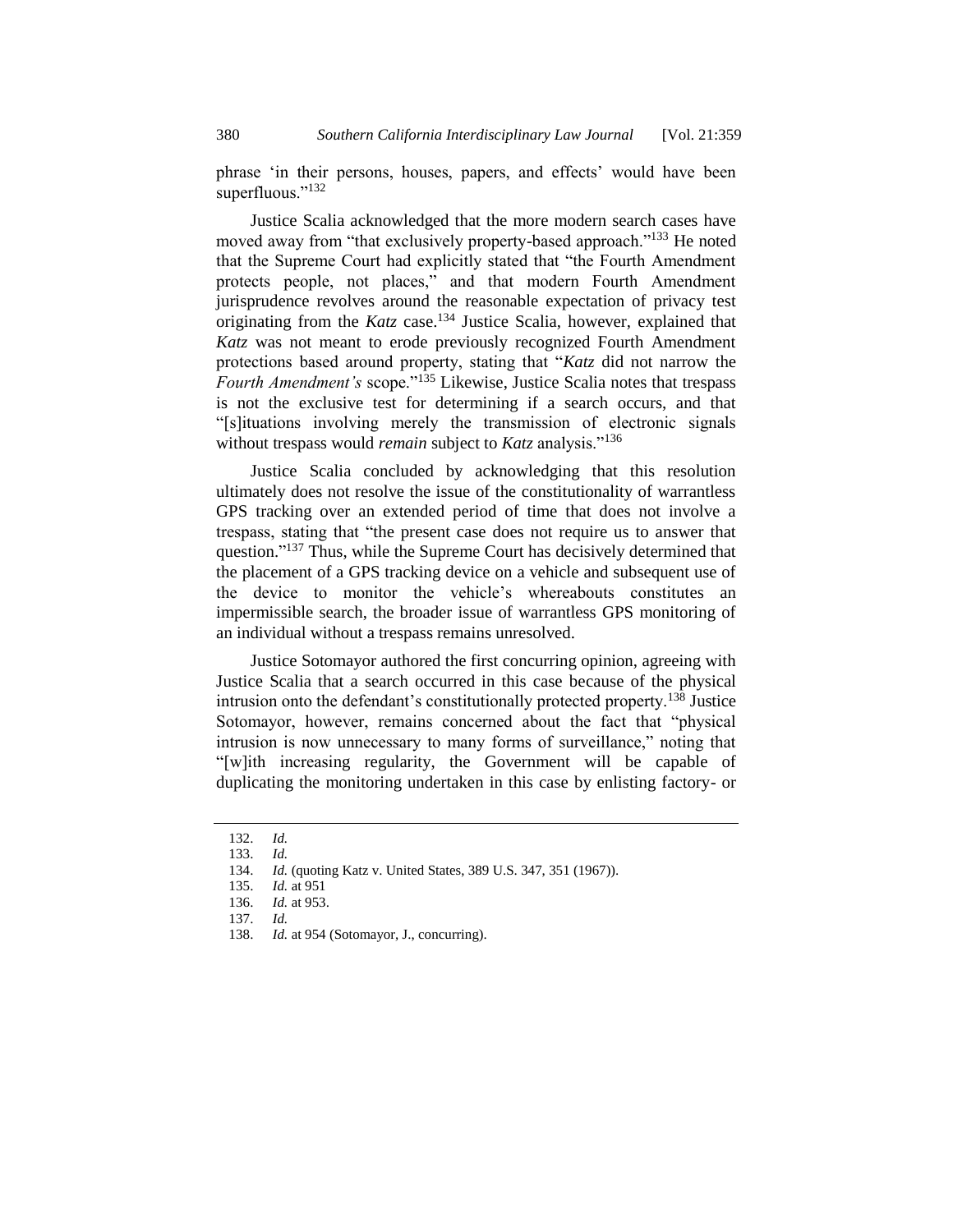owner-installed vehicle tracking devices or GPS-enabled smartphones."<sup>139</sup> Thus, she acknowledges that "the majority opinion's trespassory test may provide little guidance" in "cases of electronic or other novel modes of surveillance that do not depend upon a physical invasion on property."<sup>140</sup>

Understanding that aspects of warrantless GPS surveillance make it capable of amassing a "precise, comprehensive record of a person's public movements that reflects wealth of detail about her familial, political, professional, religious, and sexual associations," Justice Sotomayor contends that she would take these attributes "into account when considering the existence of a reasonable expectation of privacy in the sum of one's public movements."<sup>141</sup> It is particularly important to Justice Sotomayor that these considerations are taken into account because she recognizes that "[a]wareness that the Government may be watching [one's movements] chills associational and expressive freedoms."<sup>142</sup> Thus, she "would ask whether people reasonably expect that their movements will be recorded and aggregated in a manner that enables the Government to ascertain, more or less at will, their political and religious beliefs, sexual habits, and so on." $143$ 

Justice Sotomayor also considers that it may be appropriate to rethink the principle that "an individual has no reasonable expectation of privacy in information voluntarily disclosed to third parties." $144$  She asserts that this principle is "ill suited to the digital age, in which people reveal a great deal of information about themselves to third parties in the course of carrying out mundane tasks," such as the phone numbers we dial, which are transmitted to our cellular providers, the websites we visit, which are collected by our Internet providers, and so forth.<sup>145</sup> Thus, Justice Sotomayor "would not assume that all information voluntarily disclosed to some member of the public for a limited purpose is, for that reason alone, disentitled to Fourth Amendment protection."<sup>146</sup>

139. *Id.* at 955. 140. *Id.* 141. *Id.* 142. *Id.* at 956. 143. *Id.* 144. *Id.* at 957. 145. *Id.* 146. *Id.*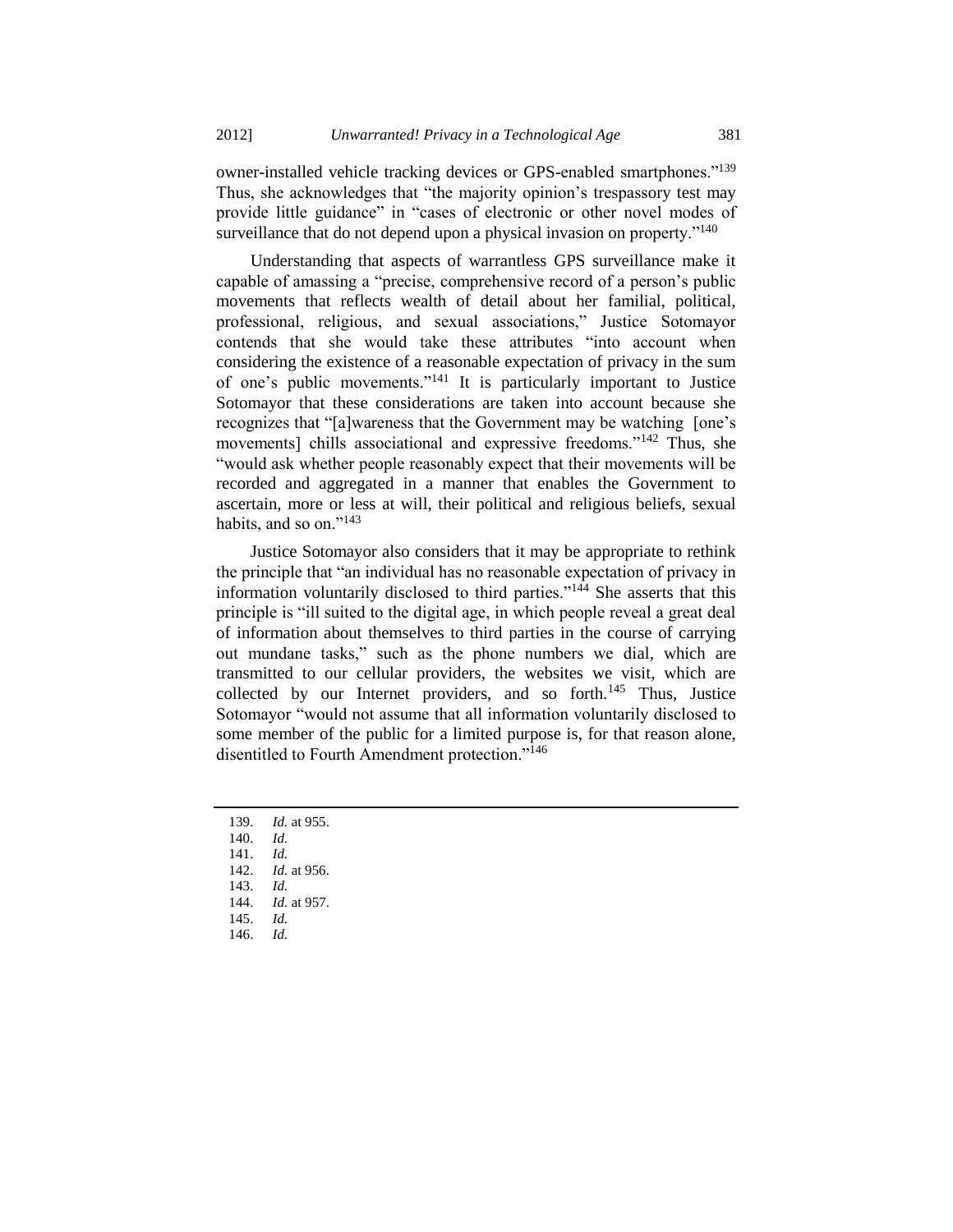Ultimately, however, she determines that "because the Government's physical intrusion on [the defendant's] Jeep supplies a narrow basis for the decision," a there is no need to resolve the answers to the difficult questions she poses in her opinion. $147$ 

Justice Alito, joined by Justice Ginsburg, Justice Breyer, and Justice Kagan, authored another concurring opinion, which held fast to the *Katz* test.<sup>148</sup> Justice Alito stated that he would analyze the case "by asking whether [the defendant's] reasonable expectations of privacy were violated by the long-term monitoring of the movements of the vehicle he drove."<sup>149</sup> And unlike Justice Sotomayor, Justice Alito is unconvinced that basing the case around "18th-century tort law" is a legitimate resolution of the issue, finding the trespass analysis to be an unsatisfactory and inappropriate way of deciding the case and thus rejecting it entirely.<sup>150</sup> To Justice Alito, this is particularly so considering *Katz* and *United States v. Karo*, which found that "an actual trespass is neither necessary *nor sufficient* to establish a constitutional violation."<sup>151</sup>

Like Justice Sotomayor, Justice Alito recognizes that the majority's trespass-based analysis fails to provide constitutional protection in situations where warrantless GPS tracking can occur without the use of a trespass.<sup>152</sup> Justice Alito, however, also finds the *Katz* test to be problematic, particularly due to the difficulty of objectively determining society's reasonable expectation of privacy without the subjective speculation of judges.<sup>153</sup> Additionally, technological advances can in fact change society's reasonable expectation of privacy in a way that does not accord with principles stated in prior case law.<sup>154</sup> Justice Alito even considers whether the best solution to this dilemma may actually be legislative, as opposed to judicial.<sup>155</sup>

<sup>147.</sup> *Id.*

<sup>148.</sup> *Id.* (Alito, J., concurring).

<sup>149.</sup> *Id.* at 958 (Alito, J., concurring).

<sup>150.</sup> *Id.*at 953–54.

<sup>151.</sup> *Id.* at 960 (quoting United States v. Karo, 468 U.S. 705, 713 (1984)).

<sup>152.</sup> *Id.* at 961–62.

<sup>153.</sup> *Id.* at 962.

<sup>154.</sup> *Id.*

<sup>155.</sup> *Id.* at 962–64.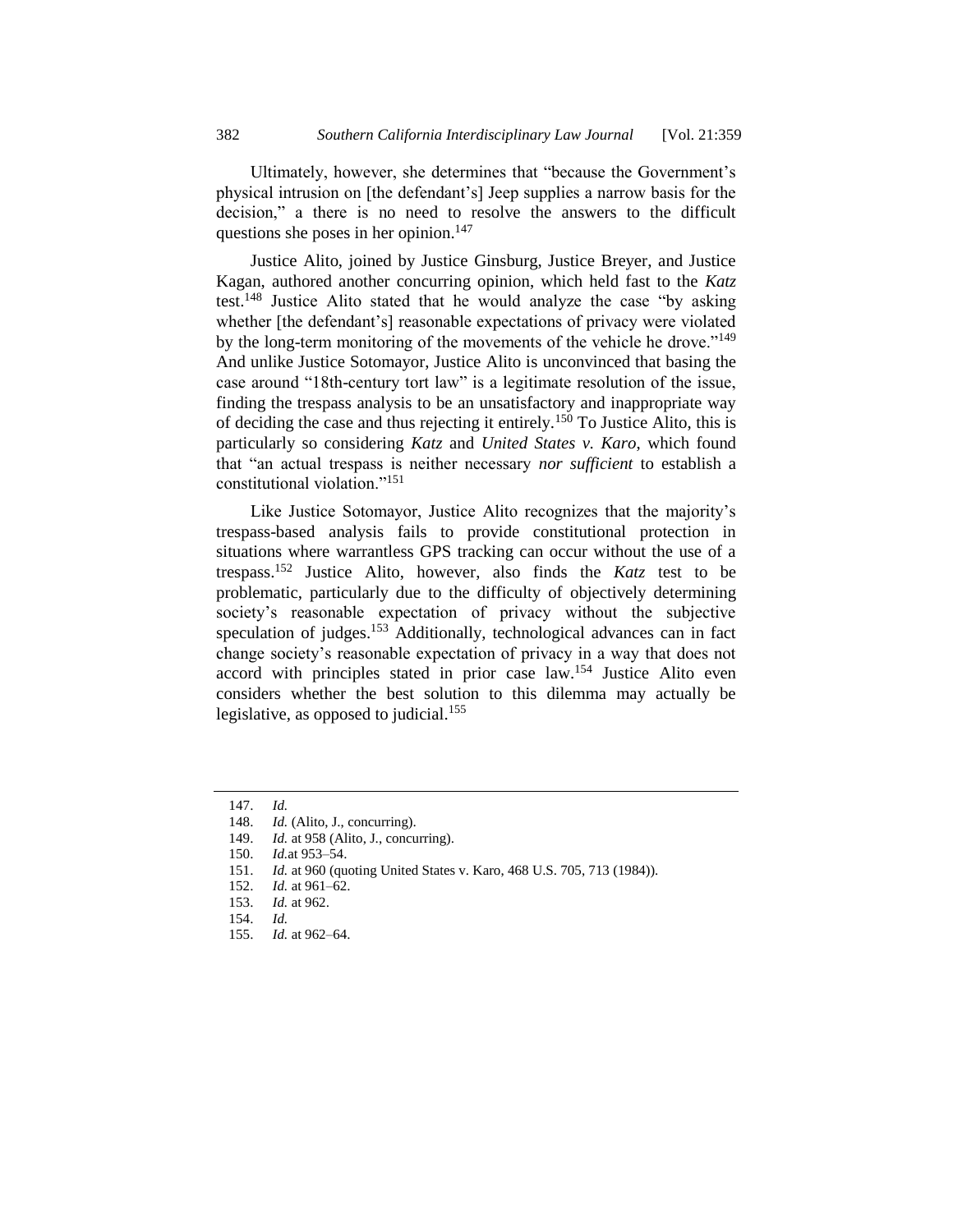Ultimately, however, Justice Alito concedes that at present, the best solution to the issue of warrantless GPS tracking would be to continue to "apply existing *Fourth Amendment* doctrine and to ask whether the use of GPS tracking in a particular case involved a degree of intrusion that a reasonable person would not have anticipated."<sup>156</sup> For example, "[u]nder this approach, relatively short-term monitoring of a person's movements on public streets accords with expectations of privacy that our society has recognized as reasonable," whereas "the use of longer term GPS monitoring in investigations of most offenses impinges on expectations of privacy."<sup>157</sup> This is because, as Justice Alito states, "society's expectation has been that law enforcement agents and others would not—and indeed, in the main, simply could not—secretly monitor and catalogue every single movement of an individual's car for a very long period."<sup>158</sup> Thus, Justice Alito "conclude[s] that the lengthy monitoring that occurred in this case constituted a search under the *Fourth Amendment*." 159

# D. WHY NONE OF THESE APPROACHES ADEQUATELY RESOLVES THE ISSUE

The two circuits and the Supreme Court took very different approaches to resolving the warrantless GPS tracking issue and came to a variety of conclusions. The Ninth Circuit, applying the reasoning in *Knotts*, found that because the accused's journeys were public, there was no reasonable expectation of privacy and, thus, no protection under the Fourth Amendment.<sup>160</sup> This result is simplistic and unsatisfactory because it fails to provide a minimum level of protection against widespread, invasive, long-term surveillance. The D.C. Circuit took a different approach, adopting the "Mosaic Theory" from other case law and applying it to GPS tracking.<sup>161</sup> This is a sound theory because it helps to define a reasonable

<sup>156.</sup> *Id.* at 964.

<sup>157.</sup> *Id.*

<sup>158.</sup> *Id.*

<sup>159.</sup> *Id.*

<sup>160.</sup> For sources that approve of this approach, see Jallad, *supra* not[e 51,](#page-9-0) at 368–69 and Recent Case, United States v. Maynard, *supra* not[e 63](#page-11-0) (discussing the D.C. Circuit's recent GPS tracking case which set forth a test that conflicts with other circuits).

<sup>161.</sup> For sources that approve of this approach, see *In re* Application of the United State for Historical Cell Site Data, 2010 WL 4286365 (S.D. Tex. 2010) (applying the reasoning of *Maynard* to government requests to compel cell phone companies to provide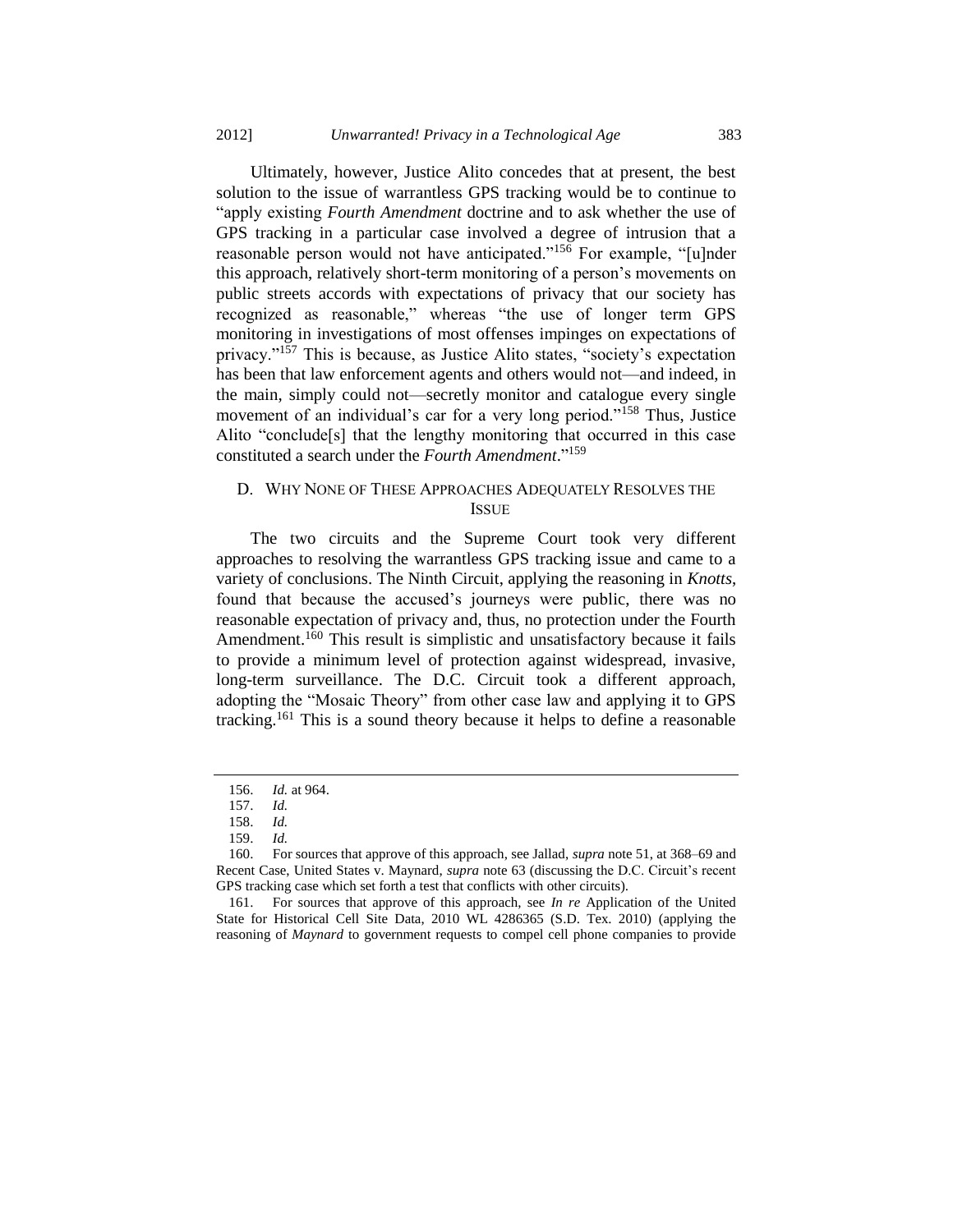expectation of privacy in a technological era. This Note, however, argues that while this theory has its merits, it does not suffice; rather, two established constitutional considerations can contribute to a more complete protection of privacy under the Fourth Amendment. The Supreme Court, however, rejected both of these analyses, finding that the placement of the GPS tracking device and its subsequent use constituted an illegal search based upon a trespass analysis.<sup>162</sup> As previously discussed, this analysis is unsatisfactory because it fails to account for the myriad of ways in a modern technological world that invasive long term tracking can be instituted without the use of a trespass to acquire such information. Thus, this Note seeks to devise an understanding of the reasonable expectation of privacy, incorporating the additional constitutional considerations of substantive due process and the First Amendment to analyze the broad concept of warrantless GPS surveillance.

# IV. ADDITIONAL SOURCES OF PROTECTION: SUBSTANTIVE DUE PROCESS AND THE FIRST AMENDMENT

Two additional constitutional considerations should factor into Fourth Amendment reasonableness with regard to searches, particularly in the case of GPS tracking: substantive due process and the First Amendment. Because other constitutional rights are implicated in the use of GPS surveillance technology, including these additional constitutional considerations in the analysis will create a more comprehensive approach that better accounts for the potential impact of warrantless GPS tracking. Furthermore, these considerations are particularly important because they help shape an understanding of a reasonable expectation of privacy in modern society.

The idea that the Fourth Amendment is incomplete when standing alone is not novel. Professor and Constitutional Law Scholar Akhil Amar addresses this topic in *Fourth Amendment First Principles*. <sup>163</sup> He emphasizes that because Fourth Amendment issues are "emphatically constitutional law," a standard technique of constitutional interpretation is to analyze one constitutional provision in light of other constitutional

cell site information for target cell phones under the name the "prolonged surveillance doctrine"); Dickman, *supra* not[e 64,](#page-12-0) at 738–42; Plourde-Cole, *supra* not[e 64,](#page-12-0) at 614–21.

<sup>162.</sup> United States v. Jones, 132 S. Ct. 945 (2012) (majority opinion).

<sup>163.</sup> AMAR, *supra* not[e 33,](#page-6-0) at 35.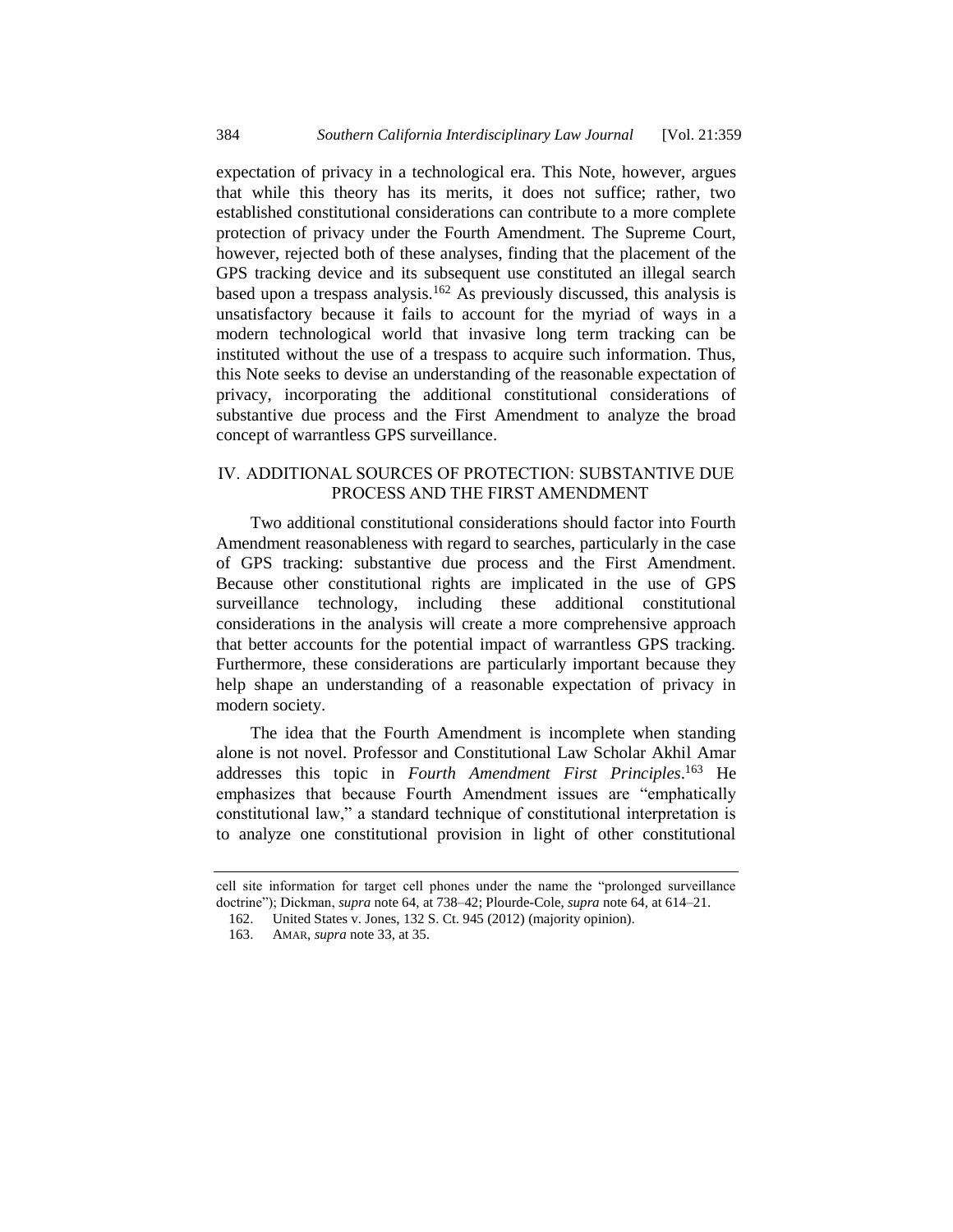provisions.<sup>164</sup> He refers to this type of analysis as "constitutional reasonableness," whereupon other clauses in the constitution "can furnish benchmarks against which to measure reasonableness and components of reasonableness itself."<sup>165</sup> Then, if a law or government action is too close to violating one of these independent clauses (though it would not violate this clause on its own), it can become constitutionally unreasonable.<sup>166</sup>

To be clear, this Note does *not* argue that GPS tracking is unconstitutional based on an analysis of these other constitutional considerations alone, but that these constitutional protections help inform the reasonableness dimension of the Fourth Amendment analysis, under which GPS tracking should constitute a search.

#### A. SUBSTANTIVE DUE PROCESS

The first constitutional consideration related to GPS surveillance and privacy is substantive due process. Substantive due process finds substantive privacy rights in the due process clauses of the Fifth and Fourteenth Amendments; rights that are not specifically enumerated in the Constitution. The concept of a "right to privacy" was expounded famously in Warren and Justice Brandeis's *The Right to Privacy*, which emphasizes that "the right to life has come to mean the right to enjoy life,―*the right to*  be let alone; the right to liberty secures the exercise of extensive civil *privilege* . . . . .<sup>"167</sup> The Supreme Court adopted this principle and the "right" to be let alone" today comprises a small class of recognized substantive due process rights―unenumerated rights the Court is nevertheless willing to protect if there is indeed a violation of one of these constitutionally protected liberties "to engage in particular activities or enjoy a given status without undue interference by government."<sup>168</sup> Most of these rights have to do with family and intimate relationships, for example, contraception,<sup>169</sup>

<span id="page-26-0"></span><sup>164.</sup> *Id.*

<sup>165.</sup> *Id.*

<sup>166.</sup> *Id.*

<sup>167.</sup> Samuel D. Warren & Louis D. Brandeis, *The Right to Privacy*, 4 HARV. L REV. 193 (1890) (emphasis added).

<sup>168.</sup> Sherry F. Colb, *The Qualitative Dimension of Fourth Amendment "Reasonableness*, 98 COLUM. L. REV. 1642, 1642 (1998).

<sup>169.</sup> *See* Griswold v. Connecticut, 381 U.S. 479, 485 (1965) (finding law that criminalized the use of contraceptives violated the right to marital privacy).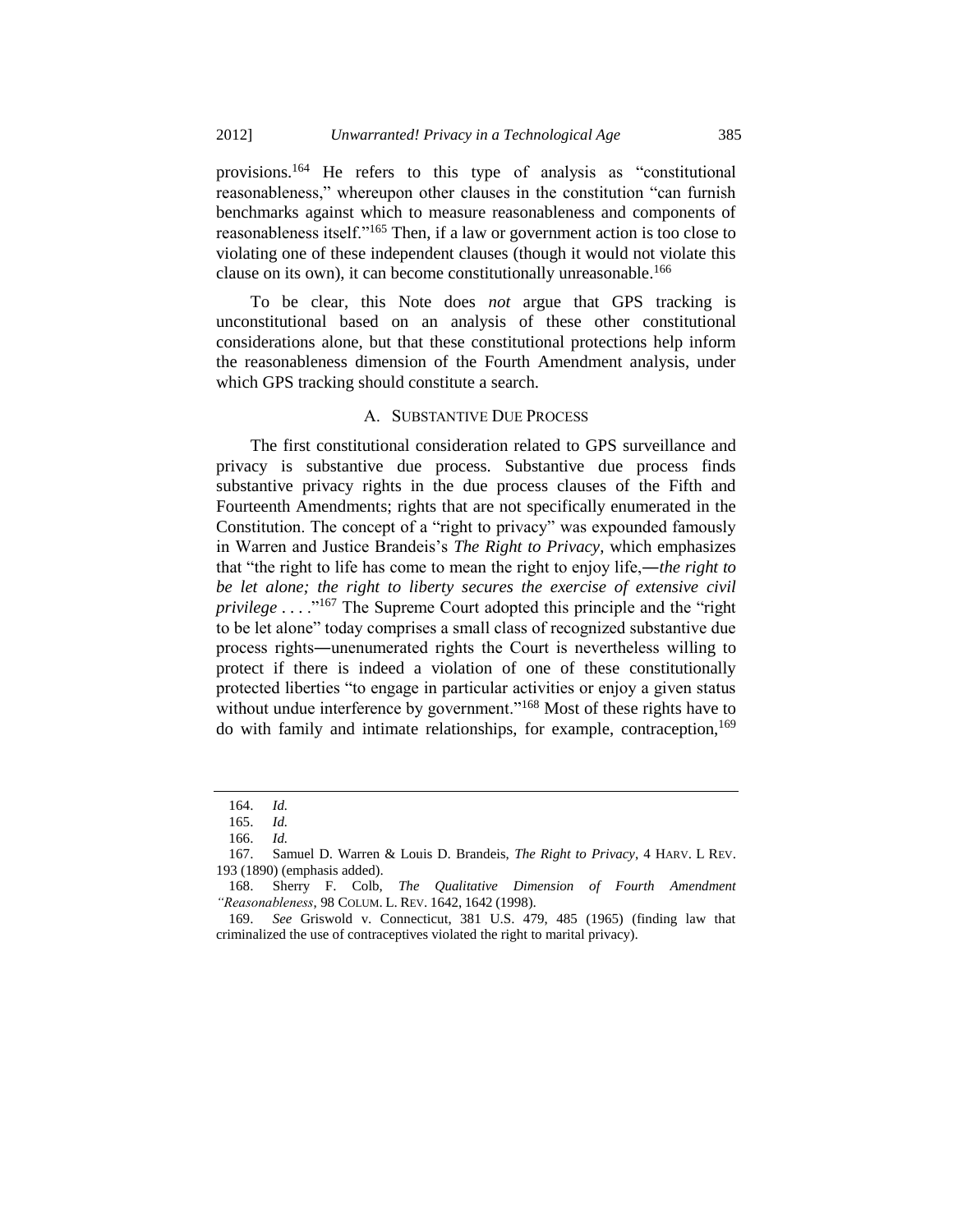abortion,<sup>170</sup> family,<sup>171</sup> and consensual adult sexual relations.<sup>172</sup> If the Court recognizes a substantive privacy interest, that means the government can only regulate against the protected privacy if there is a *sufficient justification* for the government's infringement of the right and if the *means* instituted to accomplish the government's goal are sufficiently related to the *purpose* of the regulation.<sup>173</sup> Usually if a right is considered fundamental, the government needs a compelling reason for the regulation and the regulation must be necessary to fulfill the objective.<sup>174</sup>

<span id="page-27-0"></span>The Supreme Court, however, has been extremely conservative in its adoption of new substantive due process rights, and has tended to reserve the expansion of the doctrine for issues related to intimate personal relationships and the family.<sup>175</sup> While GPS tracking clearly implicates personal privacy, it does not fit into either of these categories so it is highly unlikely that the Court would adopt a new substantive due process right "to be free from surveillance" to protect an individual's movement through public areas. Nor does this Note argue that such an entirely new, independent substantive due process right should be recognized.

Rather, this Note contends that the substantive due process concept of privacy can be incorporated into Fourth Amendment doctrine. One commentator, Sherry Colb, a professor at Cornell University Law School, has suggested one way of accomplishing this.<sup>176</sup> She explains that "[u]nder the Fourth Amendment, the government's obligation to respect individual privacy has generally amounted to a prohibition against such direct perception of individuals' physical or mental states, activities,

<sup>170.</sup> *See* Roe v. Wade, 410 U.S. 113, 153 (1973) (finding a woman's right to choose to terminate her pregnancy to be protected by the right to privacy).

<sup>171.</sup> *See* Moore v. City of East Cleveland, 431 U.S. 494, 499 (1977) (finding city ordinance violated right to keep family together).

<sup>172.</sup> *See* Lawrence v. Texas, 539 U.S. 558, 578 (2003) (finding right to privacy protects sexual relations between consenting adults).

<sup>173.</sup> ERWIN CHEMERINKSY, CONSTITUTIONAL LAW: PRINCIPLES AND POLICIES 797 (3d ed. 2006).

<sup>174.</sup> *Id.*

<sup>175.</sup> *See* Peter J. Rubin, *Square Pegs and Round Holes: Substantive Due Process, Procedural Due Process, and the Bill of Rights*, 103 COLUM. L. REV. 833, 837–38 (2003) ("Yet while the Court's opinions show reluctance to recognize 'new' substantive due process rights, its decisions do also describe a continuing expansion under the substantive due process heading of autonomy- or personhood-related rights.")

<sup>176.</sup> Colb, *supra* not[e 168,](#page-26-0) at 1643–45.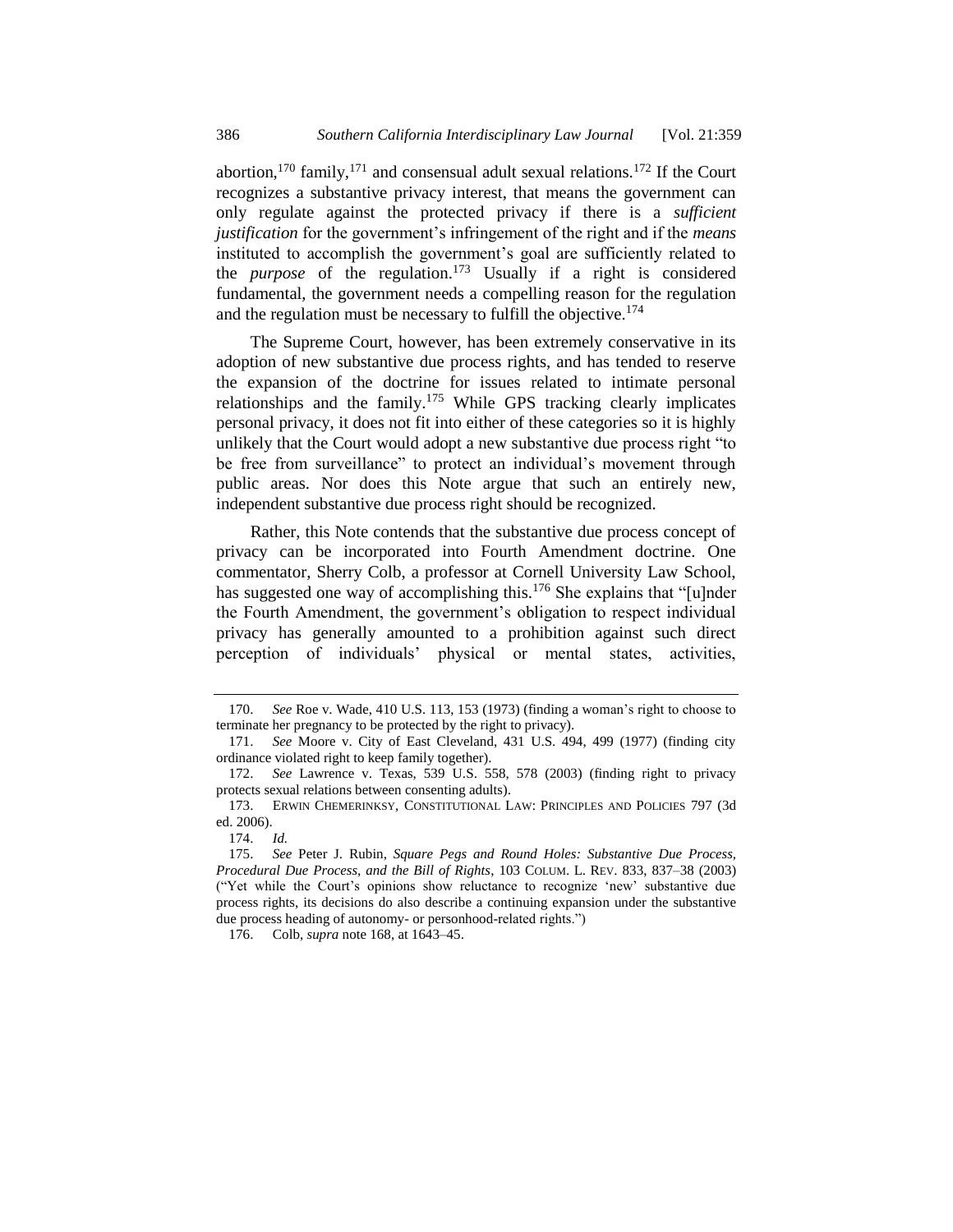conversations, and other personal experiences that are manifestly hidden from observation, absent some justification that would qualify a proposed inspection as 'reasonable.'"<sup>177</sup> She notes several examples of instances where the court has recognized a *substantive reasonableness*: for example, regarding use of deadly force and extraordinary bodily intrusions by police.<sup>178</sup> A substantive reasonableness analysis would "take account of the strength or weakness of the interests supporting an allegedly unreasonable search or seizure" and "weigh[] these interests against the intrusiveness of challenged police activity."<sup>179</sup>

In *Tennessee v. Garner*, a police officer shot and killed a burglary suspect who was fleeing the scene of the crime and cited a Tennessee statute allowing an officer to use "all the necessary means to effect the arrest," if the suspect was fleeing or resisting arrest, to justify his action.<sup>180</sup> The Supreme Court first determined that deadly force constituted a seizure.<sup>181</sup> Subsequently, the Court decided that a higher than usual reasonableness standard was necessary because the "intrusiveness of a seizure by means of deadly force is unmatched," and the "suspect's fundamental interest in his own life need not be elaborated on."<sup>182</sup> Therefore, officers could only use deadly force if the suspect's actions rose to the level of threatening an officer with a weapon or if the officer had probable cause to believe the suspect committed a crime involving the infliction or threatened infliction of serious bodily harm―a heightened standard of reasonableness.<sup>183</sup>

Similarly, in *Winston v. Lee*, the government attempted to compel a suspect to undergo surgery to look for evidence in his body (in this case, a bullet fired by a shop owner protecting himself from the alleged suspect).<sup>184</sup> Again, the Court found that a "compelled surgical intrusion into an individual's body for evidence . . . implicates expectations of privacy and security of such magnitude that the intrusion may be

<sup>177.</sup> *Id.* at 1666. 178. *Id.* at 1673–78.

<sup>179.</sup> *Id.* at 1647.

<sup>180.</sup> *See* Tennessee v. Garner, 471 U.S. 1, 24 (1985).

<sup>181.</sup> *Id.* at 7.

<sup>182.</sup> *Id.* at 9.<br>183. *Id.* at 11

*Id.* at 11.

<sup>184.</sup> Winston v. Lee, 470 U.S. 753, 755–57 (1985).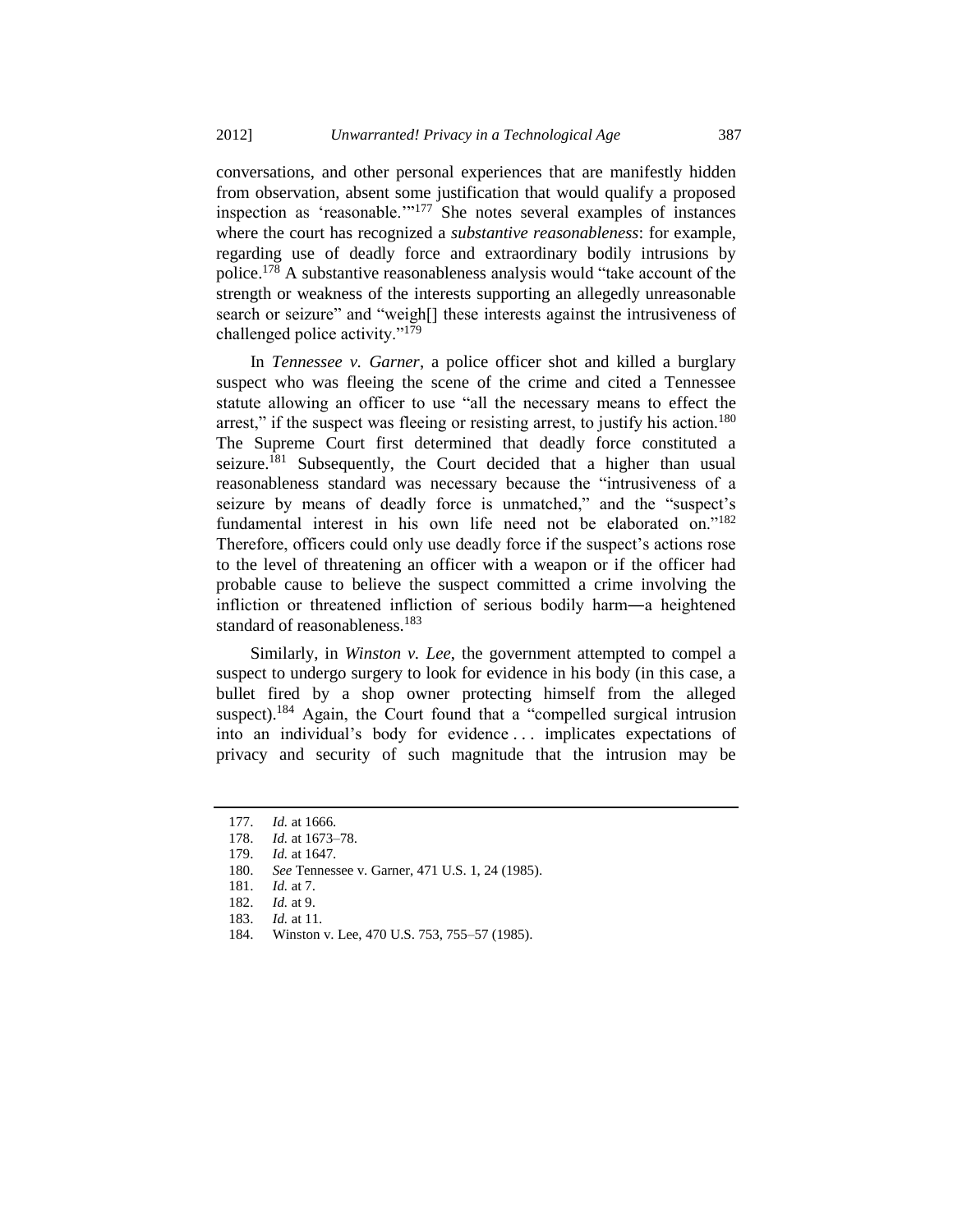'unreasonable' even if likely to produce evidence of a crime."<sup>185</sup> Therefore the usual standard of probable cause to search for evidence was heightened due to the dramatic nature of the intrusion and invasion of privacy.<sup>186</sup>

Dramatic bodily intrusions are not the only instances in the Court's Fourth Amendment jurisprudence in which it has balanced the reasonableness of an intrusion or protected substantive privacy rights against the government's legitimate interests. Balancing tests are not an uncommon theme in Fourth Amendment law—for instance, courts sometimes weigh the intrusiveness of a police action and the violation of privacy to the individual against the legitimate law enforcement needs of the state. A landmark case using a balancing test is *Terry v. Ohio*, the famous "stop and frisk" case.<sup>187</sup> A *Terry* stop essentially allows for a lesser type of seizure (stop) and search (frisk) on less than probable cause and without a warrant. The police officers, however, must have an articulable suspicion that the individual is armed and dangerous.<sup>188</sup> Thus, the individual's right to be free from government intrusion is balanced with law enforcement's justifiable need for the safety of officers and others nearby.<sup>189</sup>

Another illustration of this type of balancing approach is *Welsh v. Wisconsin*. *Welsh* held that because the police arrested the individual in his home at night for a minor civil offense, his privacy interest in his home was greater than the state's interest in prosecuting the offense.<sup>190</sup> Accordingly, the police should not have entered the defendant's home without a search warrant.<sup>191</sup> A substantive privacy right cannot be divorced from the Fourth Amendment, and courts should stop acting as if the two are not intertwined. These types of balancing procedures set the groundwork for incorporating a more robust substantive reasonableness standard into our understanding of the Fourth Amendment.<sup>192</sup>

<sup>185.</sup> *Id.* at 759.

<sup>186.</sup> *Id.* at 758–59.

<sup>187</sup>*. See* Terry v. Ohio, 392 U.S. 1 (1968).

<sup>188.</sup> *Id.* at 27.

<sup>189.</sup> *Id.*

<sup>190</sup>*. See* Welsh v. Wisconsin, 466 U.S. 740, 750 (1984).

<sup>191.</sup> *Id.*

<sup>192.</sup> Colb, *supra* not[e 168,](#page-26-0) at 1706.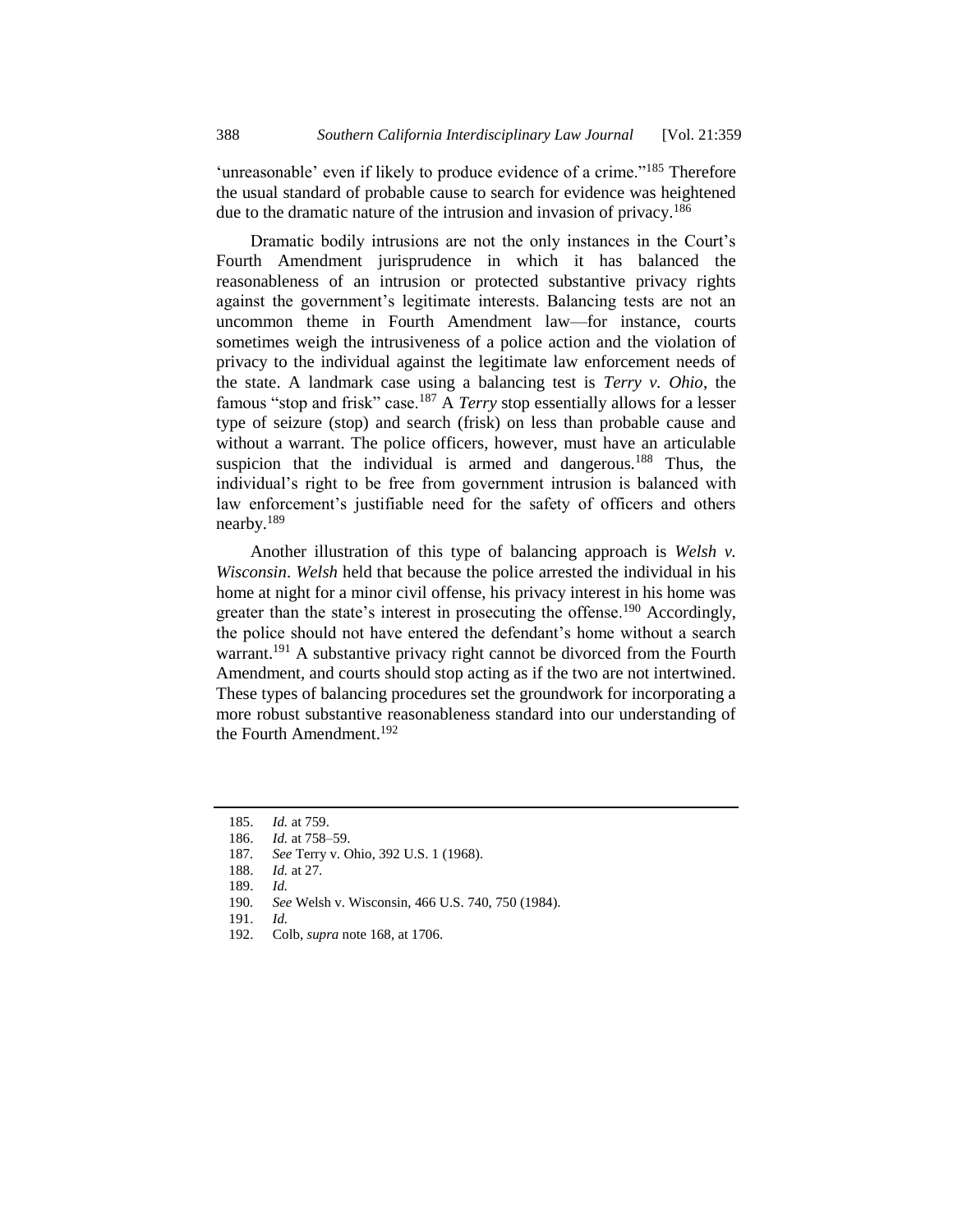Furthermore, the Supreme Court has recognized the importance of a reasonable expectation of privacy in an automobile on public streets. In *Delaware v. Prouse*, the Court found that a stop and seizure of a motorist, however brief, without at least an articulable and reasonable suspicion that the motorist is unlicensed, that the automobile is not registered, or that the vehicle or an occupant is otherwise subject to seizure for violation of law, was a violation of the Fourth Amendment.<sup>193</sup> In a passage particularly relevant to this Note, the Court stated:

An individual operating or traveling in an automobile does not lose all reasonable expectation of privacy simply because the automobile and its use are subject to government regulation. Automobile travel is a basic, pervasive, and often necessary mode of transportation to and from one's home, workplace, and leisure activities. Many people spend more hours each day traveling in cars than walking on streets. Undoubtedly, many find a greater sense of security and privacy in traveling in an automobile than they do in exposing themselves by pedestrian or other modes of travel. Were the individual subject to unfettered government intrusion every time he entered an automobile, the security guaranteed by the Fourth Amendment would be seriously circumscribed. As *Terry v. Ohio,* recognized, people are not shorn of all Fourth Amendment protection when they step from their homes onto public sidewalks. Nor are they shorn of those interests when they step from the sidewalks into their automobiles.<sup>194</sup>

This passage implies a substantive level of privacy rights regarding one's use and movements in a vehicle. The Court, however, seems to have forgotten this passage in *Knotts.*<sup>195</sup> While the cases involve different Fourth Amendment considerations (stop and seizure versus searches), it is difficult to reconcile the notion that a person does not lose all reasonable expectations of privacy by virtue of being in a vehicle *and* that a person has no reasonable expectation of privacy in his or her movements in a vehicle because the vehicle is in plain view. This is particularly so because it is easy to see that where you go (an unpopular political or religious group meeting, abortion clinic, swingers party, or trip to a medical marijuana

<sup>193.</sup> *See* Delaware v. Prouse, 440 U.S. 648, 661 (1979).

<sup>194.</sup> *Id.* at 662–63 (footnote omitted).

<sup>195.</sup> In *United States v. Knotts*, 460 U.S. 276, 281(1983), the Court stated that "a person travelling in an automobile . . . has no reasonable expectation of privacy in his movements from one place to another."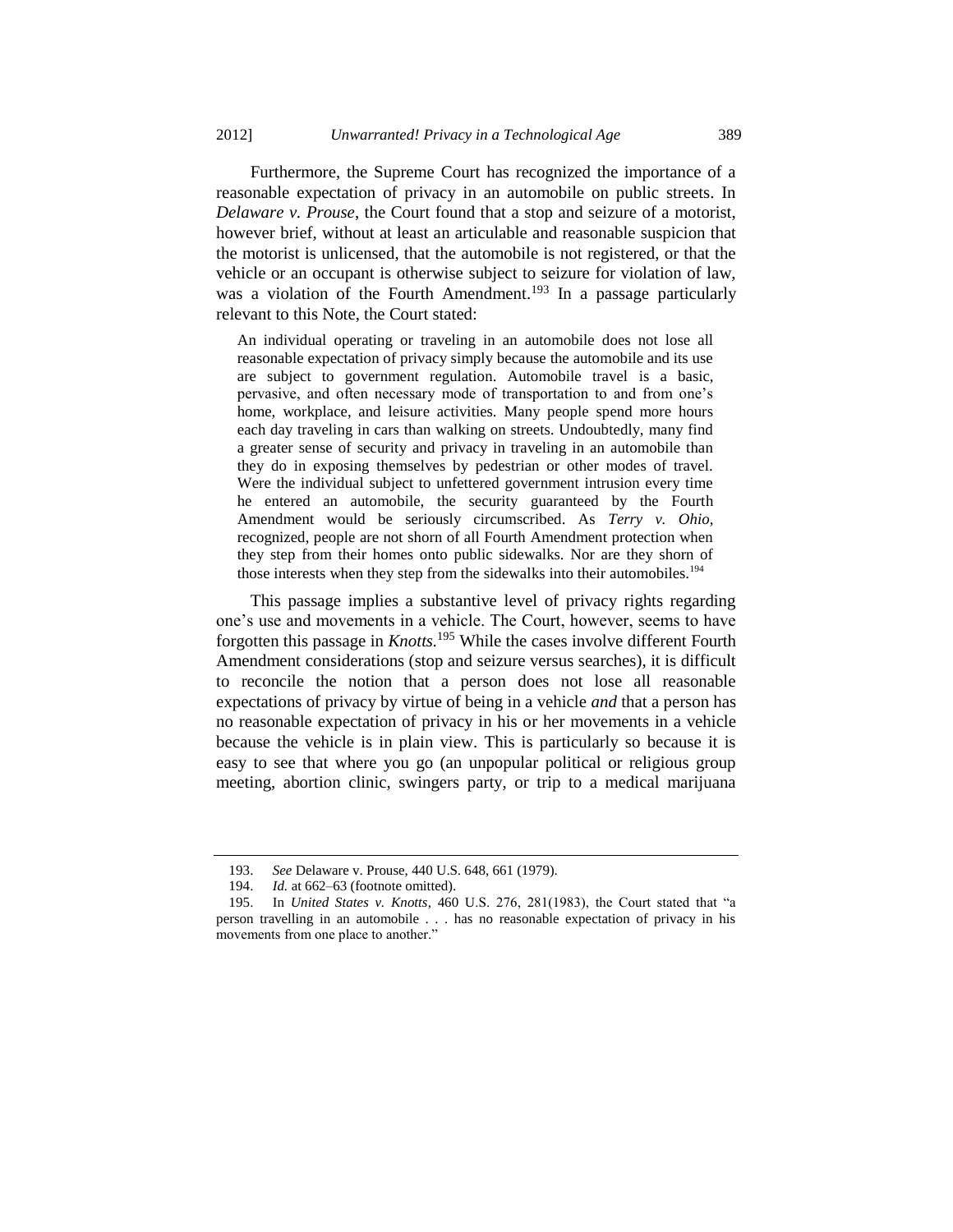clinic),<sup>196</sup> may be more private to you than what is in your vehicle (a gym bag with sweaty clothing, coins for parking meters, empty fast food bags, or emergency umbrella). The Court in *Prouse* acknowledged that motor vehicles have become a *necessary* mode of transportation and that if motorists are subjected to unfettered government intrusion, they would lose their Fourth Amendment security.<sup>197</sup> It is difficult to understand how the government's ability to follow and observe every movement a motorist makes months on end is not an unfettered government intrusion, and this substantive right of privacy in a vehicle helps make sense of why this is so.

Colb's suggestion to help fuse Fourth Amendment and substantive interests in privacy was that "the intrusiveness of a search or seizure would drive the Fourth Amendment analysis," and if police action is substantial, then a substantive weighing of the gravity of crime against the invasiveness of the police action would become necessary.<sup>198</sup> Colb is not the only commentator to look toward substantive weighing; Vanderbilt University Law Professor Christopher Slogobin refers to this concept as "proportionality."<sup>199</sup> Proportionality in this context means: "(1) the interest the Fourth Amendment protects is security from unjustified government infringement on [an] individual's property, autonomy (in the sense of ability to control one's movements), and privacy; and (2) the greater the threat to that security, the greater justification the government should have to show" for violating the individual's privacy (or other interest).  $200$ 

<span id="page-31-1"></span><span id="page-31-0"></span>Another view of how the Fourth Amendment and substantive due process intersect is expounded upon by Thomas P. Crocker, a law professor at the University of South Carolina School of Law.<sup>201</sup> He notes that while both doctrines seek to protect privacy, each currently is viewed in isolation of the other; however, the Court's decision in *Lawrence v. Texas*, <sup>202</sup> finding a right to certain private, intimate conduct in substantive due process,

<sup>196.</sup> See *infra* Section III.B for further elaboration on this concept with regard to the First Amendment.

<sup>197.</sup> *Prouse*, 440 U.S. at 633.

<sup>198.</sup> Colb, *supra* not[e 168,](#page-26-0) at 1647.

<sup>199.</sup> CHRISTOPHER SLOBOGIN, PRIVACY AT RISK: THE NEW GOVERNMENT SURVEILLANCE AND THE FOURTH AMENDMENT 23 (2007).

<sup>200.</sup> *Id.*

<sup>201.</sup> *See* Thomas P. Crocker, *From Privacy to Liberty: The Fourth Amendment After* Lawrence, 57 UCLA L. REV. 1 (2009).

<sup>202.</sup> *See* Lawrence v. Texas, 539 U.S. 558 (2003).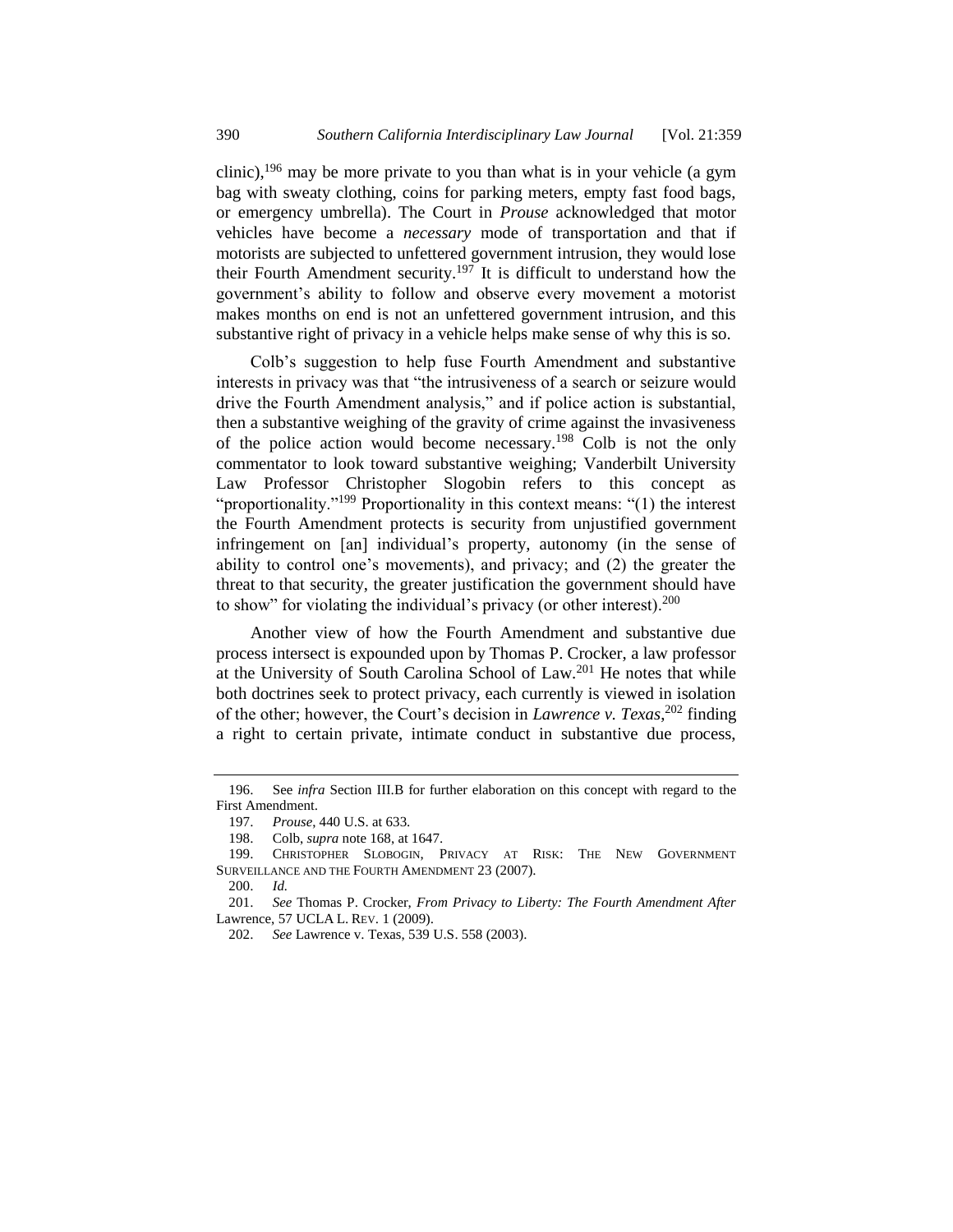provides a useful way of "reorienting Fourth Amendment Protection."<sup>203</sup> He argues that Fourth Amendment jurisprudence should follow a trajectory from privacy (an amorphous term that has been used to describe many different things),  $204$  to liberty; the heart of substantive due process.  $205$  He seeks to tie the "interpersonal" privacy that is protected by substantive due process to the Fourth Amendment in terms of whether we truly "assume the risk" of certain actions we undertake that the Fourth Amendment does not protect because they are considered open to the public―namely, do we intend them to really be communicated to the greater public at large. $206$  He implies that a narrow understanding of Fourth Amendment privacy, one that does not take into account substantive considerations, allows for many transactions we likely intend to be privately conveyed to one party (like phone numbers we dial to a phone company) to be voluntarily conveyed to a third party (such as from the phone company to the government).  $207$ Adding a substantive due process dimension to the Fourth Amendment analysis helps resolve this dichotomy.<sup>208</sup>

While Crocker looks at substantive due process issues pertaining to interpersonal relationships and the right to be let alone, he also notes that substantive due process rights tend to be rooted in tradition, something the Court has emphatically stressed.<sup>209</sup> While automobiles were not around at the time of the framing, the right to travel has arisen in cases as far back as 1849 when the Supreme Court struck down a state law that forced a tax on aliens arriving from foreign ports.<sup>210</sup> While a line of case law and constitutional doctrine has developed around the concept of the right to travel found in the Privileges and Immunities Clause of the Fourteenth

<sup>203.</sup> Crocker, *supra* not[e 201,](#page-31-0) at 3–4.

<sup>204.</sup> *Id.* at 9 (citing Daniel J. Solove, *Conceptualizing Privacy*, 90 CALIF. L. REV. 1087, 1095 (2002)).

<sup>205.</sup> *Id.* at 10.

<sup>206.</sup> *Id.* at 32, 34–35.

<sup>207.</sup> *Id*. at 39.

<sup>208.</sup> *Id*. at 69.

<sup>209.</sup> *Id.* at 22 (citing Washington v. Glucksberg, 521 U.S. 707 (1997); Cruzan v. Dir., Mo. Dep't of Health, 497 U.S. 261 (1990)).

<sup>210.</sup> *See generally* The Passenger Cases, 48 U.S. 283 (1849) (striking down state laws infringing upon the right to travel). Even one of the dissenting Justices acknowledged that "[w]e are all citizens of the United States; and, as members of the same community, must have the right to pass and repass through every part of it without interruption, as freely as in our own States." *Id.* at 472 (Taney, C.J., dissenting).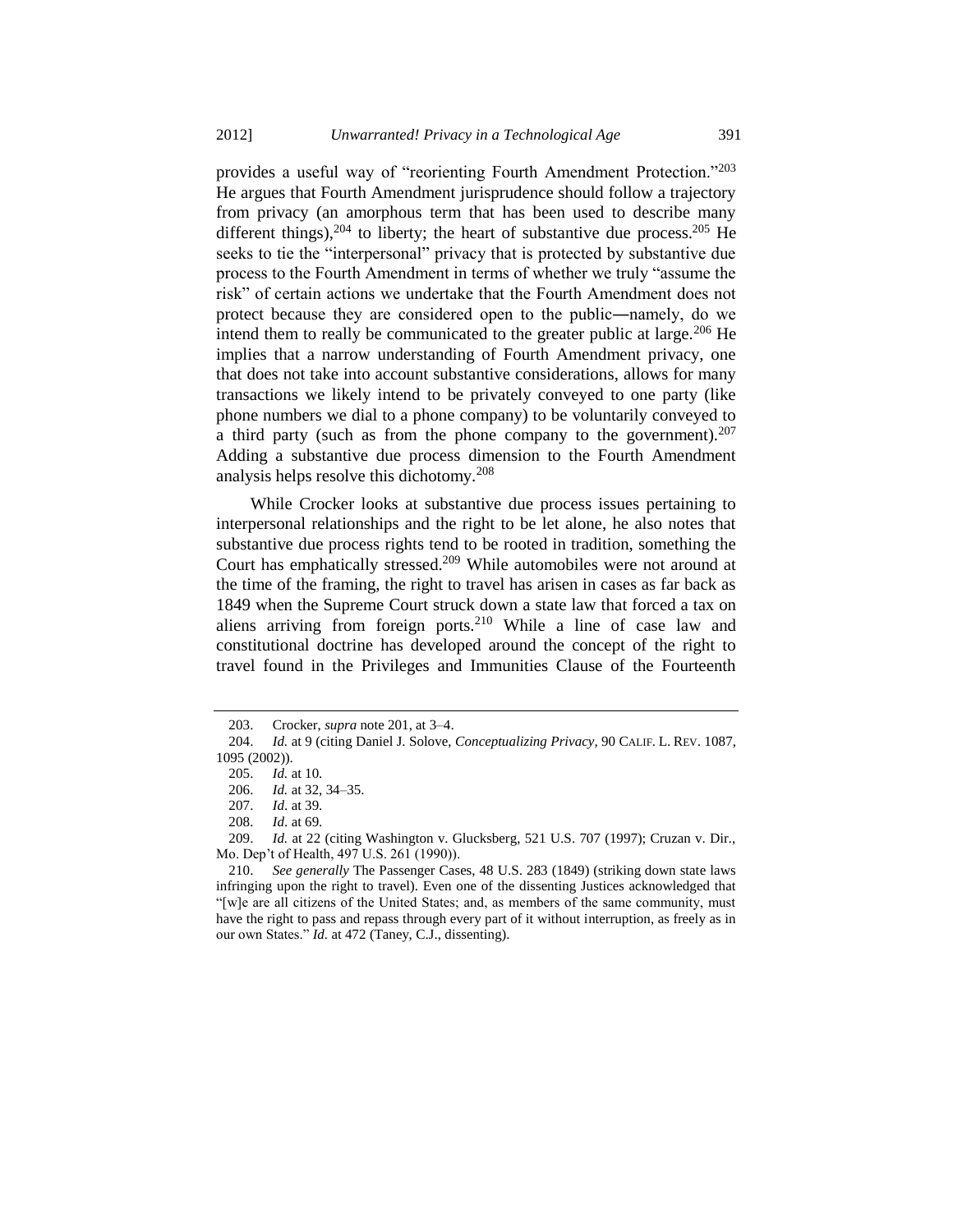Amendment,<sup>211</sup> this Note does not focus on the subsequent jurisprudence of this right. Instead, this doctrine is simply used to highlight how there *is* a tradition in our history and constitutional doctrine that recognizes the importance of free movement—something inextricably tied to automobile travel on public roads.<sup>212</sup>

A new understanding of the Fourth Amendment will emerge if we consider substantive due process rights, the right to be let alone, substantive balancing, and the actual effects of current surveillance technology. These factors, considered together, yield a test to help courts determine whether the use of warrantless GPS tracking constitutes a search. Due to the invasiveness of prolonged GPS tracking, the necessity of using a vehicle to move about freely in this country, and the important rights protected by substantive due process—such as the right to be let alone, and to have autonomy and privacy—the use of GPS devices should trigger a heightened standard of consideration when determining if it violates reasonable expectations of privacy. Substantive balancing can resolve this. This approach would help resolve the dilemma of Fourth Amendment doctrine created by the current lack of a reasonable expectation of privacy on public streets alongside practical considerations regarding the intrusion into privacy resulting from GPS surveillance.

<sup>211.</sup> U.S. CONST. amend XIV, § 1, cl. 2.

<sup>212.</sup> Commentator Christopher Slobogin highlights some of the best statements by the Court setting forth this proposition, including *Williams v. Fears*, 179 U.S. 270 (1900), *Kent v. Dulles*, 357 U.S. 116 (1958), and *Shapiro v. Thompson*, 394 U.S. 618 (1969). *See*  SLOBOGIN, *supra* note [199,](#page-31-1) at 101–02, 261. In *Williams*, 179 U.S. at 274, the Court noted that:

<sup>[</sup>u]ndoubtedly the right of locomotion, the right to remove from one place to another according to inclination, is an attribute of personal liberty, and the right, ordinarily, of free transit from or through the territory of any state is a right secured by the Fourteenth Amendment and by other provisions of the Constitution.

In *Kent*, 357 U.S. at 126 (quoting ZECHARIAH CHAFEE, JR., THREE HUMAN RIGHTS IN THE CONSTITUTION OF 1787, at 197 (1956)), the Court explained:

Freedom of movement across frontiers in either direction, and inside frontiers as well, was a part of our heritage . . . . Freedom of movement is basic in our scheme of values . . . . '[O]utside areas of plainly harmful conduct, every American is left to shape his own life as he thinks best, do what he pleases, go where he pleases.'

And lastly, in *Shapiro*, 394 U.S. at 629, the Court held, "our constitutional concepts of personal liberty unite to require that all citizens be free to travel throughout the length and breadth of our land uninhibited by statutes, rules, or regulations which unreasonably burden or restrict this movement."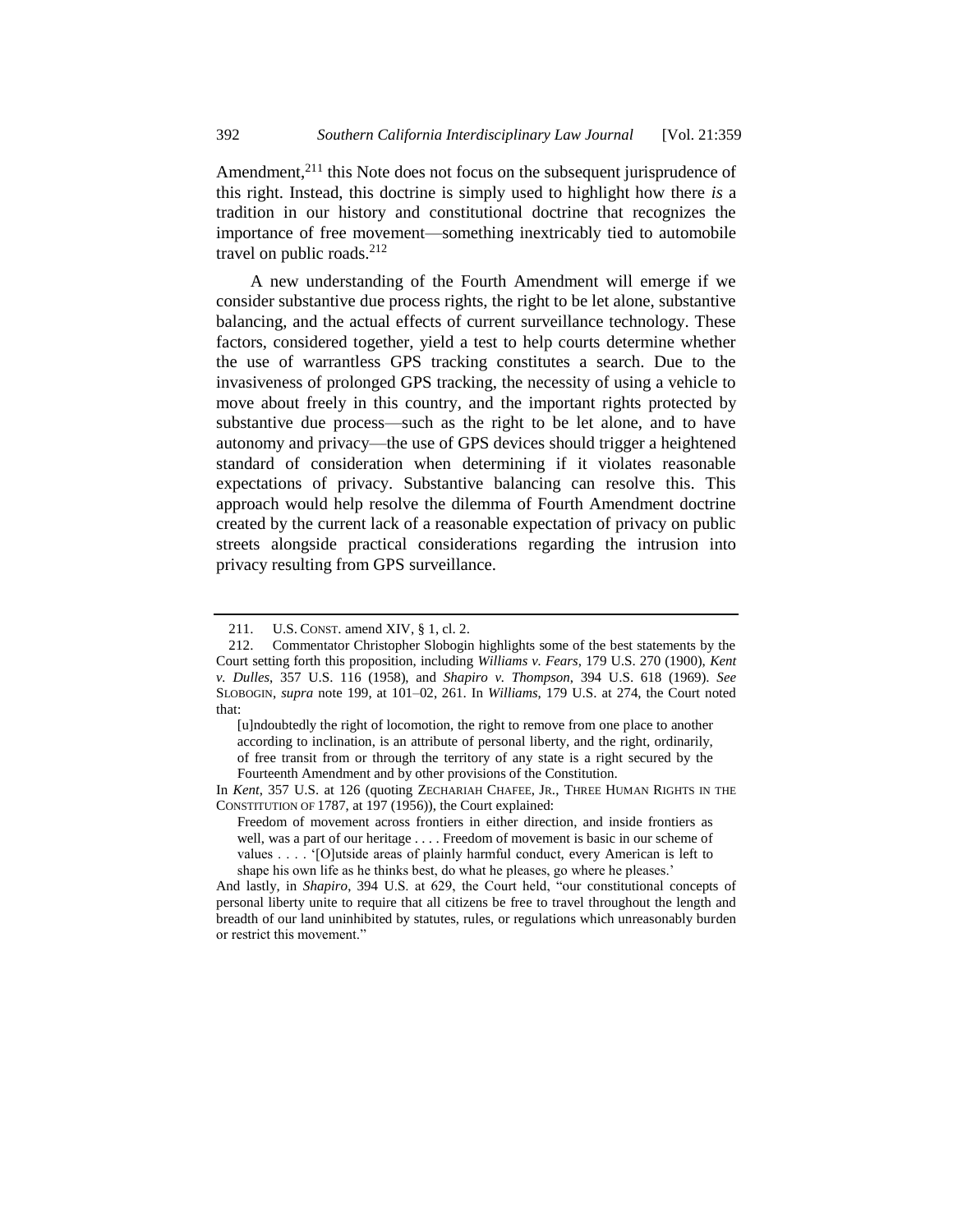#### B. FIRST AMENDMENT

The First Amendment provides that: "Congress shall make no law respecting an establishment of religion, or prohibiting the free exercise thereof; or abridging the freedom of speech, or of the press; or the right of the people peaceably to assemble, and to petition the Government for a redress of grievances."<sup>213</sup>

<span id="page-34-0"></span>While it may be unclear how this relates to GPS surveillance, this Note is far from the first to find a logical connection between the First and Fourth Amendments.<sup>214</sup> George Washington University Law Professor Daniel Solove's article, *The First Amendment as Criminal Procedure*, sets out a history of First Amendment cases with principles that are relevant to criminal cases, government surveillance, and information gathering.<sup>215</sup> Two of these principles are particularly relevant to the case at hand: surveillance of political activities<sup> $216$ </sup> and revealing associational ties to political groups.<sup>217</sup> Both of these considerations tie into the First Amendment right to freedom of association.

*NAACP v. Alabama* clearly explains this right. In this case, the state attempted to compel disclosure of records relating to NAACP's members.<sup>218</sup> The Supreme Court held:

[C]ompelled disclosure of affiliation with groups engaged in advocacy may constitute [an effective] restraint on freedom of association . . . . [There is a] vital relationship between freedom to associate and privacy in one's associations. . . . [Inviolability] of privacy in group association may in many circumstances be indispensable to preservation of freedom of association, where a group espouses dissident beliefs.<sup>219</sup>

<sup>213.</sup> U.S. CONST. amend. I.

<sup>214.</sup> *See* AMAR, *supra* note [33,](#page-6-0) at 36; Daniel J. Solove, *The First Amendment as Criminal Procedure*, 82 N.Y.U. L. REV. 112, 114 (2007) [hereinafter *The First Amendment as Criminal Procedure*].

<sup>215.</sup> *The First Amendment as Criminal Procedure*, *supra* not[e 214,](#page-34-0) at 143–51.

<sup>216.</sup> *Id.* at 143 (citing *Laird v. Tatum*, 408 U.S. 1, 11 (1972), a case in which the Supreme Court held that army surveillance of lawful and peaceful civilian activity did not violate the First Amendment, but noted that "constitutional violations may arise from the deterrent or, 'chilling,' effect of governmental regulations that fall short of a direct prohibition against the exercise of First Amendment rights").

<sup>217.</sup> *Id.* at 147 (citing NAACP v. Alabama ex rel. Patterson, 357 U.S. 449 (1958)).

<sup>218.</sup> *Patterson*, 357 U.S. at 451.

<sup>219.</sup> *Id.* at 462.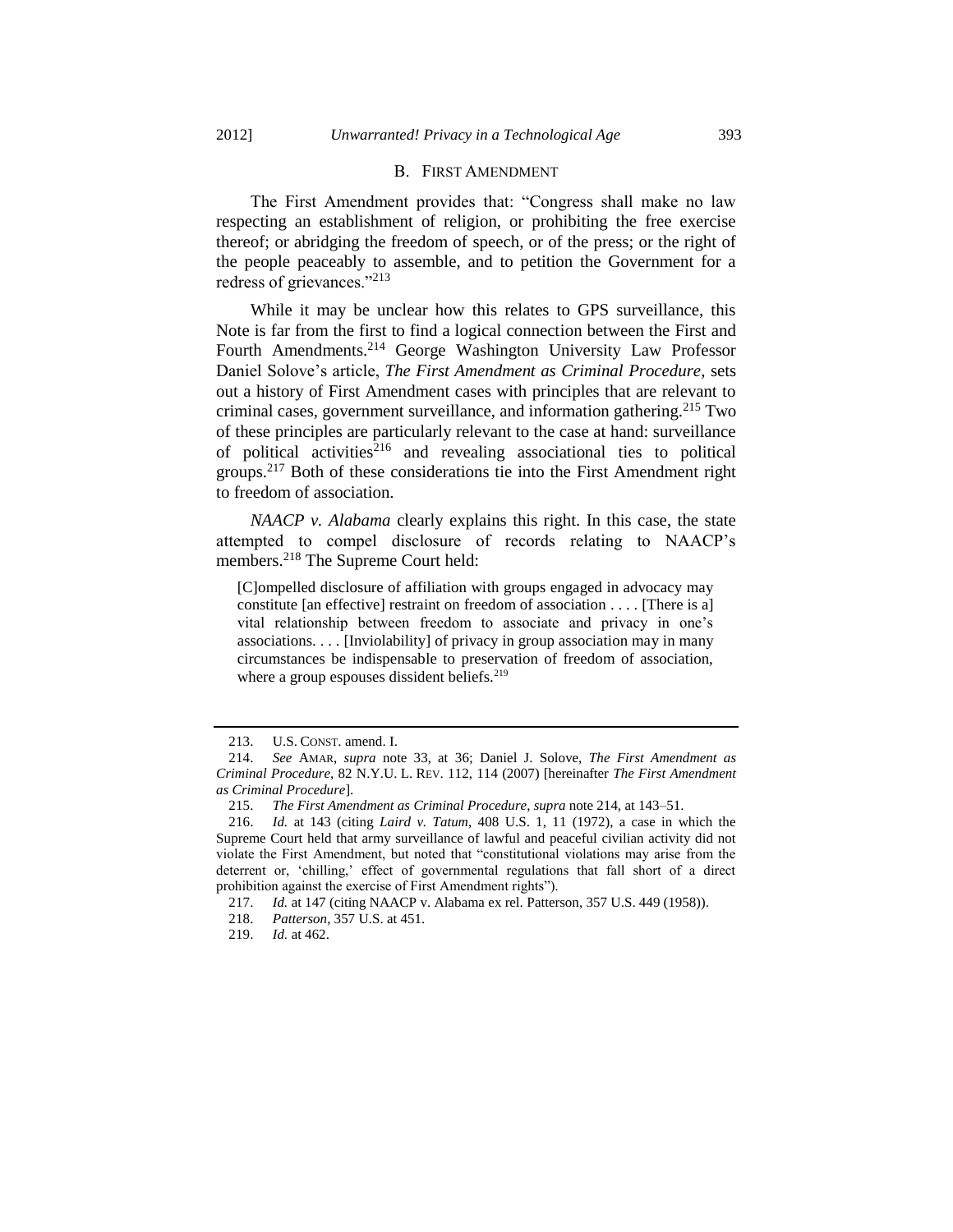The holding highlights an important concept: even if conduct by the state is not specifically directed at expression, it still can be in violation of the First Amendment if it has an incidental effect on speech or association—for example, through a chilling or silencing effect, or by creating reluctance to participate in constitutionally protected expression through fear of government action.<sup>220</sup> However, the chilling doctrine mandates proof of impact that a chilling effect actually occurred, whereas the Fourth Amendment only requires that a recognized privacy right will be infringed; thus, the standard for a First Amendment claim is higher. $221$ Using First Amendment considerations to bolster the Fourth Amendment can help set a proper balance.

<span id="page-35-2"></span><span id="page-35-1"></span>Numerous theories have evolved to explain how surveillance and a chilling effect are intertwined. One theory—popular with surveillance theorists and First Amendment scholars—of understanding potential effects of surveillance is British Philosopher Jeremy Bentham's "Panopticon" and French Philosopher Michel Foucault's interpretation.<sup>222</sup> Bentham's Panopticon was a utopian vision of a prison seeking to cure the ills of society: the prison architecture allowed inmates to be viewed by guards they could not see, making the prisoners aware that at any given moment they could be under scrutiny, thereby inducing them to change their behavior for fear of being under surveillance. $223$ 

<span id="page-35-0"></span><sup>220.</sup> *Id.* at 462–63.

<sup>221.</sup> Patrick P. Garlinger, *Privacy, Free Speech, and the Patriot Act: First and Fourth Amendment Limits on National Security Letters*, 84 N.Y.U. L. REV. 1105, 1129–30 (2009).

<sup>222.</sup> *See* David Lyon, *The Search for Surveillance Theories*, *in* THEORIZING SURVEILLANCE: THE PANOPTICON AND BEYOND 3 (David Lyon ed., 2006); NISSENBAUM, *supra* note [25,](#page-4-1) at 82–85; A. Michael Froomkin, *The Death of Privacy?*, 52 STAN. L. REV. 1461, 1463 (2000); Matthew Lynch, *Closing the Orwellian Loophole: The Present Constitutionality of Big Brother and the Potential for a First Amendment Cure*, 5 FIRST. AMEND. L. REV. 234, 269–70 (2007).

<sup>223.</sup> Kevin D. Haggerty, *Tear Down the Walls: On Demolishing the Panopticon*, *in*  THEORIZING SURVEILLANCE: THE PANOPTICON AND BEYOND 23, 25 (David Lyon ed., 2006). Foucault's mediation on the Panopticon explains how surveillance can shape the behavior of society stating that its function is:

To induce in the inmate a state of conscious and permanent visibility that assures the automatic functioning of power. So to arrange things that the surveillance is permanent in its effects, even if it is discontinuous in its action; that the perfection of power should tend to render its actual exercise unnecessary; that this architectural apparatus should be a machine for creating and sustaining a power relation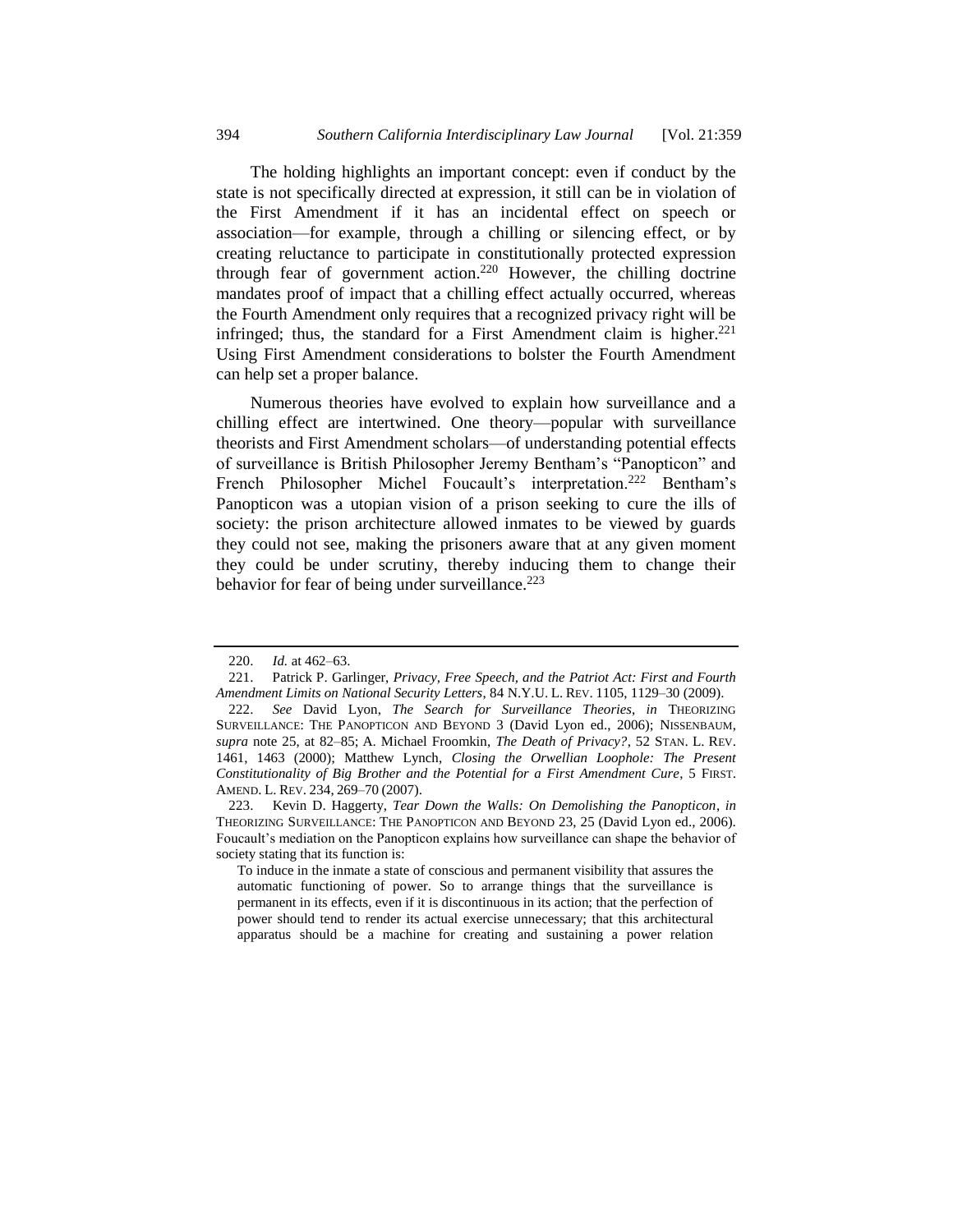The Panopticon has led to a whole subset of surveillance theory that seeks to determine and understand the effects of unseen surveillance on society.<sup>224</sup> This subset of surveillance theory posits that the inability to know if you are being watched at any given time forces you to change your behavior all of the time to conform to the will of the watcher.<sup>225</sup> While impractical to cover all permutations and interpretations of the Panopticon, in this Note the concept that surveillance affects behavior and can potentially lead to a loss of autonomy is a relevant consideration in analyzing the chilling effects of surveillance. The modern theory of panopticism posits that "[p]anopticism . . . leads to a high degree of selfcensorship and self-regulation, further enforced by the law,"<sup>226</sup> and that "the loss of subjective privacy conditions the human mind toward submission, and unpredictable surveillance can be just as effective in controlling human behavior as visible locks and chains."<sup>227</sup> While the power of the Panopticon may be subject to debate, it is nevertheless relevant as a theory in understanding how surveillance can affect the autonomy of individuals.<sup>228</sup>

<span id="page-36-0"></span>Civil law provides another context in which to examine surveillance and its actual effects on autonomy; take, for example, stalking. Recently, a state court found that a man's use of a GPS to track his wife was relevant to

independent of the person who exercises it; in short, that the inmates should be caught up in a power situation of which they themselves are the bearers.

MICHEL FOUCAULT, DISCIPLINE AND PUNISH: THE BIRTH OF THE PRISON 195, 201 (Alan Sheridan trans., Vintage Books 1977) (1979).

<sup>224</sup>*. See* Haggerty, *supra* note [223,](#page-35-0) at 23, 25; David Lyon, *Surveillance Studies: Understanding Visibility, Mobility, and Phenetic Fix,* 1 SURVEILLANCE & SOC'Y 1, 2–3 (2002).

<sup>225.</sup> *Id.*

<sup>226.</sup> Lokman Tsui, *The Panopticon as the Antithesis of a Space of Freedom: Control and Regulation of the Internet in China*, 17 CHINA INFO. 65 (2003).

<sup>227.</sup> Lynch, *supra* not[e 222,](#page-35-1) at 270.

<sup>228.</sup> There are not many studies analyzing the actual negative effects of surveillance in terms of the Panopticon, particularly in a law enforcement context. However, one study of surveillance in the workplace found that workers who believed they were under surveillance felt less privacy, less certain about their role in the workplace, experienced lower selfesteem, and communicated less in the workplace. *See* Carl Botan, *Communication Work and Electronic Surveillance: A Model for Predicting Panoptic Effects*, 63 COMMC'N MONOGRAPHS 293, 293–94 (1996).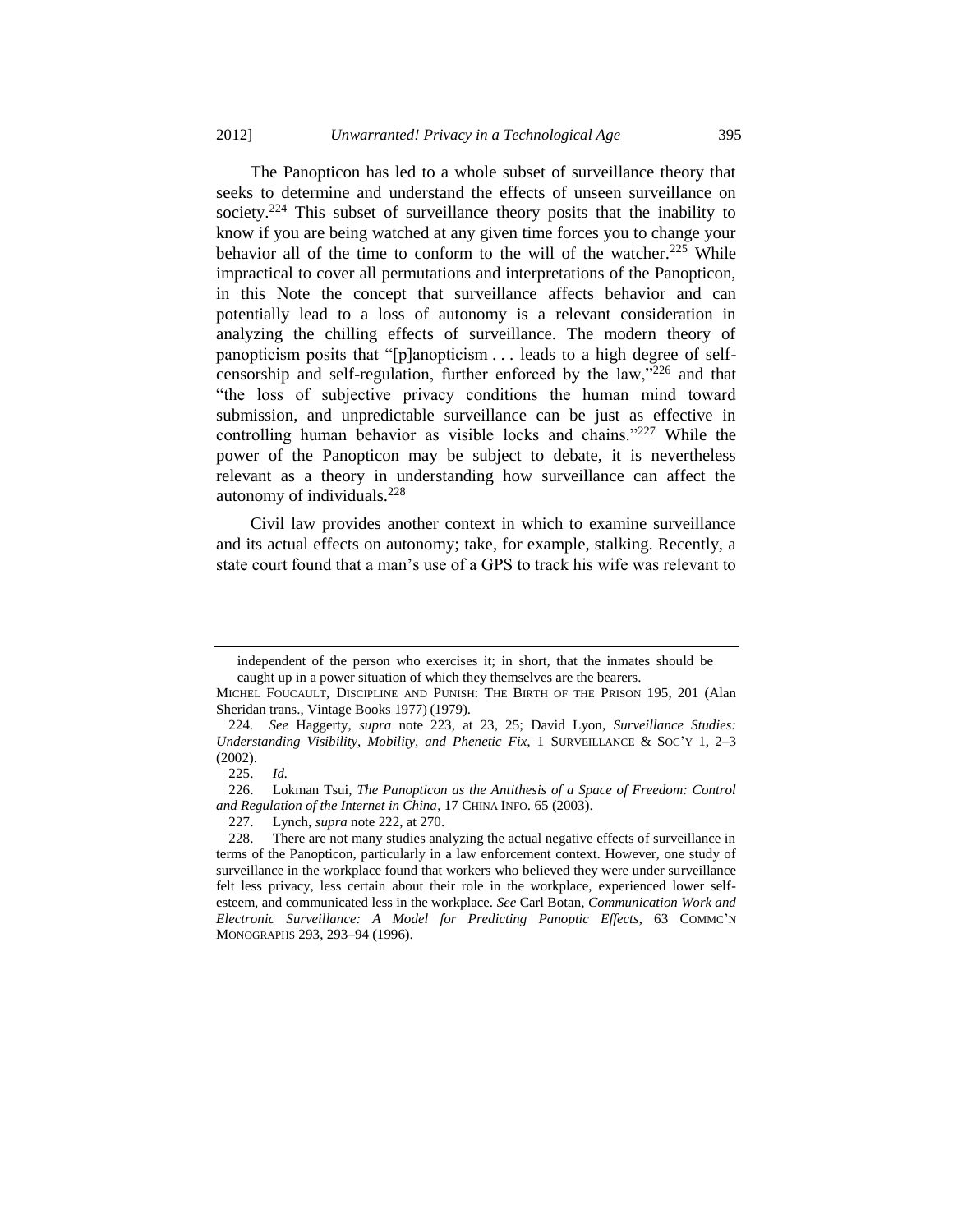<span id="page-37-0"></span>his conviction for stalking.<sup>229</sup> The court found "no significant difference" between using a GPS to track someone's movements and physically following him or her.<sup>230</sup> The court acknowledged that the use of the GPS on the defendant's wife had the actual effect of instilling fear in her "by demonstrating that [the defendant] had the ability to know where she was and what she was doing at any time." $231$  Furthermore, because the wife believed her husband was watching her (even though she did not initially know it was through GPS) she suffered actual physical and emotional distress: she had stomach pains, insomnia, and anxiety.<sup>232</sup> Moreover, she changed her behavior by taking alternate routes to destinations and leaving work to go to a safe house.<sup>233</sup> Arguably, the fear and anxiety caused by her husband's constant surveillance of her activities diminished her personal autonomy.<sup>234</sup>

Clearly, this lack of autonomy reverberates with such First Amendment considerations as deterring people from lawful and innocent activities that we as a free society have the right to pursue, solely to avoid the appearance of impropriety.<sup>235</sup> The First Amendment is highly concerned with a "marketplace of ideas" to help promote the interests of democracy.<sup>236</sup> Autonomy is essential to utilizing this right.<sup>237</sup> The small body of social science research aimed at the impact of surveillance tends to show that there can be psychological and behavioral impacts that result from such surveillance. $238$ 

GPS surveillance falls into the broader category of surveillance, and current technology allows for a myriad of ways to gather data and, therefore, monitor someone through digital means. For example, video camera surveillance, cell phone monitoring, vehicle monitoring, electronic

616, 630 (1919) (Holmes, J., dissenting)).

<sup>229.</sup> Mark Tunick, *Privacy in Public Places: Do GPS and Video Surveillance Provide Plain Views?*, 35 SOC. THEORY & PRAC. 597, 611 (2009) (citing People v. Sullivan, 53 P.3d 1181 (Colo. App. 2002)).

<sup>230.</sup> *Sullivan*, 53 P.3d at 1184.

<sup>231.</sup> *Id.*

<sup>232.</sup> *Id.* at 1185.

<sup>233.</sup> *Id.*

<sup>234.</sup> Tunick, *supra* not[e 229,](#page-37-0) at 612.

<sup>235.</sup> *Id.* at 613–14.

<sup>236.</sup> CHEMERINSKY, *supra* note [173,](#page-27-0) at 927 (citing Abrams v. United States, 250 U.S.

<sup>237.</sup> *Id.* at 929.

<sup>238.</sup> *See* SLOBOGIN, *supra* not[e 199,](#page-31-1) at 95; Botan, *supra* not[e 228,](#page-36-0) at 293–94.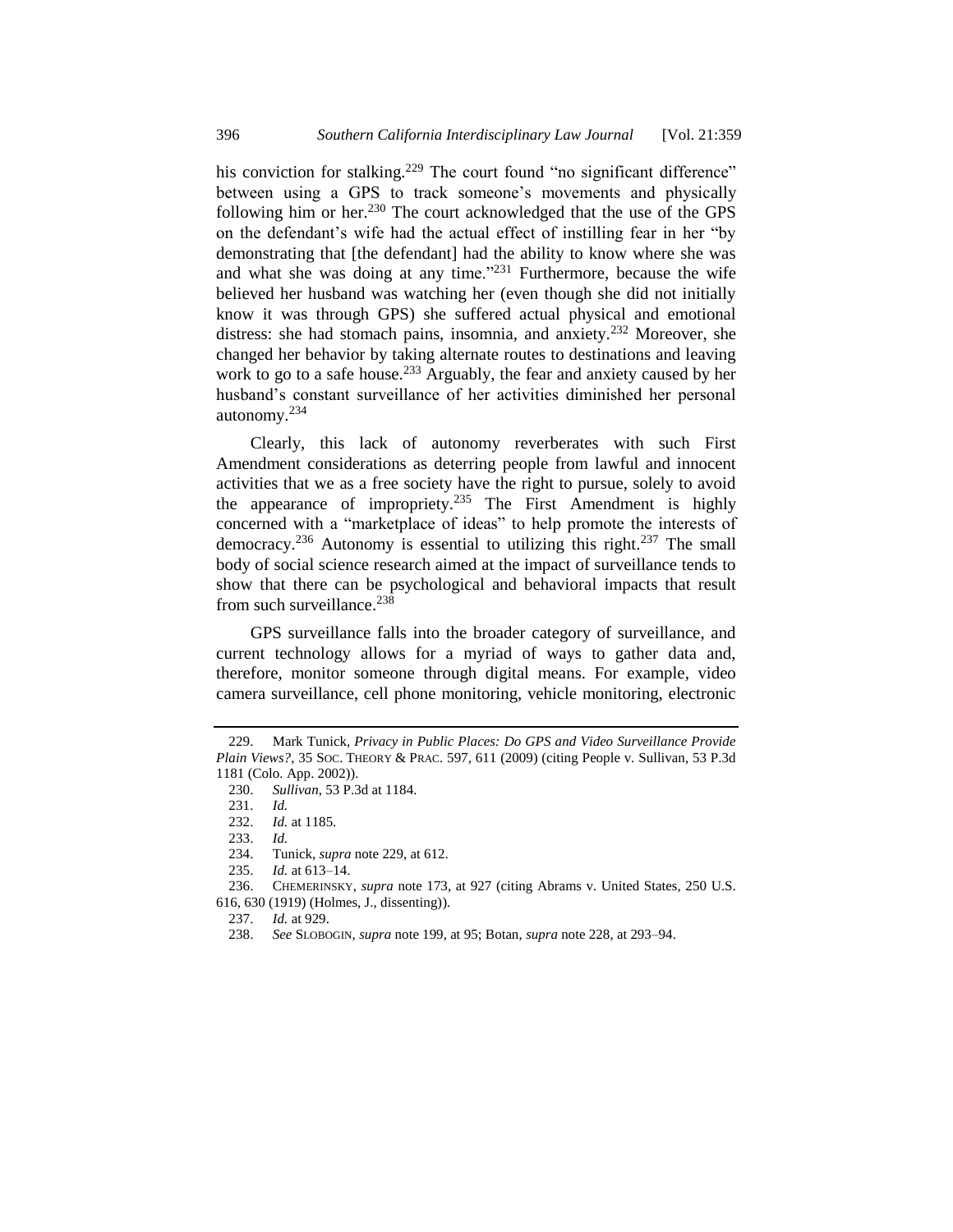communications monitoring, online tracking, biometric tracking, satellite monitoring (where GPS fits in), and x-ray body scanning<sup>239</sup> are some of the many ways in which the government could perform both small- and largescale surveillance on individuals. As shown in practice and theory, surveillance, including GPS surveillance, can rob individuals of their autonomy and prevent them from engaging in a lawful activity.<sup>240</sup> This could cause the "chilling effect" that the Supreme Court has recognized can implicate the First Amendment.<sup>241</sup> Such a chilling effect was indeed recognized by Justice Sotomayor in her concurring opinion in the *Jones* case, where she explicitly acknowledges that knowing the government could be watching dampens "associational and expressive freedoms." She adds:

And the Government's unrestrained power to assemble data that reveal private aspects of identity is susceptible to abuse. The net result is that GPS monitoring—by making available at a relatively low cost such a substantial quantum of intimate information about any person whom the Government, in its unfettered discretion, chooses to track—may "alter the relationship between citizen and government in a way that is inimical to democratic society."<sup>242</sup>

One commentator, A. Michael Froomkin, a law professor at the University of Miami School of law, has noted that the use of GPS can supplement other types of data-based surveillance (hereinafter referred to as "dataveillance") in the government's use of profiling, which has become increasingly common in the post-Columbine, post-9/11 world.<sup>243</sup> This type of profiling may also lead to a chilling effect. Froomkin notes, "[i]n a world where . . . profiling is common, who will dare act in a way that will cause red flags to fly."<sup>244</sup> This ties into the fact that part of what makes new technology so invasive is its ability to aggregate data, store data, and transfer data—all of which are capabilities of GPS tracking devices.

<sup>239.</sup> *See* Froomkin, *supra* not[e 222,](#page-35-1) at 1473–1501.

<sup>240.</sup> Tunick, *supra* not[e 229,](#page-37-0) at 612–14.

<sup>241.</sup> *Id.*

<sup>242.</sup> United States v. Jones, 132 S. Ct. 945, 956 (2012) (Sotomayor, J., concurring) (quoting United States v. Cuevas-Perez, 640 F.3d 272, 285 (7th Cir. 2011) (Flaum, J., concurring)).

<sup>243.</sup> Froomkin, *supra* not[e 222,](#page-35-1) at 1471.

<sup>244.</sup> *Id.*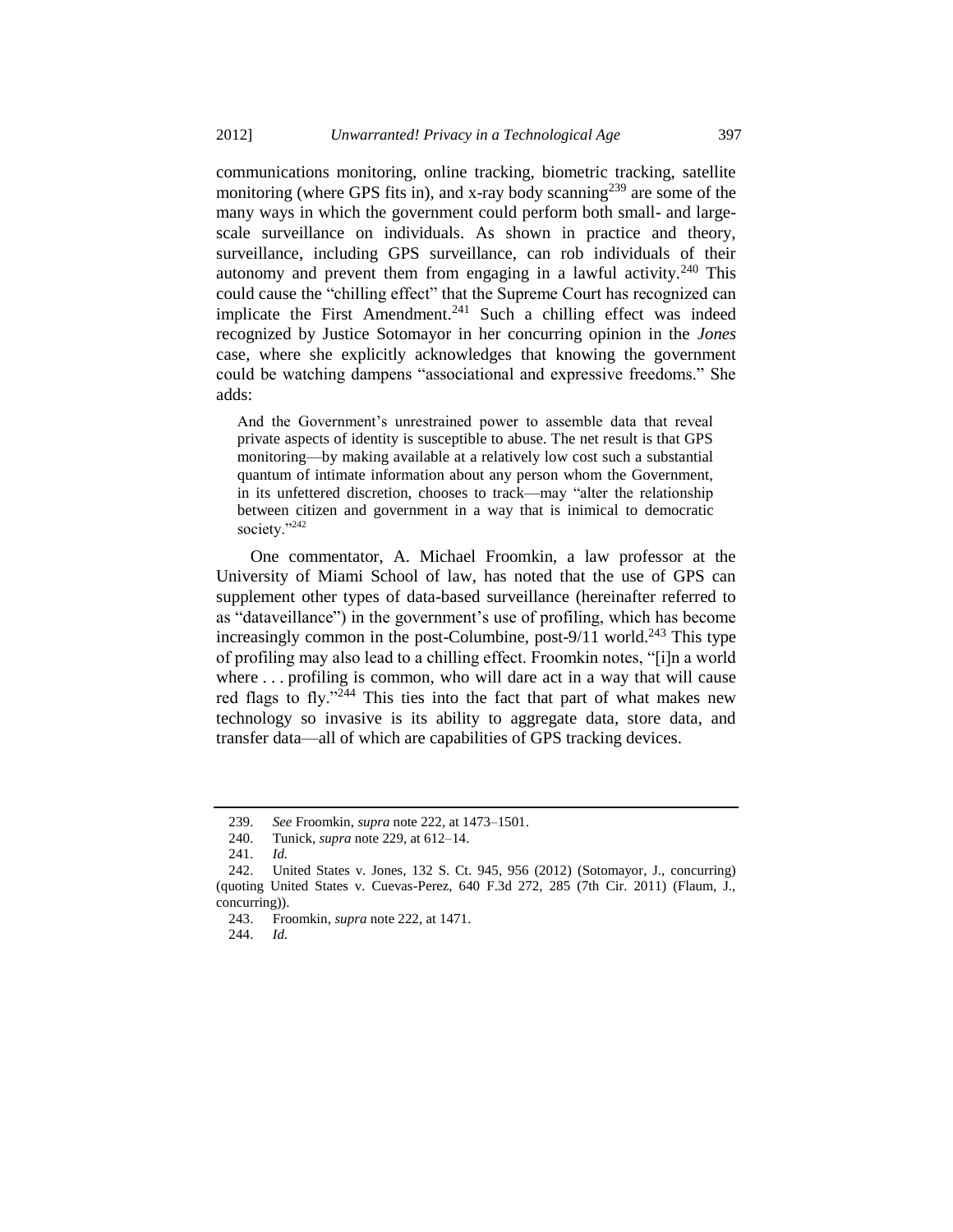Froomkin is not the only one worried about aggregation of information with new technology and its potential effect on First Amendment rights. New York University Law Professor Katharine Strandburg also looks to some areas where the Fourth Amendment provides only weak checks for law enforcement: government access to domestic call traffic data (non-content based data that reveals information about times, dates, and numbers called), Internet traffic data (such as ISP logs, which contain data regarding e-mail senders and recipients, instant messages, chat room usage, and Internet surfing), $245$  and the government's ability to analyze the data through computer technology in order to "map" networks of associations.<sup>246</sup> Strandburg refers to this analysis as "relational surveillance," and explains that it has "great potential to chill [an] increasingly important emergent association [among networks of individuals associating only or primarily electronically], particularly for those who are members of, or associate with members of, religious or political minority groups."<sup>247</sup> She explains:

<span id="page-39-0"></span>Extensive government relational surveillance using network analysis data mining techniques poses a serious threat to liberty because of its potential to chill unpopular, yet legitimate, association, and also because of the chilling of legitimate association caused by possibly incorrect assessment of both legitimate and illegitimate associational membership. The potential for similar "guilt by association" to chill protected association is quite evident in the response to increased surveillance and targeting of Muslims and Arabs following the September 11, 2001 tragedy. $248$ 

Should this fear seem too farfetched, this concept of unwarranted, long-term surveillance is particularly relevant today. For example, the FBI put under surveillance a group of Muslims in California without their knowledge. $249$  In fact, they claim that the FBI violated their First Amendment rights when an FBI informant performed "indiscriminate surveillance" on mosque-goers, without actual knowledge that any

<sup>245.</sup> Katherine J. Strandburg, *Freedom of Association in a Networked World: First Amendment Regulation of Relational Surveillance*, 49 B.C. L. REV. 741, 755 (2008).

<sup>246.</sup> *See id.* at 756.

<sup>247.</sup> *Id.* at 745.

<sup>248.</sup> *Id.* at 794.

<sup>249.</sup> Patrik Jonsson, *Muslim Group Sues FBI over Surveillance at California Mosques*, THE CHRISTIAN SCIENCE MONITOR, Feb. 23, 2011, http://www.csmonitor.com/USA/Justice/ 2011/0223/Muslim-group-sues-FBI-over-surveillance-at-California-mosques.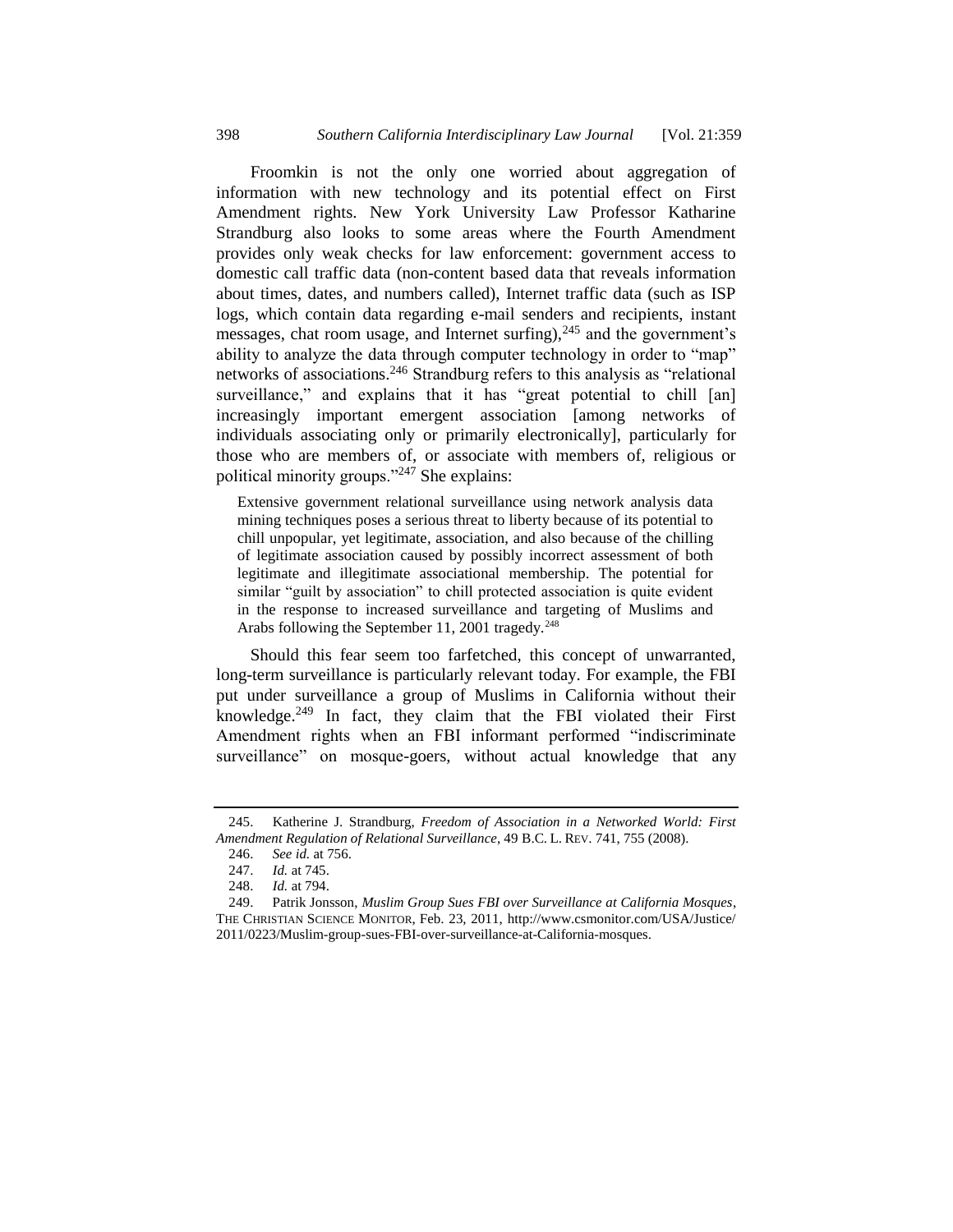particular individual was suspected of criminal activity.<sup>250</sup> Tying this back to relational surveillance, GPS technology, and the potential for First Amendment chilling effects, take the curious case of Yasir Afifi, an Arab-American college student who got quite a surprise when he took his Ford Lincoln LS into a mechanic's shop for a routine oil change.<sup>251</sup> Attached to the bottom of his car was a GPS tracking device, an "Orion Guardian ST820," to be exact, a device sold exclusively to law enforcement.<sup>252</sup> Even more surprising was when the FBI showed up at his door to retrieve their expensive device and to speak with him.<sup>253</sup>

During this exchange it was clear that the FBI had been doing far more than just following Afifi's movements in his vehicle: the agents showed him a blog post written by a friend that they had printed out, commented to him about a restaurant where he and his girlfriend frequented, congratulated him on a new job, and referred to a business trip he was planning.<sup>254</sup> Six months before, the FBI had approached Afifi and sought to question him. He agreed—if he could have an attorney present.<sup>255</sup> He did not hear back until after he discovered the device on his car.<sup>256</sup>

Unsurprisingly, Afifi is suing the FBI. $257$  Two aspects of the suit, however, are noteworthy. First, Afifi's suit appears to be constructed on First Amendment grounds, not Fourth Amendment grounds. It states that the "[d]efendant's unlawful intrusions into Afifi's life—initiated as the result of his heritage, lawful associations, and disclosed political views create an objective chill on Afifi's First Amendment activities."<sup>258</sup> This is

<sup>250.</sup> *Id.*

<sup>251.</sup> Kim Zetter, *Caught Spying on Student, FBI Demands GPS Tracker Back*, WIRED, Oct. 7, 2010, http://www.wired.com/threatlevel/2010/10/fbi-tracking-device/.

<sup>252.</sup> *Id.* As previously discussed, after the *Jones* decision, law enforcement will no longer be able to place such a device on an individual's vehicle. *See* United States v. Jones, 132 S. Ct. 945 (2012). The ensuing discussion and the analysis of the chilling effect, however, remains relevant in situations not explicitly protected by the *Jones* decision where GPS surveillance can be utilized without the need to physical place a tracking device.

<sup>253.</sup> *Id.*

<sup>254.</sup> *Id.*

<sup>255.</sup> *Id.*

<sup>256.</sup> *Id.*

<sup>257.</sup> Ryan J. Reilly, *Arab-American Student Sues FBI over GPS Tracking Device*, TPMMUCKRAKER.COM (Mar. 3, 2011, 8:30 AM), http://tpmmuckraker.talkingpointsmemo.com /2011/03/arab-american\_sues\_fbi\_over\_gps\_tracking\_device.php.

<sup>258.</sup> *Id.*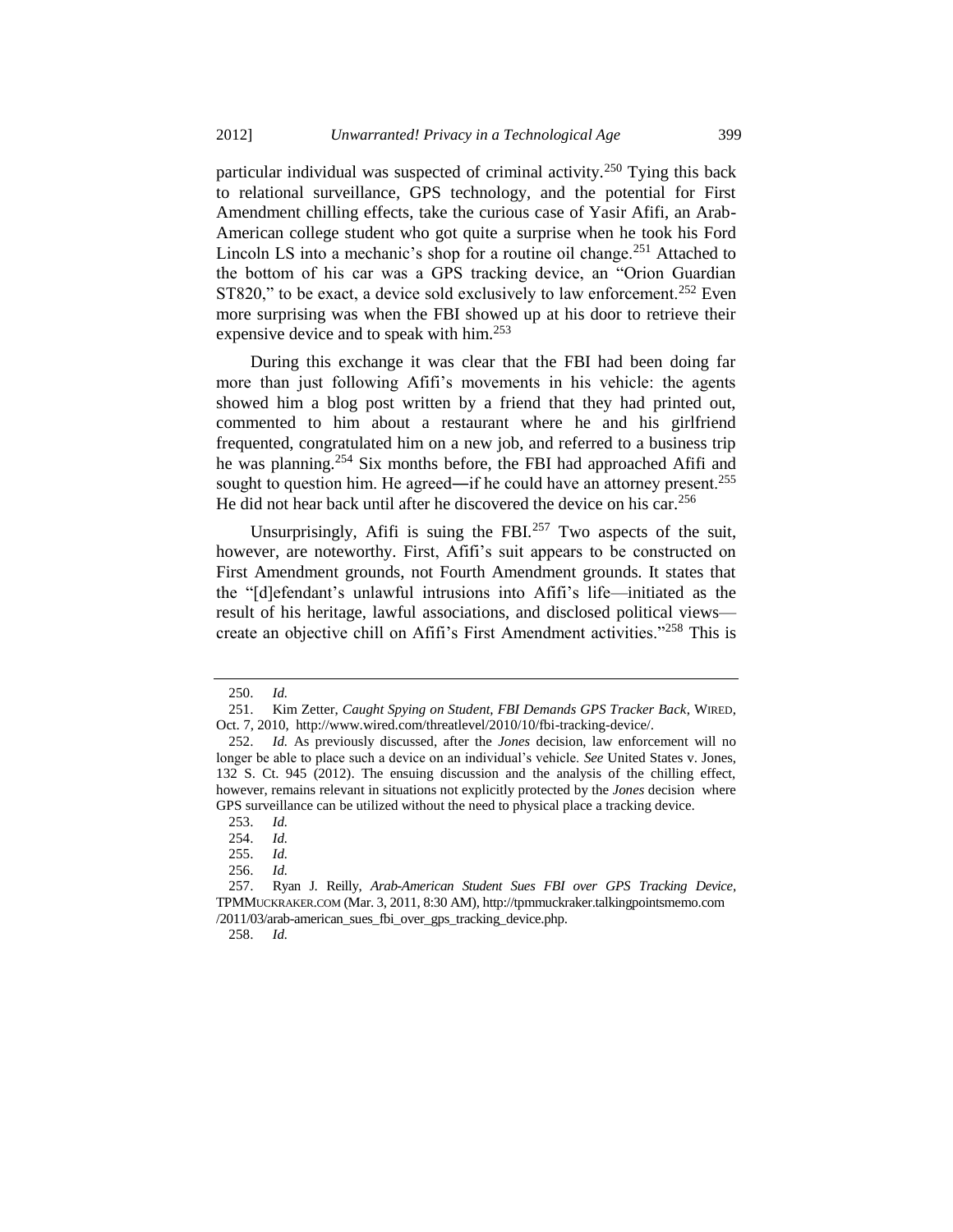the exact chilling effect that commentators and this Note believe is created by the indiscriminate use of surveillance techniques. Secondly, this chill appears to be directly attached to the use of the tracking device, as the suit seeks:

[A]n injunction instructing the feds to refrain from attaching a tracking device to Afifi's vehicle; abandon[ment of] the policy of using tracking devices without a search warrant; expunge[ment] of all records collected without a warrant; and [an] award [of] damages to Afifi for the "emotional pain, suffering, reputational harm, economic injury, and anxiety caused by Defendant's unlawful actions."<sup>259</sup>

This implies Afifi may be less concerned with other tracking the FBI was doing (cell phone data, Internet tracking) and most disturbed by the warrantless use of the tracking device.

By holding that one's movements in a vehicle over an extended period of time are not protected by the Fourth Amendment, the Court signals that law enforcement could be monitoring any one of us at any time. This signal renders it impossible for one to ever travel in a vehicle without fear of being under surveillance, which can have an actual impact on the ability to associate freely under the First Amendment.

The dilemma then becomes how can the First Amendment complement the Fourth Amendment? Some commentators argue that potential chilling effects of surveillance itself can trigger distinct First Amendment concerns, particularly with regard to membership in unpopular groups.<sup>260</sup> Others argue that issues regarding free speech and First Amendment could strengthen the Fourth Amendment doctrine by giving courts a rationale for a reasonable expectation of privacy in information that, at first blush, is not directly related to communication.<sup>261</sup>

This Note leans toward the second suggestion. The first alternative may be too difficult a fit for First Amendment jurisprudence, particularly because the use of GPS tracking is generally not related to speech, despite its potential chilling effects on protected activity and associations. Instead, courts should interpret the Fourth Amendment's reasonable expectation of privacy with an eye toward First Amendment principles when analyzing

<sup>259.</sup> *Id.*

<sup>260.</sup> *See* Lynch, *supra* note [222,](#page-35-1) at 235; Strandburg, *supra* note [245.](#page-39-0)

<sup>261.</sup> *See* Garlinger, *supra* not[e 221,](#page-35-2) at 1105.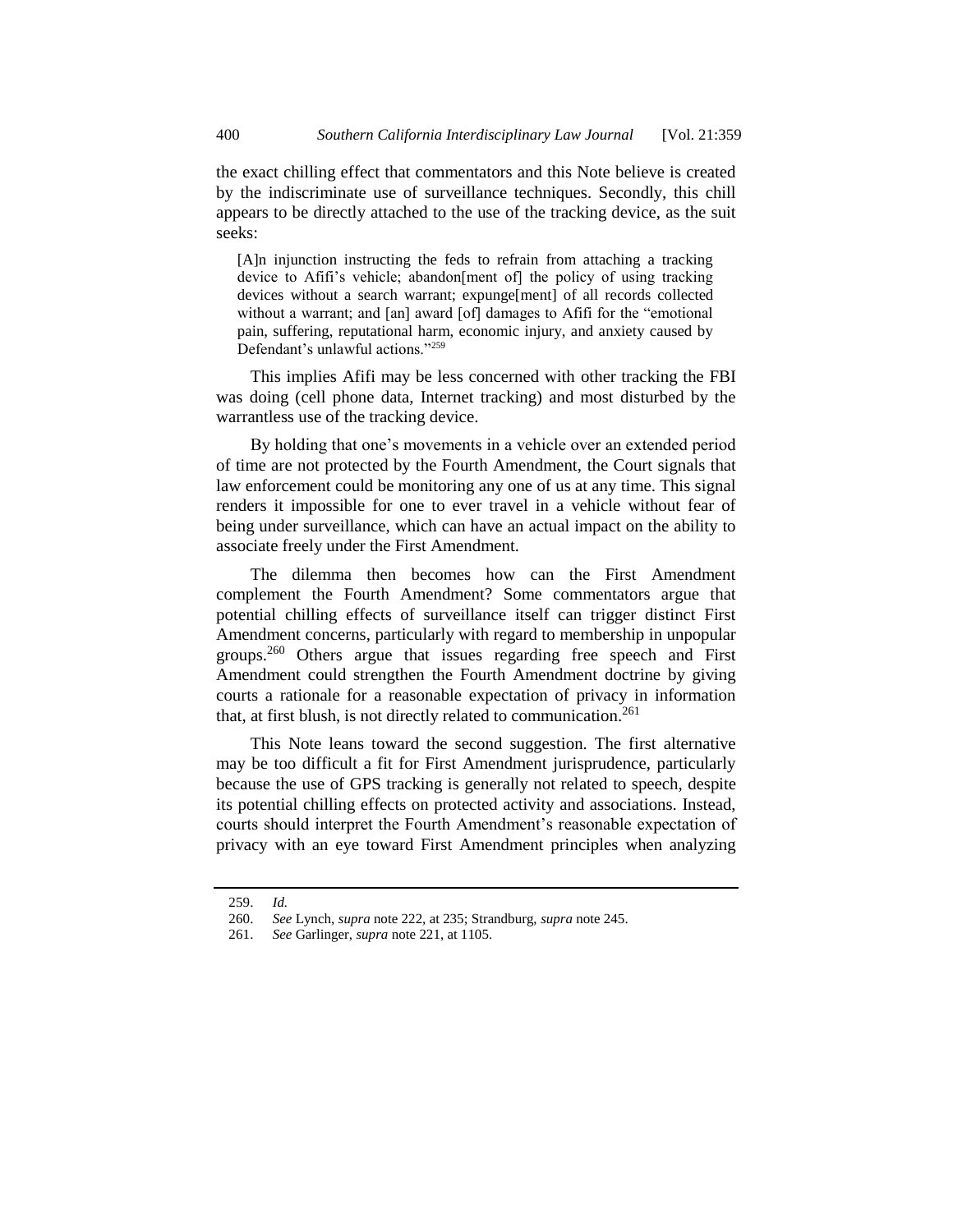GPS tracking cases.<sup>262</sup> If First Amendment rights are implicated by an instance of GPS surveillance, then a presumption should arise that the act violates reasonable expectations of privacy. Then, actions that would have fallen below the requirements to necessitate the finding of a search under a bare Fourth Amendment analysis will be more closely scrutinized for a heightened degree of protection for individuals in our current technological society.<sup>263</sup>

# C. NEITHER THE FIRST AMENDMENT NOR SUBSTANTIVE DUE PROCESS ALONE PROTECTS AGAINST WARRANTLESS GPS TRACKING

As free-standing doctrines, substantive due process and First Amendment jurisprudence are unlikely to provide sufficient safeguards against warrantless GPS tracking. This Note does not suggest that they should act as independent barriers against police ability to use GPS to track vehicles. Rather, this Note argues that both doctrines, when viewed in light of their history and connection to the Fourth Amendment, facilitate a better understanding of what society is willing to recognize as a reasonable expectation of privacy under the *Katz* test. They are also useful tools in seeing, on a practical level, how GPS tracking entails more than simply observing what an individual does on public roads. Each of these considerations, when incorporated into a Fourth Amendment analysis, may be the push needed to render police action—which under a current Fourth Amendment analysis might not be considered a search—into an action that is considered a search, thereby triggering the need to obtain a warrant before the search takes place.

#### V. APPLICATION

Because the defendant in *Maynard*/*Jones* won his case, and the facts of *Maynard/Jones* and *Pineda-Moreno* are so similar, this Section applies the two strengthened Fourth Amendment tests to *Pineda-Moreno*'s case.<sup>264</sup>

<sup>262.</sup> A similar approach was suggested by Garlinger with regard to the Fourth Amendment and National Security Letters. *Id.* at 1141–42.

<sup>263.</sup> *Id.* at 1144–45.

<sup>264.</sup> Under the *Jones* analysis, the police action in *Pineda-Moreno* would clearly be unconstitutional due to the physical intrusion of placing the tracking device on the vehicle and its subsequent use to track Pineda-Moreno's location over an extended period of time. As this Note has explained, however, the constitutionality of warrantless GPS tracking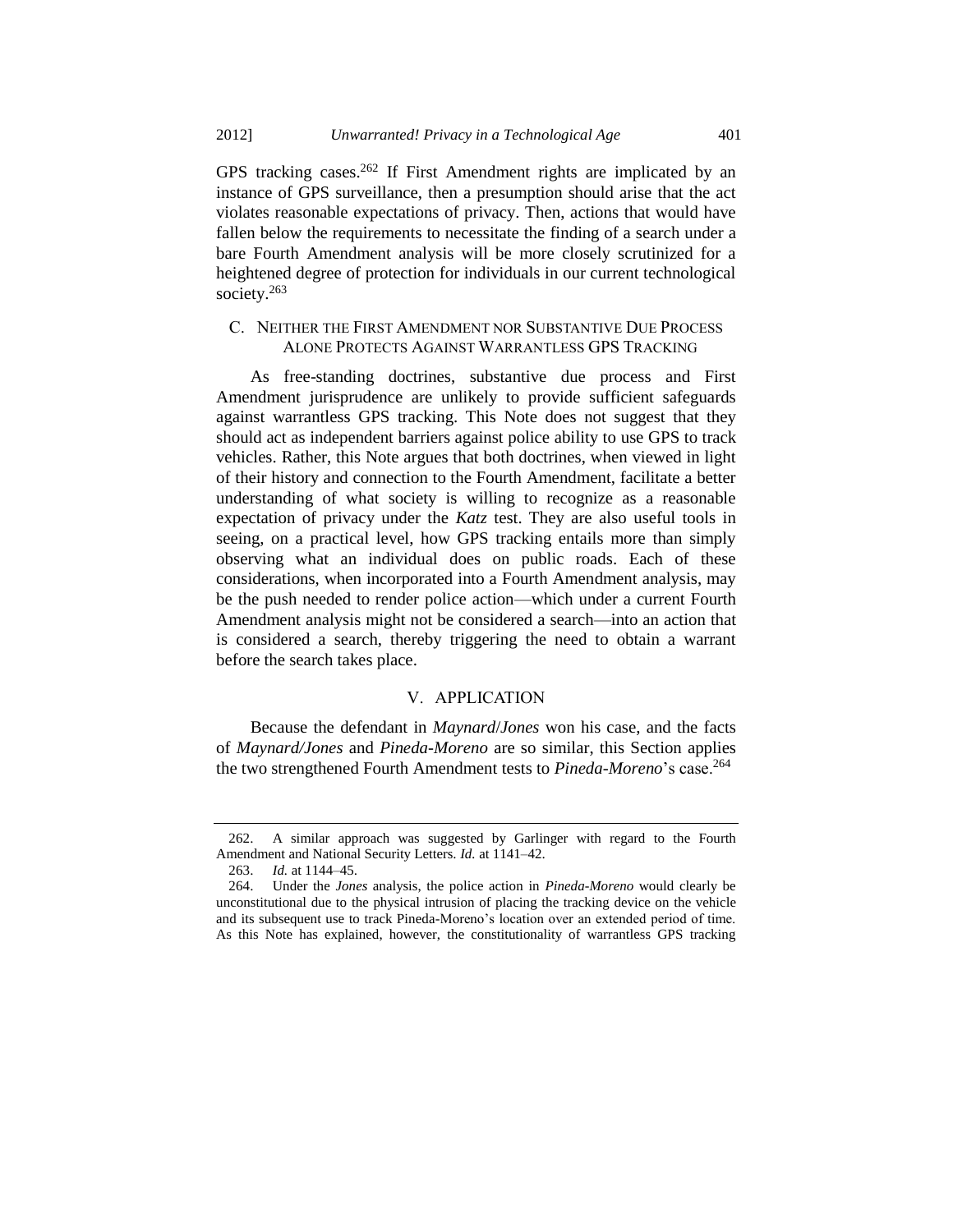#### A. FOURTH AMENDMENT + SUBSTANTIVE DUE PROCESS

Under this test, due to the invasiveness of prolonged GPS tracking and the importance of substantive due process considerations, the use of GPS devices should trigger a heightened standard of consideration when determining if its use violates reasonable expectations of privacy. This, in turn, can be resolved through substantive balancing―weighing the privacy interest and avoidance of undue interference into citizens' lives, against the government's interest in the use of the tracking device.

Here, the invasiveness on Pineda-Moreno's privacy was dramatic: every single movement he made in his vehicle over four months was not only precisely tracked for review, but also was digitally recorded.<sup>265</sup> The amount of data gleaned about his life was significant. The information gathered was not only about illegal actions but also consisted of many innocent actions, journeys that the police had no reason to believe had any relation to illegal activity.<sup>266</sup>

In contrast, the burden on law enforcement to obtain a warrant is minimal and a routine part of police procedure. While police are given flexibility to proceed without a warrant in such exigent circumstances as the hot pursuit of an individual suspected of committing a crime,  $267$ prevention of a threat that an individual poses to public safety,  $268$ preservation of evidence, $269$  or assistance of persons who are seriously injured or threatened with such injury,  $270$  none of these situations arose in Pineda-Moreno's case.<sup>271</sup>

performed without a prior trespass remains unsettled. For purposes of the subsequent analysis, assume a case where no such prior trespass had occurred.

<sup>265.</sup> United States v. Pineda-Moreno, 591 F.2d 1212, 1213–14 (9th Cir. 2010).

<sup>266.</sup> *See id.*

<sup>267.</sup> *See* Warden, Md. Penitentiary v. Hayden, 387 U.S. 294, 294–95 (1967).

<sup>268.</sup> *See* Welsh v. Wisconsin, 466 U.S. 740, 741 (1984).

<sup>269.</sup> *See id.*

<sup>270.</sup> Brigham City, Utah v. Stuart, 547 U.S. 398, 400 (2006).

<sup>271.</sup> Most of these considerations tend not be a serious issue regarding GPS tracking on vehicles. There is generally a lesser risk that the evidence will immediately disappear or be destroyed because tracking aims to establish patterns over an extended period of time, which in turn implies that law enforcement officials have little fear that the evidence will be lost in the short run. Furthermore, because GPS tracking is extremely difficult to detect, there is a lesser risk that suspects will become aware of it and dispose of evidence. There has yet to be a case where the police used GPS tracking to locate someone, protect some who is injured or may be injured, or prevent some kind of large, imminent threat to society.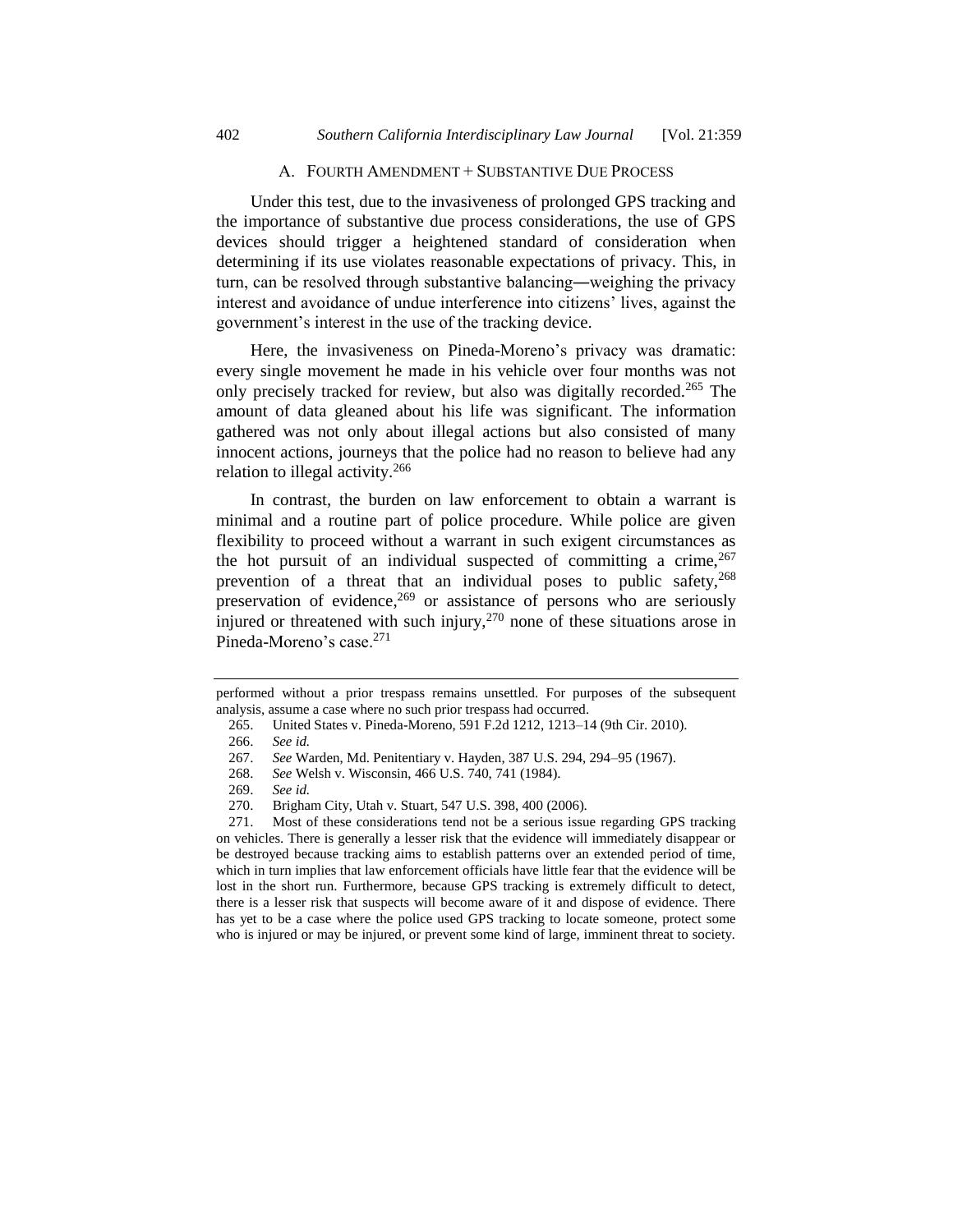Furthermore, while the war on drugs in this country is serious, the prosecution of a marijuana grower should not be the highest priority for law enforcement, particularly because in this case, at least, there likely was no serious, immediate threat to persons or society.

Based on this analysis, Pineda-Moreno's right to, and reasonable expectation of, privacy in the aggregation of his movements in his vehicle over an extended period of time outweighs the government's interest in determining whether he was involved in marijuana production. Therefore, the police action constituted a search, and they should have acquired a warrant based upon probable cause before tracking his location.

#### B. FOURTH AMENDMENT + FIRST AMENDMENT

In Pineda-Moreno's case, First Amendment considerations do not appear to have been implicated. Police action did not seem to affect Pineda-Moreno's First Amendment freedoms in any meaningful way and appear unrelated to any lawful associational considerations in his life.<sup>272</sup>

272. While the First Amendment is not particularly relevant to Pineda-Moreno's case, the combined Fourth Amendment and First Amendment analysis described in Section III.B. would surely apply to Afifi's situation and others like his, who are targeted for surveillance based on their race, family, and background. Here, because First Amendment issues are

Hot pursuit has not yet been brought up as a reason for GPS tracking, and it seems counterintuitive for police to track a vehicle belonging to someone of whom they are in pursuit instead of waiting near the vehicle to apprehend the individual in person. Currently, none of these exigent circumstance rationales are seriously implied in the warrantless GPS tracking cases that courts have dealt with.

However, that does not mean that these exigent circumstances would never be applicable to a GPS tracking situation. For example, the officers might be worried that they have no other way of tracking a suspect who intends to move or flee in a vehicle in the immediate future. Or it is possible that the police would need to place a tracking device to try to discover the location of a kidnapping victim or a bomb. In this case the balance may be tipped toward the needs of law enforcement. There is, however, a solution that would prevent the warrantless long term tracking of an individual. The officer could place the tracking device and begin the monitoring, and then immediately seek out a warrant. If the warrant is granted, the police may continue tracking the individual for as long as the warrant allows. However, if the warrant is not granted, the officer could turn off the tracking capabilities or simply stop tracking the individual. This Note does not argue that the harm comes from the placement of the tracking device, but from the long term warrantless tracking of the individual—the monitoring of their movements and amalgamation of information gleaned from an individual's movements that make up the mosaic of the individual's life. This solution gives officers some flexibility should there be exigent circumstances, without allowing long term continuous warrantless tracking.